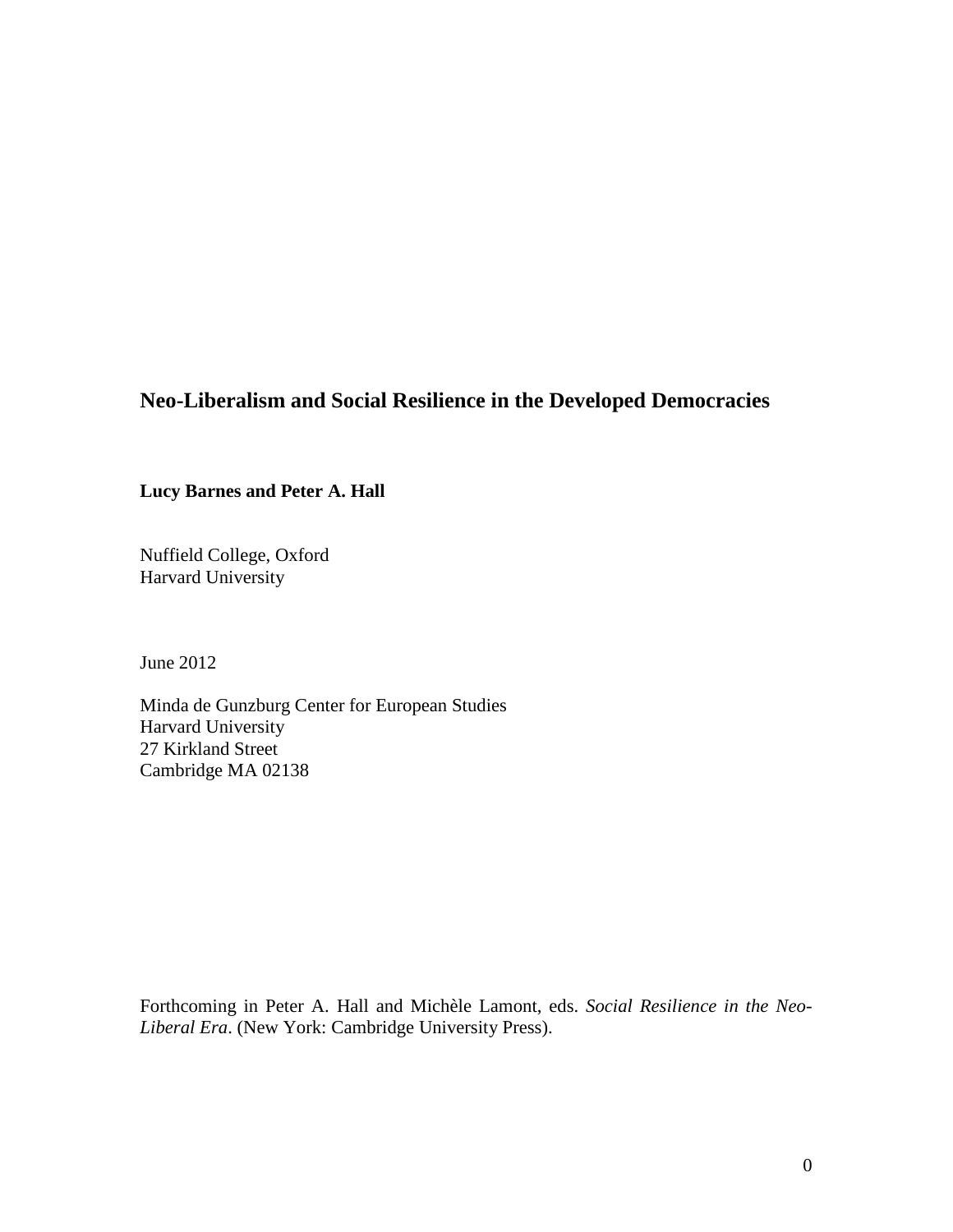History flows in streams that overlap and sometimes shift direction. From the early 1980s, just such a shift was discernible in the history of the developed democracies. For thirty years after World War II, their states took on greater roles in the allocation of resources, as governments anxious to avoid the social conflicts of the inter-war years adopted activist economic policies and generous social benefits to construct a Keynesian welfare state (Offe 1983; Eichengreen 2007). However, economic recession and slower rates of growth during the 1970s gave rise to widespread disillusionment with existing modes of policy-making. In reaction, policy-makers began to argue that employment was the responsibility of markets rather than governments and growth could be restored only by expanding the ambit and competitiveness of markets (Hall 1993; McNamara 1998: Blyth 2002).

The pioneering steps were taken by governments elected under Margaret Thatcher in 1979 and Ronald Reagan in 1980. In the context of widespread fears about national decline, they promised to restore the prosperity of the nation by enhancing the role of markets vis-à-vis the state in the economy (Krieger 1986). Paradoxically, the initial requirement was a more assertive state (Gamble 1988). The two administrations initiated legislation to reduce the power of trade unions and fought high profile battles with British miners and American air controllers. In the name of deregulation, they privatized national enterprises contracted out public services, tightened social benefits, and made many markets more competitive (King 1987; Vogel 1998; Prasad 2006).

On the European continent and in Asia, the move to the market came more slowly. The *Wende* that Helmut Kohl promised Germany in 1984 proved more rhetorical than real, and a socialist government under François Mitterrand tried to revive French

1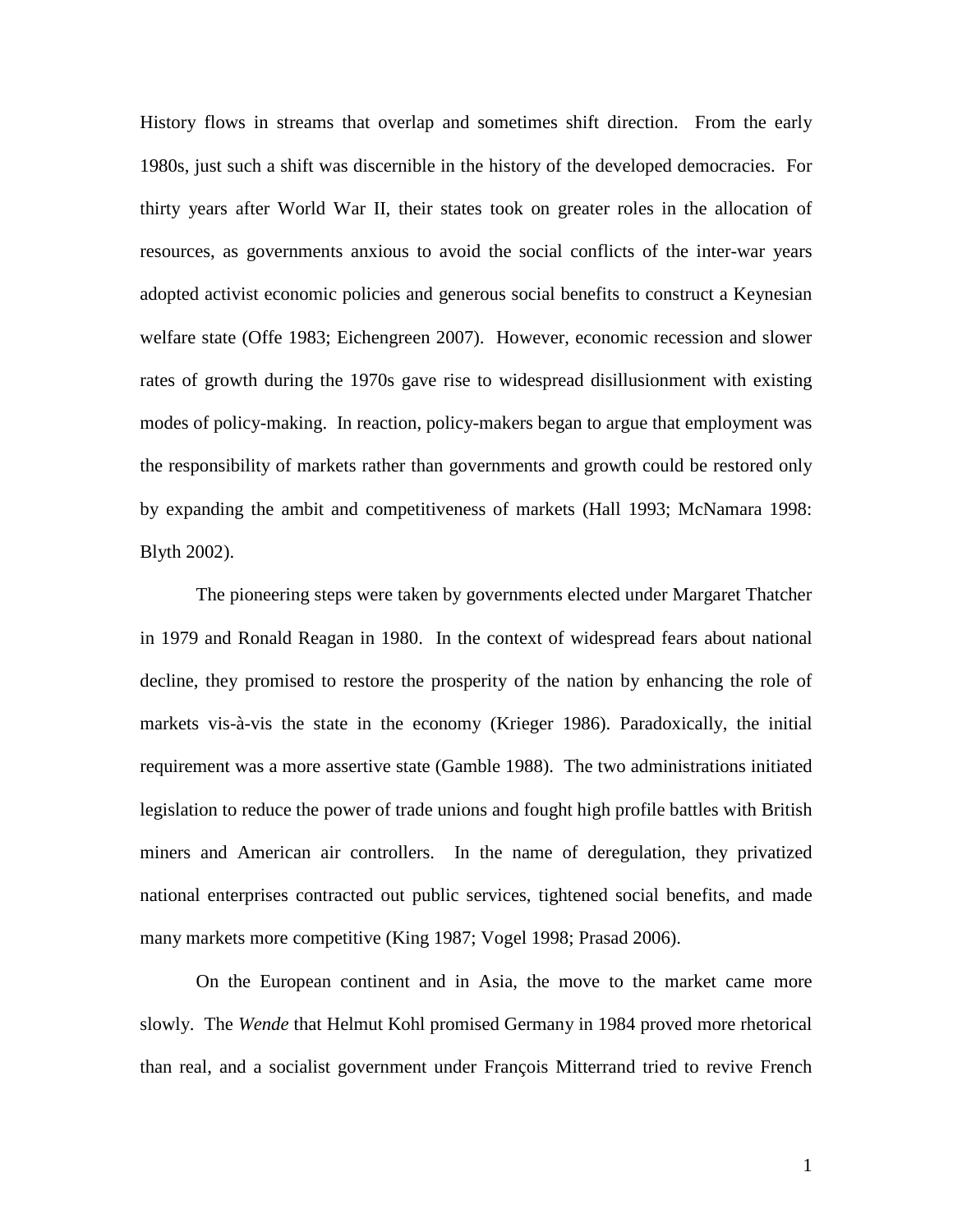dirigisme before beginning a string of market-oriented reforms in 1983 (Hall 1986; Wood 2001). Other governments were often slower to act. With the adoption of the Single European Act of 1986, the European Community committed itself to more intense market competition and turned its Commission into an agent for market liberalization. By the early 1990s, markets were being liberalized in all the OECD countries, and liberalization continued until the global financial crisis of 2008.

In short, the past thirty years have been a neo-liberal era marked by the opening of international markets, the intensification of market competition, and the growing influence of markets over the allocation of resources. In labor markets, liberalization has featured initiatives to reduce employment protection, to make part-time and temporary employment more feasible, to tighten eligibility and replacement rates for unemployment or sickness benefits, and to weaken trade unions. In markets for corporate governance, neo-liberal initiatives reduced impediments to foreign direct investment, made corporate takeovers more feasible, and increased the power of shareholders relative to stakeholders. In markets for goods and services, analogous initiatives reduced barriers to trade, privatized public enterprises, encouraged the contracting out of public services, and opened markets to new competitors. Although these initiatives were more intense in some countries than others, as Peter Evans and William Sewell note in their chapter for this volume, Figure One indicates that the OECD countries moved broadly in these directions (cf. Hall and Thelen 2009).

The object of this chapter is to examine the effects of this turn toward more intense market competition on ordinary people in the developed democracies. We are especially interested in the distribution of well-being and the sources of social resilience

2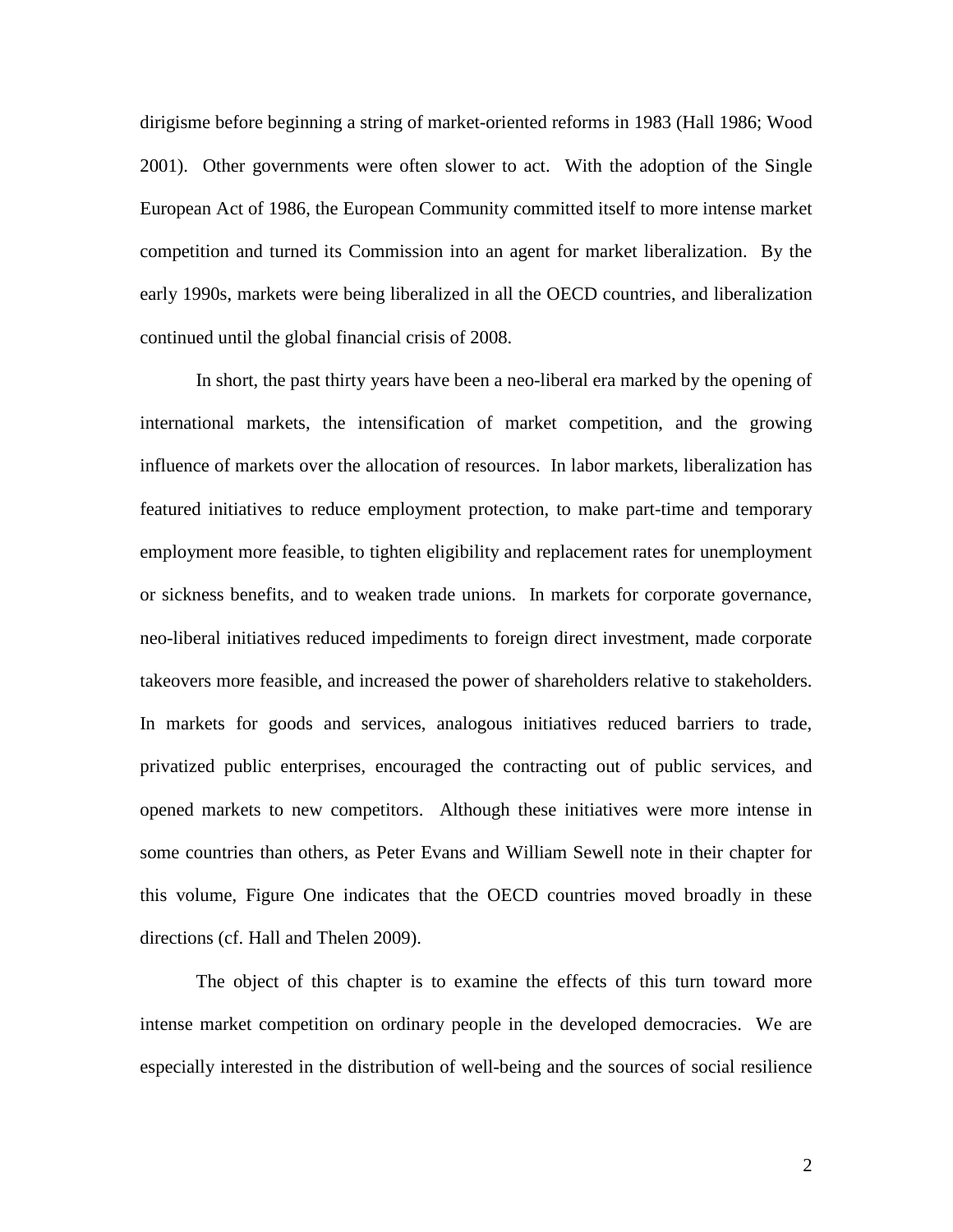sustaining it in the neo-liberal era. How have people fared in the context of this neoliberal era? Are they generally better or worse off? Which groups have benefited and which have lost in the face of these developments?

The answers to these questions are not obvious. On the one hand, there is a sound rationale in economic theory for expecting intensified market competition to improve economic performance and aggregate well-being by stimulating trade, encouraging innovation, and reducing consumer prices. On the other hand, intensified competition is likely to have restrained wages and made some jobs less secure, while the tightening of social benefits disadvantages those in precarious labor-market positions. Whether liberalization improved the overall well-being of all groups in society resists *ex ante* specification.

Even if we construe well-being in entirely material terms, measurable by income or wealth, the outcome remains unclear. On average, the OECD countries saw modest increases in national income and in income inequality during the 1980s and 1990s (OECD 2008). However, there is wide cross-national variation in the extent to which income inequality has increased as well as in the income ranges and types of income affected. In some countries, the distribution of earned income is not much more unequal today than it was at the beginning of the 1980s. In others, increases in earnings inequality have been offset by redistributive taxes and transfers. In general, inequality across households has increased less than across individuals. Thus, it is difficult to assess well-being on the basis of aggregate figures for income inequality (Gottschalk and Smeeding 1997; Pontusson 2005; Kenworthy and Pontusson 2005; Pontusson and Rueda 2009).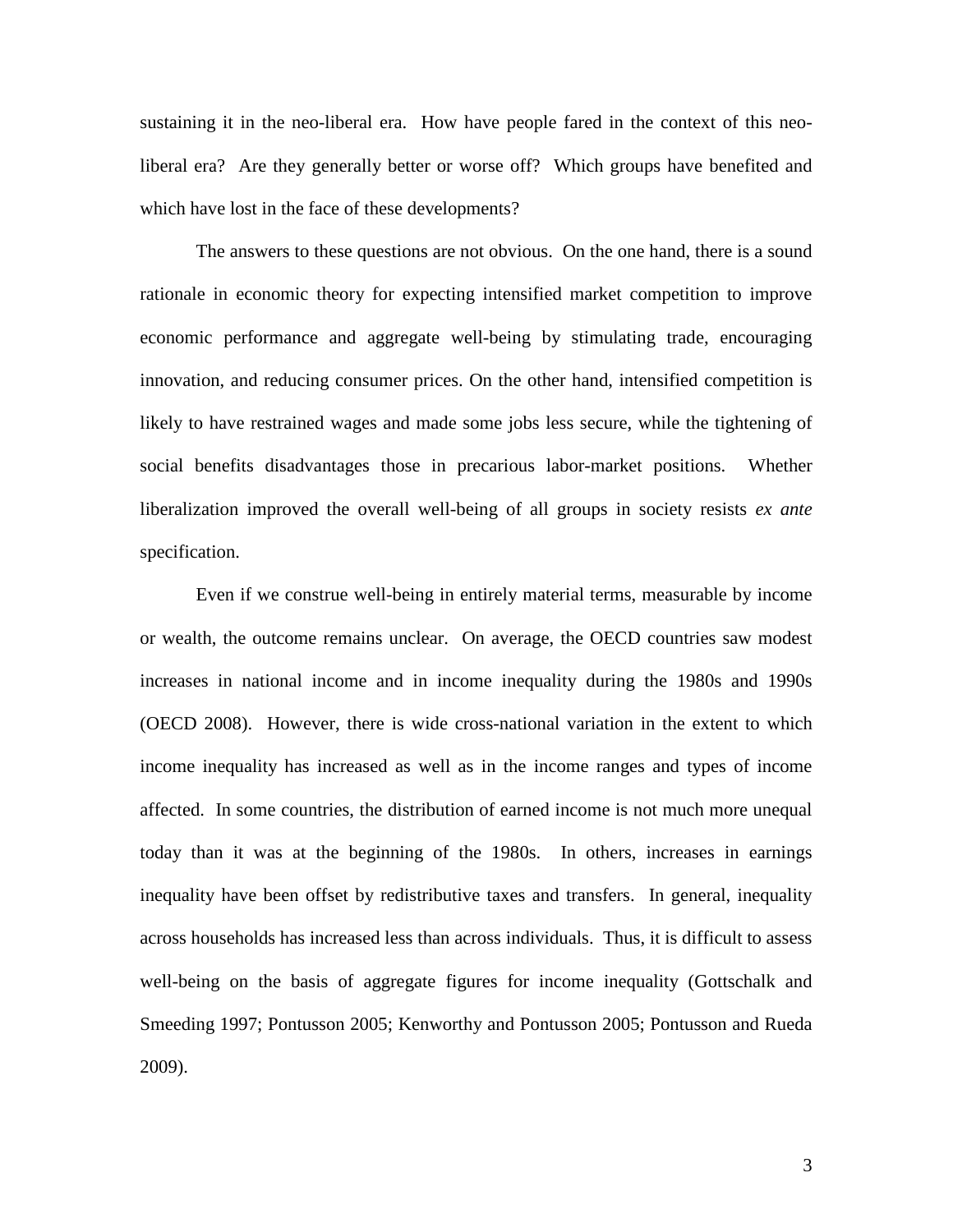Moreover, income is not synonymous with well-being, and market liberalization has effects that extend well beyond income. When markets become more competitive, people who have to sell their labor or goods face greater uncertainty and economic insecurity can depress well-being. Many jobs have become less secure, and many of the policy initiatives associated with liberalization, such as shifts away from pension plans offering defined benefits, reductions in unemployment benefits, and new limits on health benefits have forced many people to bear more of the risks associated with adverse life events and economic fluctuations (Taylor-Gooby 2004; Hacker 2004; Hacker *et al*. 2010).

The neo-liberal era has also seen the extension of market logics into ever more spheres of the life world (Habermas 1985; Sennett 2006). An increasing number of organizations, ranging from firms to universities and public agencies, are now subject to more competitive pressure. Although reforms of this sort can breathe new life into old organizations, they can also put those working in them under more strain (Hochschild 2003). They often alter the normative orders embedded in organizational culture, subordinating human relationships to competitive concerns (Sauder and Espeland 2009; Streeck 2009). Even family relations have changed, as more children are subjected to competitive pressures at ever earlier ages (Hochschild 2003; Levey 2010).

In short, the market liberalization of the 1980s and 1990s has had wide-ranging effects on multiple spheres of life. By opening up new opportunities, foreclosing others, and subjecting people to new pressures, it is likely to have been consequential for wellbeing in many ways. Where can these effects be observed?

4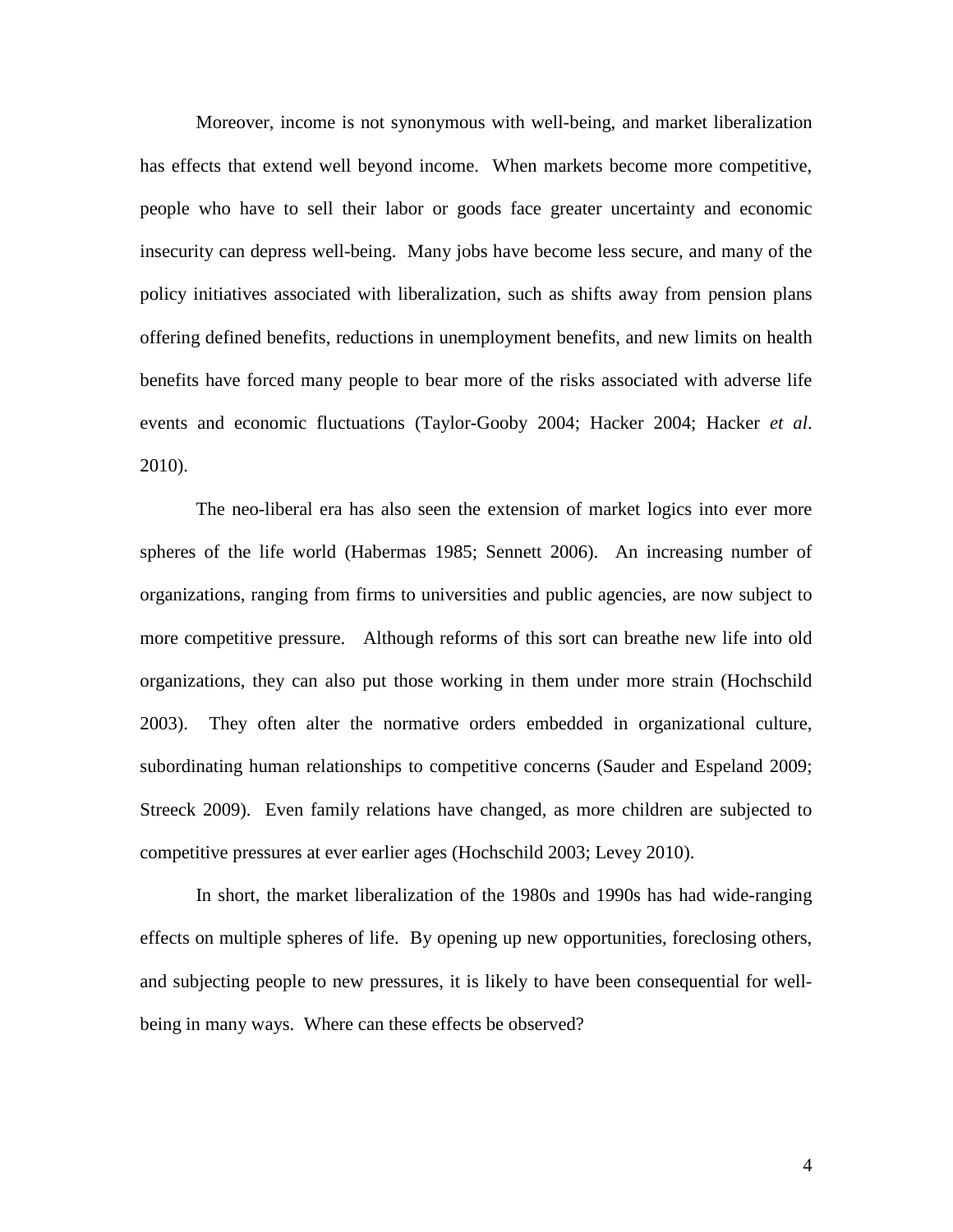# **Shifts in Worldview during the Neo-Liberal Era**

We begin by considering whether the neo-liberal era has had a pervasive impact on the worldviews of ordinary people. Above all else, this era was marked by a shift in reigning ideas about the value of market competition. Underpinning them were changes in the doctrines of mainstream economics. Under the influence of rational expectations theory, economists acquired a new skepticism about the value of macroeconomic management and discovered a 'natural' rate of unemployment reducible only through structural reform on the supply-side of the economy (Crystal 1979; Cuthbertson 2000). Informed opinion changed in tandem with these doctrines toward the view that markets are efficient allocators of resources and government intervention likely to impede that efficiency. The implications were that people should be paid by their performance and governments should not restrict competition or equalize incomes, lest they damage the capacity of markets to produce well-being for all. By 1985, the nostrums of the new economics were working their way into politics (Blyth 2002; Prasad 2006).

One notable feature of this movement was the breadth of its influence. Although parties on the political right led the way, they were soon followed by those on the mainstream left. Figure Two shows the movement, in seventeen developed democracies from 1945 to 2005, on an index reflecting party positions on eight economic issues central to neo-liberalism, such as the appropriate role of state and market in economic regulation and the priority to be accorded economic efficiency relative to social protection (Iversen 2006; Cusack and Engelhardt 2002). The solid line in the middle indicates the average position on this index of the parties in these legislatures weighted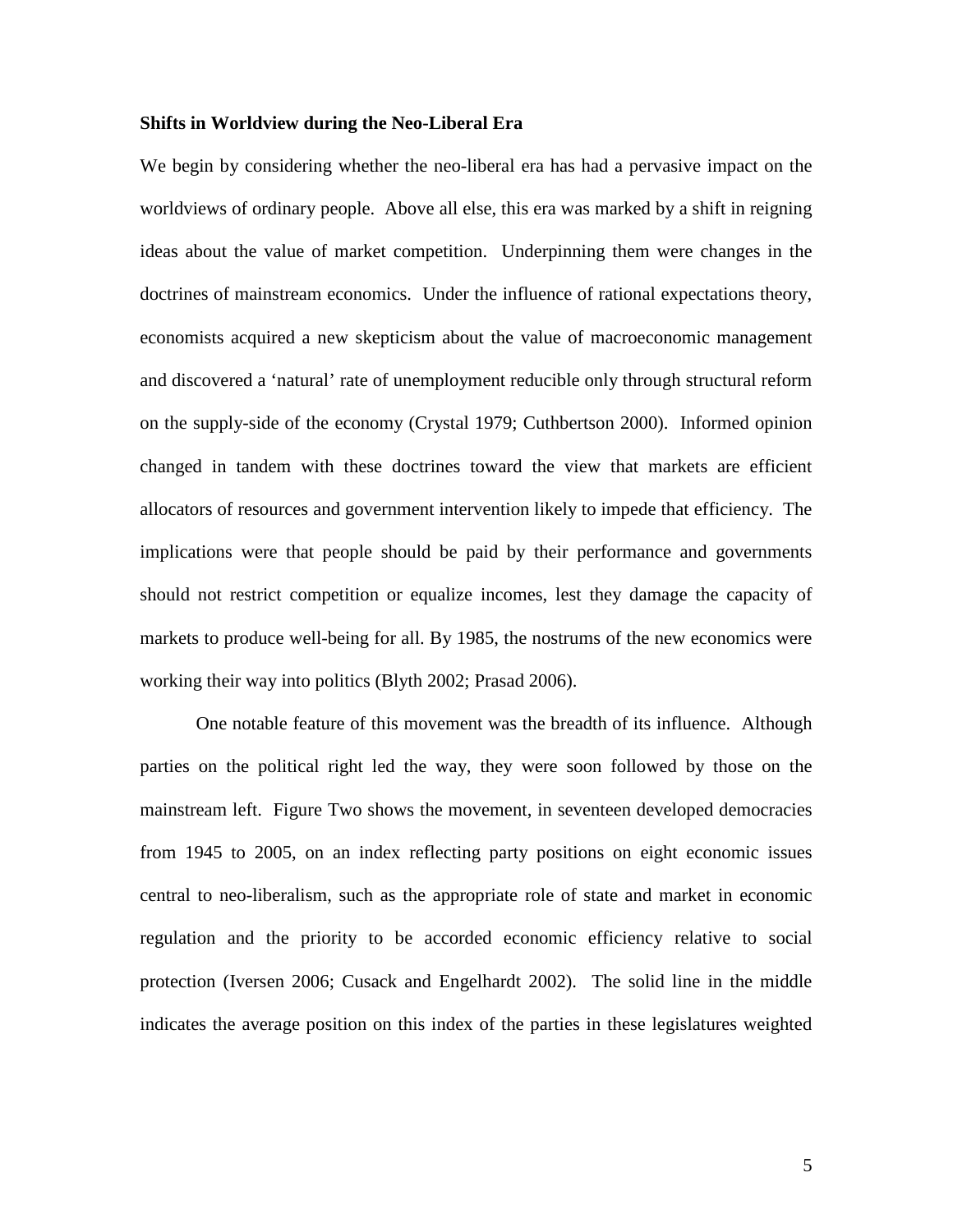by their share of seats.<sup>[1](#page-48-0)</sup> Between 1980 and 1998, legislatures became significantly more neo-liberal, as parties on both the right and left moved in that direction.

Were these shifts in worldview simply an elite phenomenon or did they reflect changes in the beliefs of ordinary people as well? We are especially interested in three issues. Did neo-liberal ideas induce changes in people's thinking about how the economy should work, how they should behave, and how economic rewards should be distributed? The latter touches on what Europeans call 'social solidarity', namely, the willingness of people to see resources redistributed to those who are less well off (cf. Lane 1972; Hochschild 1981; Goldstein and Keohane 1993; Boltanski and Chiapello 1999). Unfortunately, long runs of relevant data are scarce, but some suggestive answers are available from the World Values Survey, which has asked a consistent series of questions of nationally-representative samples at five year intervals since 1981. Although not every country was surveyed in every wave, our observations cover eighteen OECD countries for a total sample of up to 47,890 respondents.

There is evidence that market-oriented ideas made important inroads into popular beliefs especially during the 1980s. With regard to how the economy should operate, the inclination of people in all income groups to regard 'competition' as good rather than harmful increased during the early 1990s, and, although support for competition declined in the second half of the 1990s, the balance of opinion remains favorable to it (see Figure Three).<sup>[2](#page-48-1)</sup> With respect to the distribution of economic rewards, consider views about what people who perform the same job with different degrees of competence should be paid. Market ideology usually specifies that people who perform better should be paid more, a view popular among those with higher incomes. As Figure Four indicates, support for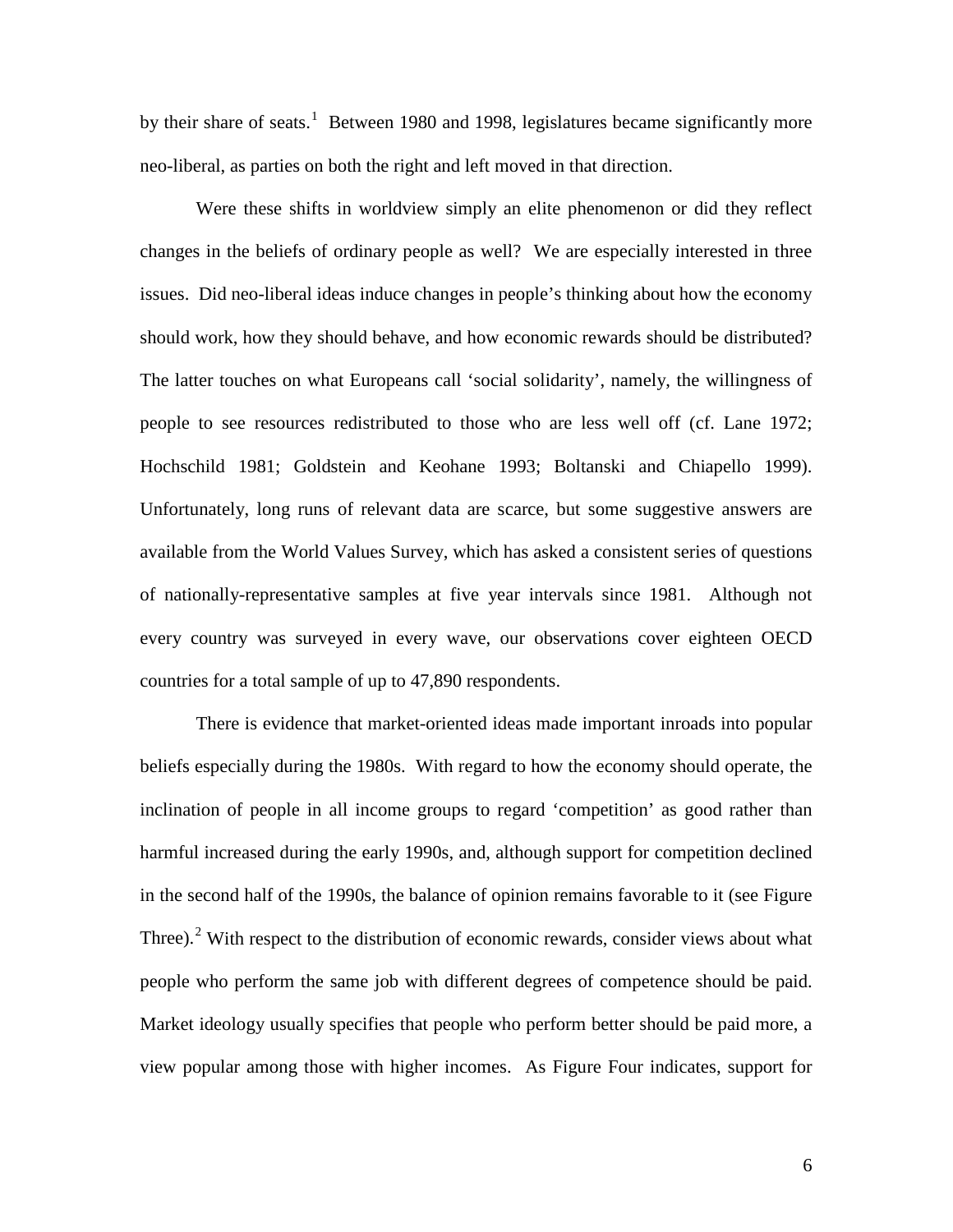this position increased significantly among people at all levels of income during the 1980s, and it has remained high ever since.

 Since market ideology also endorses self-interested behavior, it is notable that the proportion of people who think it can be justifiable to avoid paying a fare on public transport increased from [3](#page-48-2)3 percent in 1981 to 43 percent in 2005, a thirty percent rise.<sup>3</sup> In broad terms at least, the market-oriented ideas popularized over the past thirty years do seem to have shifted the views of ordinary people about how the economy should function and what behavior is appropriate to it.

However, market ideas do not appear to have altered fundamental attitudes to social solidarity. Figure Five indicates that people in virtually all income groups across a wide range of countries became more supportive of the views that governments should take responsibility for providing for everyone and that incomes should be made more equal in the wake of the neo-liberal initiatives of the 1990s.<sup>[4](#page-48-3)</sup> Responses in successive surveys about the role of government reflect similar trends. On a battery of questions about whether it is the government's responsibility to redistribute wealth, provide jobs for everyone and benefits for the unemployed and elderly, the majorities supporting such measures in OECD countries shift very little between 1985 and 2006; and the proportion thinking the government has a responsibility to reduce income differences between the rich and the poor increases slightly from 68 percent in 1985 to 74 percent in 2006 (ISSP 2009). Although market-oriented ideas have left their mark on the popular imagination, they do not seem to have eroded feelings of social solidarity or the belief of a majority of citizens in a most OECD countries that governments bear responsibility for securing it.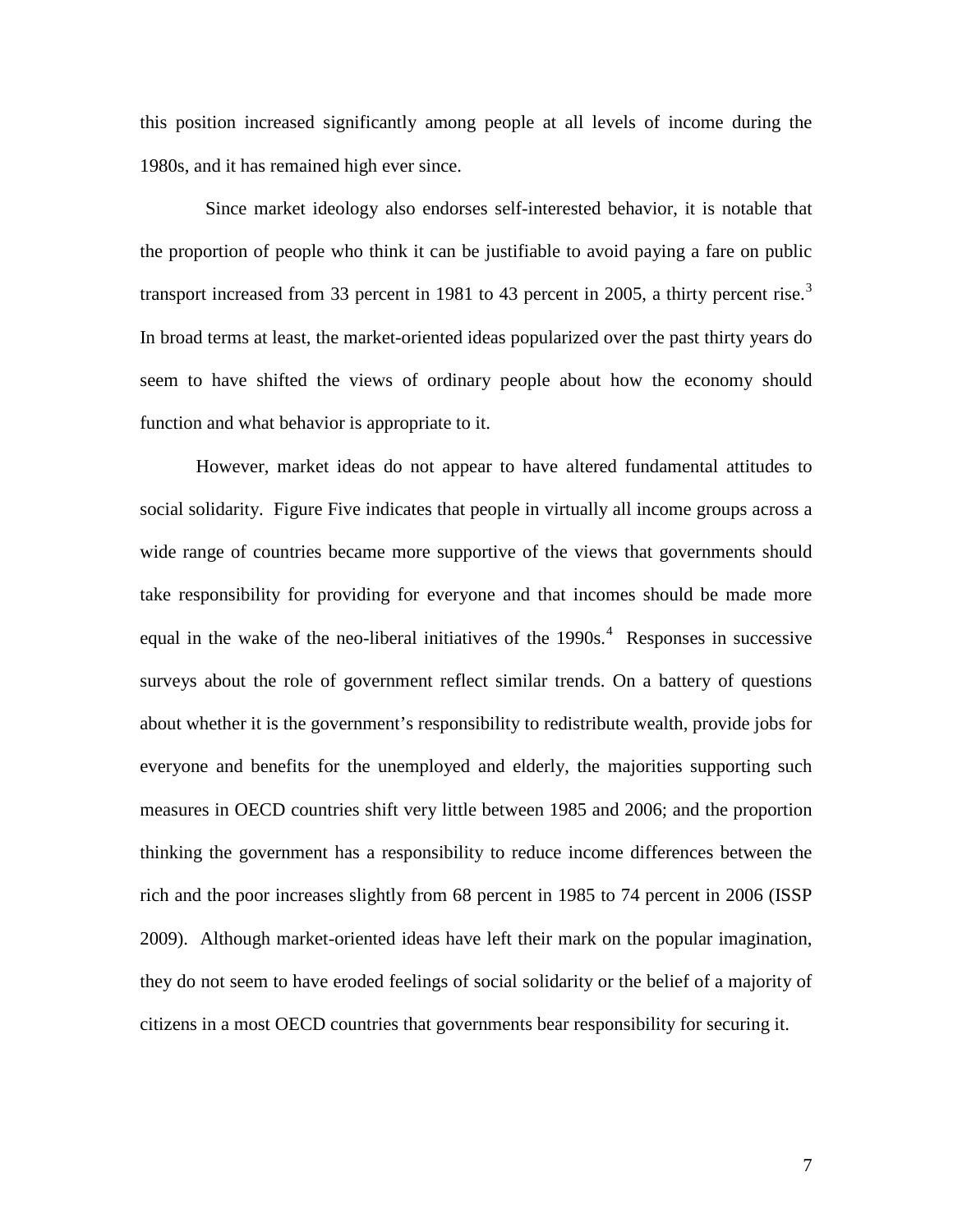# **Shifts in Well-Being during the Neo-Liberal Era**

Our primary concern is with well-being. We use the term 'well-being' to denote a person's welfare understood in broad terms, as a multidimensional phenomenon encompassing material circumstances, health and security. In keeping with a substantial literature, we measure it by the level of satisfaction people express with their lives (Helliwell and Barrington-Leigh 2010; Helliwell et al.  $2010$ ).<sup>[5](#page-48-4)</sup> This instrument allows people to define well-being in their own terms and, for assessing the impact of a multidimensional phenomenon such as market liberalization, it has advantages over narrower indicators that reduce a person's welfare to income (Sen 1999; Stiglitz et al. 2009; Nussbaum 2001). In addition, this approach allows us to evaluate the impact of changes in income on well-being. There is strong evidence that life satisfaction is a good indicator for quality of life, reflecting common conditions across national contexts and, in our dataset, it is highly-correlated with measures for other factors associated with the quality of life, such as health and the household financial situation (for reviews, see Veenhoven 1996; Diener *et al*. 1999; Helliwell 2008).

How did the experience of neo-liberal reform affect the well-being of ordinary people? Figure Six shows average well-being across eighteen developed democracies for three groups whom we will describe as the lower-middle class (at or below the  $30<sup>th</sup>$ percentile in the income distribution), the upper-middle class (at or above the  $70<sup>th</sup>$ percentile) and the middle class (between the other two groups). In keeping with the view that neo-liberal reforms promote prosperity, average well-being increased by a *total* of 3 percent between 1981 and 2005. However, that increase is modest compared with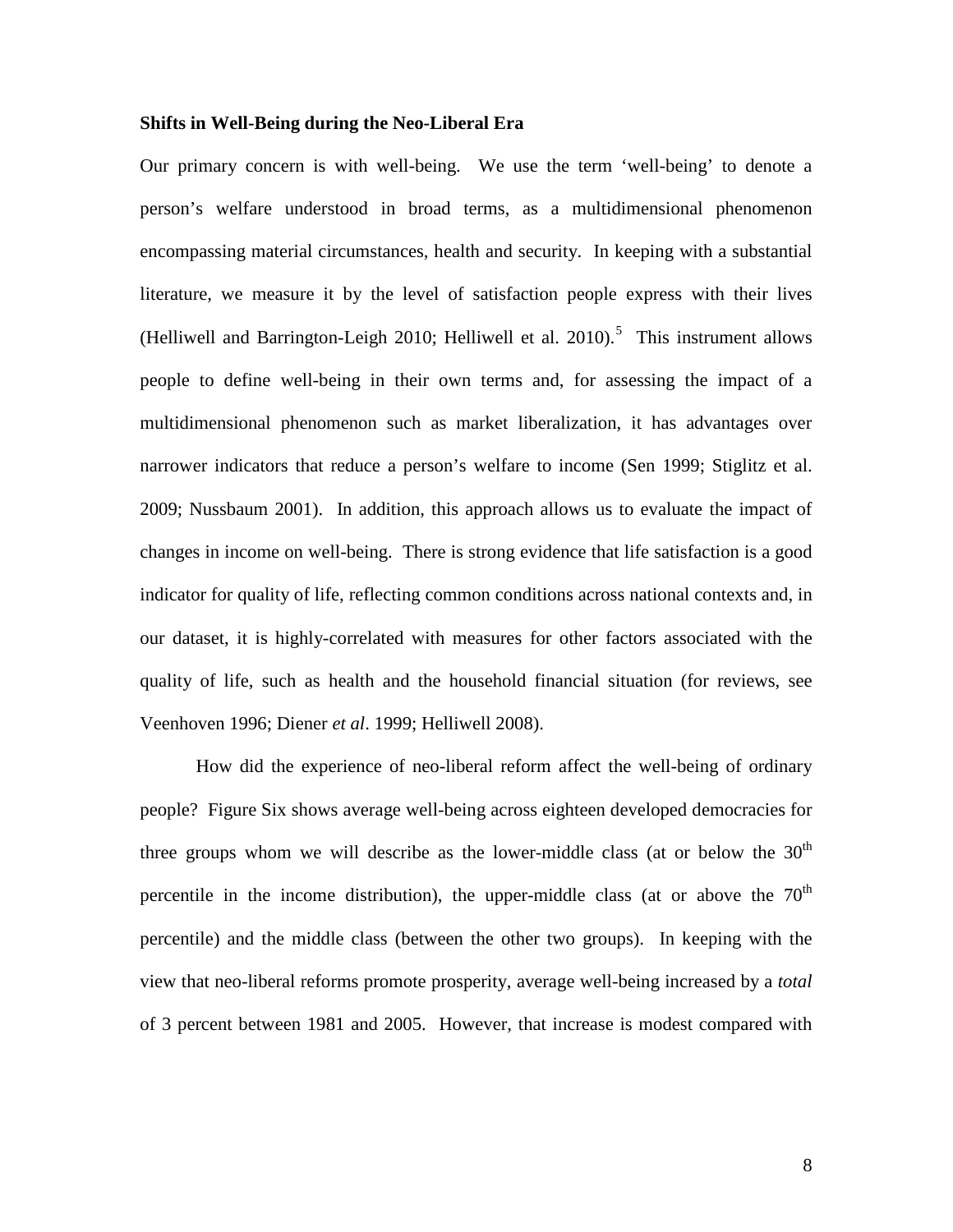the 1.9 percent increase *per year* in gross domestic product (GDP) per capita for the OECD countries over this period.<sup>[6](#page-48-5)</sup>

More important, the distribution of well-being became significantly more unequal over the course of the neo-liberal era. It is not surprising that the well-being of all three income groups improved during the 1980s, since 1981, our base year, came amidst the worst global recession since 1945. During the 1990s, however, only the upper-middle classes experienced increases in well-being, and the average well-being of the middle and lower-middle classes fell during the 1990s and early 2000s. In short, this was an era of winners and losers. Over these twenty-five years, average well-being increased by 2 percent for the upper-middle class but declined by 3 percent for the lower-middle class.

While these numbers may seem small, the gap is statistically significant ( $p =$ 0.0396) and striking given how stable national assessments of subjective well-being tend to be. As Easterlin (1974, 1995) and others have shown, those assessments do not move much even over decades of economic change; and, at the individual level, changes in subjective well-being induced, for instance, by changes in income tend to have a short half-life (Di Tella *et al*. 2010; Suh *et al*. 1996). The gap in average well-being between the upper-middle and lower-middle classes in 2005 is more than twice the standard deviation in the country averages for well-being over this period.

To what extent is this increase in inequality attributable to liberalization processes that made markets more open and competitive as opposed to other developments over this period? Given limitations in the available data, this is an issue we cannot resolve definitively. Some analysts have argued that increases in income inequality were inspired by technological change, which privileged those with technical skills relative to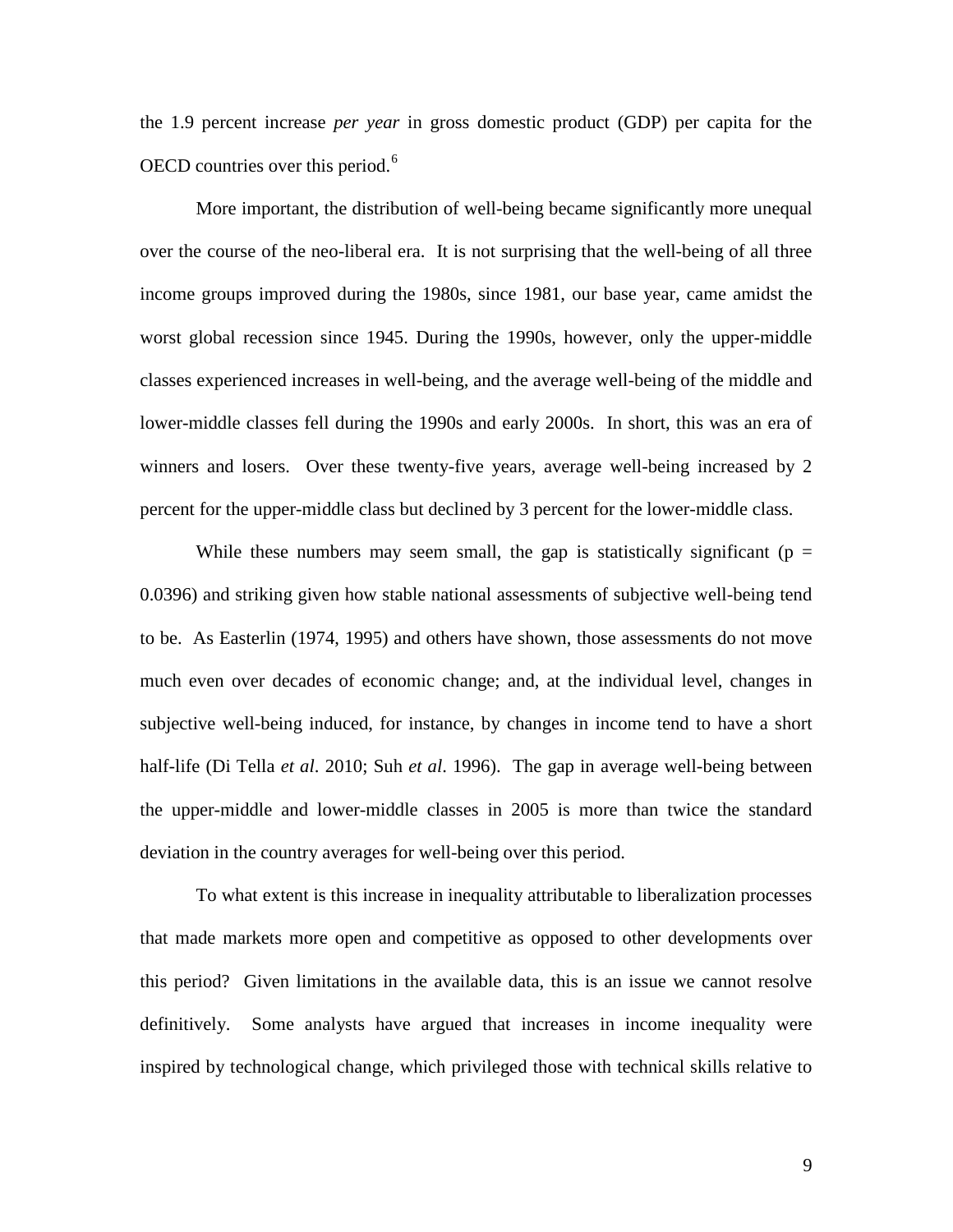the low-skilled. However, the evidence suggests that technological change accounts at best for a small portion of the rise in income inequality in the OECD over this period (Harjes 2007; cf. Autor *et al*. 2005). Others attribute such distributive effects to the increasing flows of trade and capital associated with globalization. By making low-skill production in the developing world more feasible, the opening of global markets intensified competition and increased relative returns to skill in the developed world (Wood 1994; Leamer 1996; Antras et al. 2006). However, governments had to decide to make international markets more open, and we see the opening of global markets as one aspect of broader liberalization processes with political origins.

Many domestic policies associated with liberalization also had direct consequences for the lower middle class. Efforts to weaken trade unions were largely successful. The proportion of the OECD workforce that is unionized dropped from 33 percent in 1980 to 18 percent in 2008, and the strength of the trade union movement is closely correlated with wage levels at the lower end of the income spectrum (Card and Di Nardo 2002). Steps to reduce employment protection and encourage temporary employment contracts reduced the job security of large segments of the workforce, as increasing turnover rates indicate. At a basic level, there is a natural class bias to liberal reforms. Reforms that extend the purview of markets often enhance the aggregate 'efficiency' of allocation, but they also privilege those with access to marketable resources, such as capital and high levels of skills typical in the upper middle class, relative to those without them. Intensifying market competition magnifies the distributive effects that follow from disparities in marketable resources.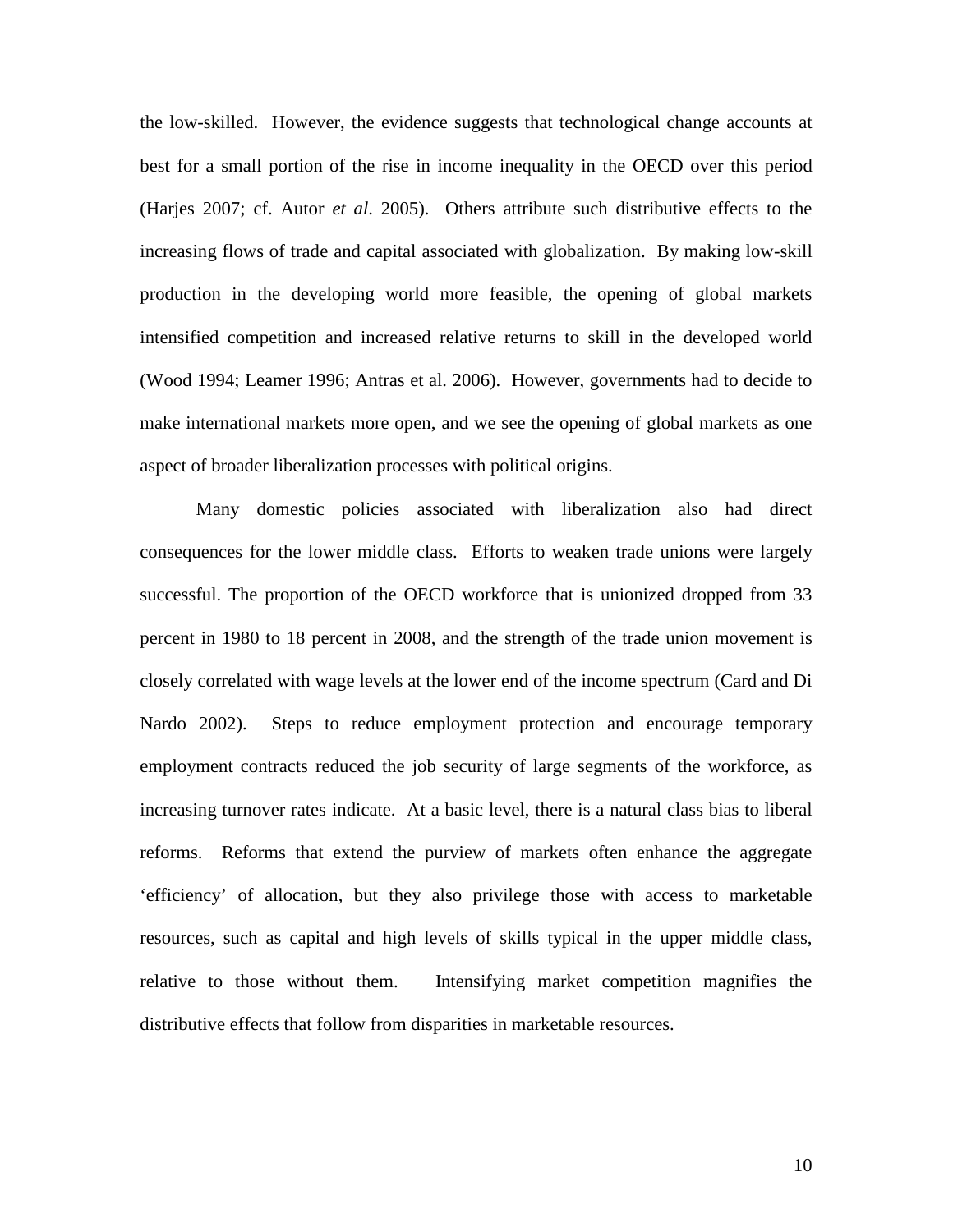By contrast, it is unlikely that increasing inequality in well-being stems from the two other socioeconomic developments most prominent in this era, namely, the entry of women into the paid labor force or the rise of service sector employment. Although entry into the labor force seems to have depressed the life satisfaction of women, women from the upper and lower middle classes enter the labor force in roughly similar proportions, and we did not find a significant gender-based class difference in our data (Blanchflower and Oswald 2004; Stevenson and Wolfers 2009). Although there is significant crossnational variation in the types of service sector jobs created, the expansion of service sector employment was also a cross-class phenomenon (Esping-Andersen 1999).

In sum, one of the most striking features of the neo-liberal era has been a shift in the distribution of well-being. After narrowing slightly in the 1980s across the OECD, inequality in well-being increased markedly after 1990, as well-being rose among the upper middle classes and stagnated among other groups.

# **Cross-National Variation in Well-Being**

Although the distribution of well-being became more unequal in most countries in our sample over the neo-liberal era, that increase was much larger in some societies than others. How is this cross-national variation to be explained?

For the purposes of cross-national comparison, we construct an index of inequality in well-being that indicates, for each country at each point in time, the ratio of the average level of life satisfaction reported by people in the upper-middle class (namely, in the top three income deciles) to the average level of life satisfaction reported by people in the lower-middle class (in the bottom three income deciles). We compare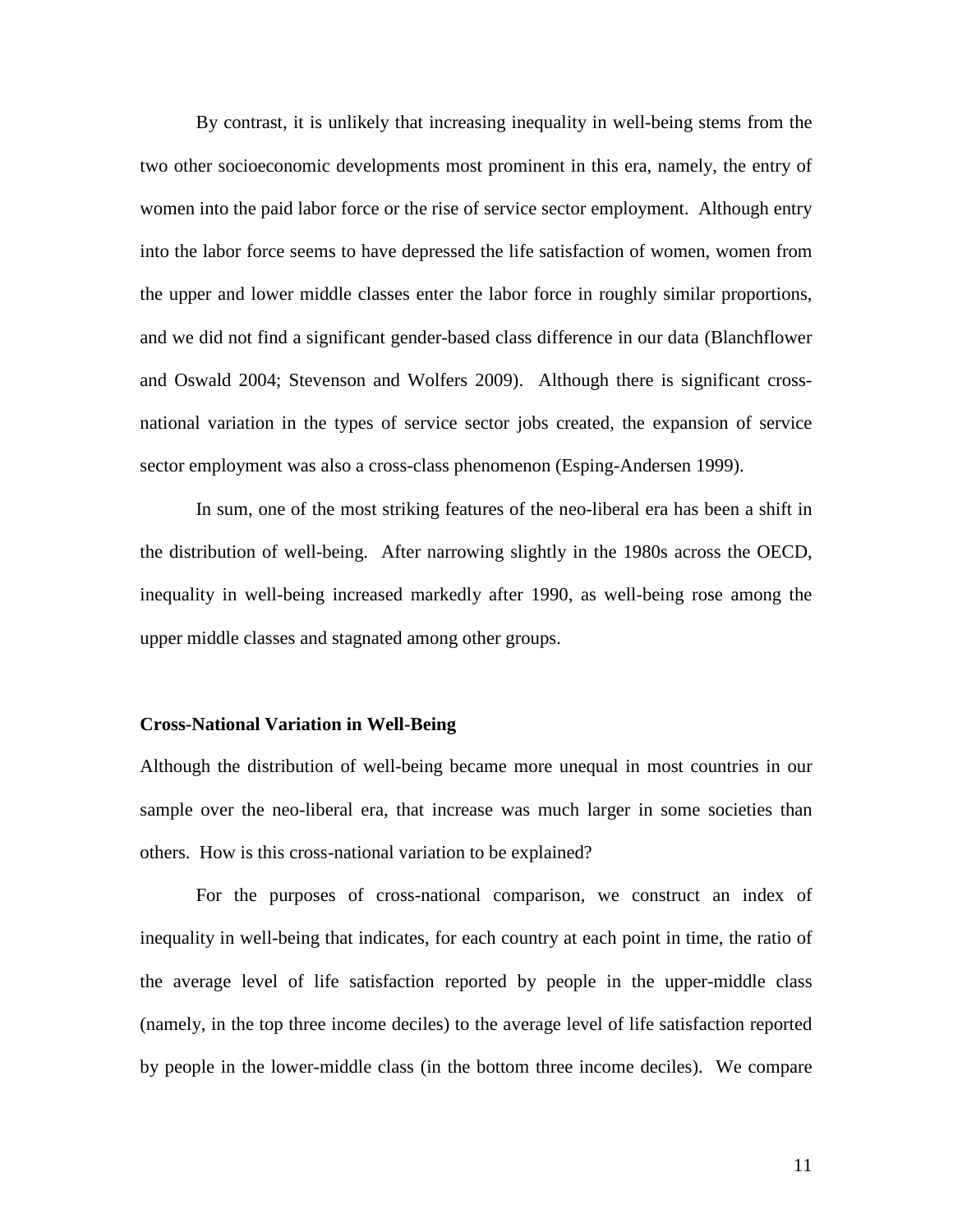well-being across these large groups rather than small bands at the top and bottom of the income distribution in order to capture the life situations of a majority of people and to minimize the measurement error that might arise from looking at smaller groups. In intuitive terms, a score of 110 on this index means that, for country x at time t, the average well-being of people in the upper-middle classes was 10 percent higher than the level of well-being among people in the lower-middle classes. To correct for the possibility that people may be culturally less inclined to express satisfaction with their life in some countries than others, this measure compares the responses of co-nationals. Thus, it provides a measure of inequality in well-being that is broadly comparable across countries and time.

Figure Seven shows the level of inequality in well-being in each of the OECD countries in our sample in 2005, and Figure Eight the average annual rate of change in this index between 1980 and 2000. Significant differences are visible. After two decades of the neo-liberal era, the distribution of well-being is more equal in Ireland, Australia, Italy and the Netherlands, but relatively unequal in Germany, Denmark, the US and Finland. To appreciate the substantive significance of these inequalities, note that, in our sample, the ratio of well-being of a full-time worker compared to that of an unemployed worker, whose well-being is typically depressed by unemployment, is 1.17, not so different from the ratio across income groups in countries where well-being is distributed most unequally (cf. Blanchflower and Oswald 2004: 1373).

Figure Nine reports each change in well-being in each country in our sample over all sub-periods between 1981 and 2005, arrayed from left to right based on the extent to which the change marked an increase in inequality in well-being, decomposed into

12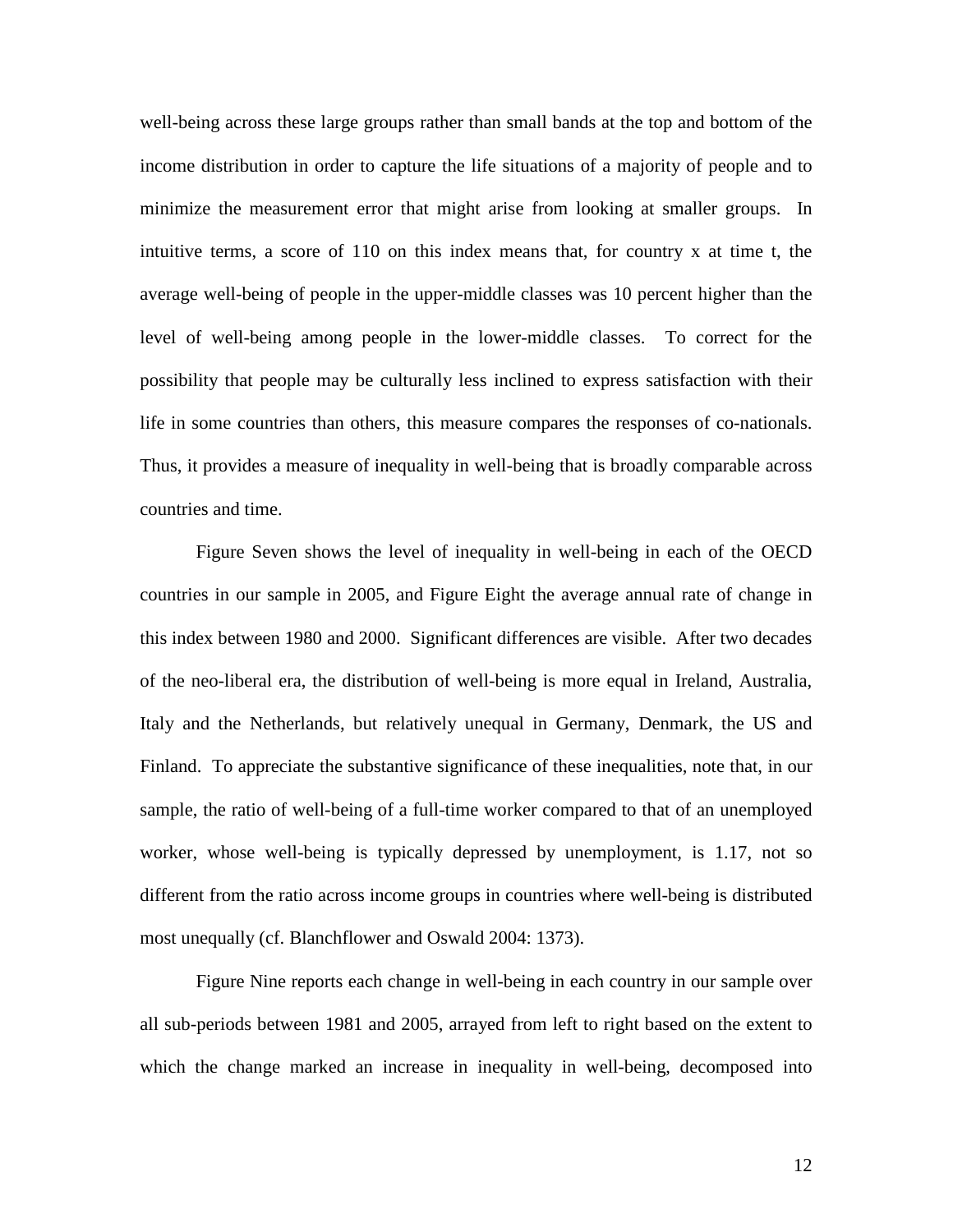changes in well-being among the upper and lower-middle classes. The circles show the change in well-being over the sub-period among the lower-middle class and the diamonds the change among the upper-middle classes. It is apparent that, where large declines in well-being took place (to the right in the diagram), they were attributable mainly to a decline in well-being among the lower-middle class.

Thus, the problem becomes primarily one of explaining why the relative wellbeing of the lower-middle class is lower in some times and places than in others. This is likely driven in fundamental ways by the economic situation of the lower middle classes. Three types of material factors might matter. The first is the level of national income: where it is higher, everyone should be better off and this might improve the well-being of some groups more than others, although we have no *ex ante* expectation about which groups will benefit most. A second relevant factor is the distribution of income: where it is more equal, well-being should be more equally distributed. The third factor is the rate of unemployment. Because the incidence of unemployment is typically higher among those at lower incomes, where the level of unemployment is lower, the lower-middle class may be relatively better off.

To assess these propositions, we estimate the impact of GDP per capita, the standardized rate of unemployment, and the Gini coefficient for the inequality of market income prior to taxes and transfers on the index for inequality in well-being, using an ordinary least squares regression covering all countries and periods in our sample. Since we have few observations for each country, it is not practicable to include country-level fixed effects, but we do control for types of welfare state (Esping-Andersen 1990). The results are in models 1 and 2 of Table One.<sup>[7](#page-48-6)</sup> They suggest that, where market income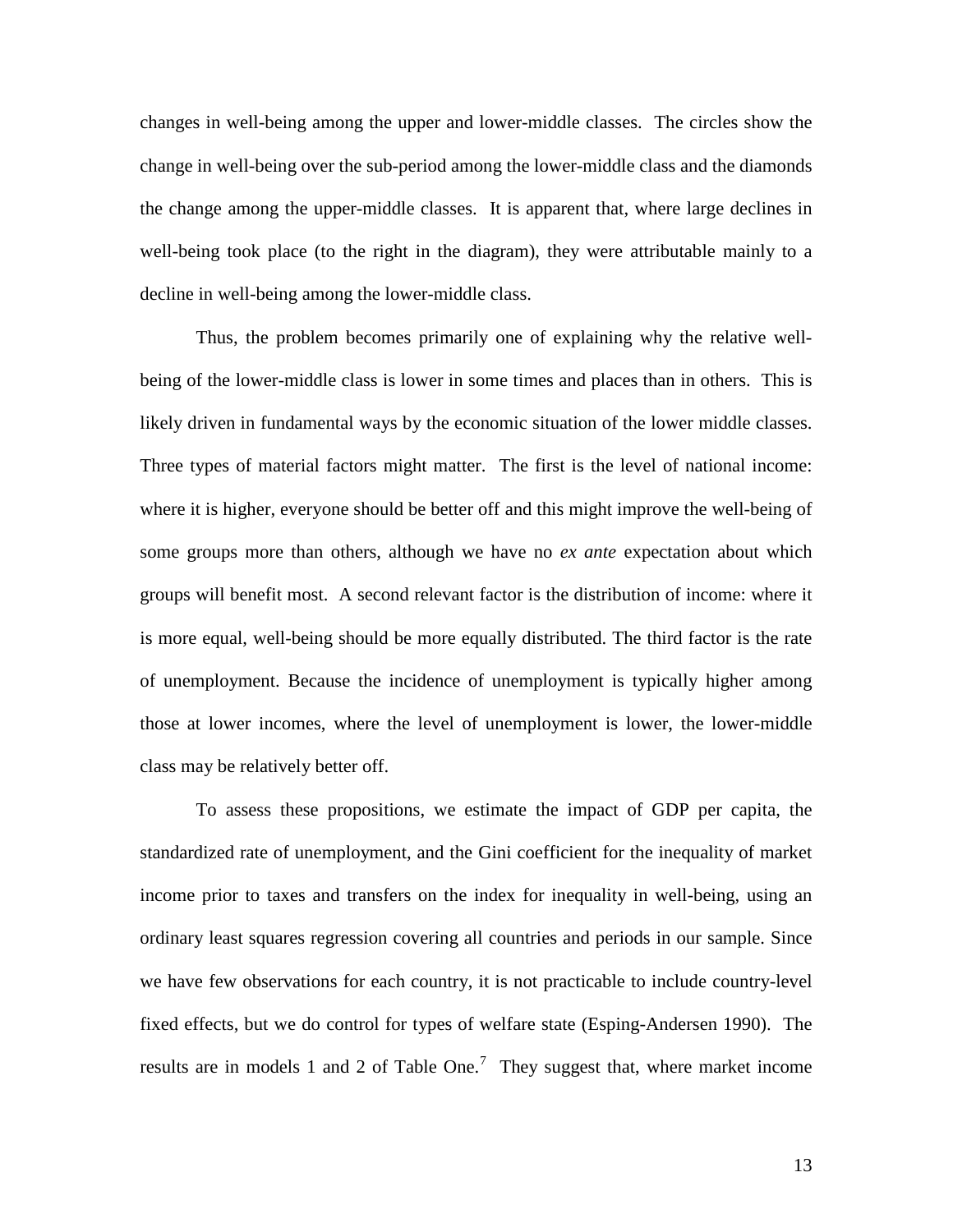inequality is higher, inequality in well-being will also be greater. Higher levels of national income may also increase inequality in well-being, suggesting that, at least in this period, higher levels of prosperity were shared unequally. Both coefficients are just significant at the .05 level. Surprisingly, we find no systematic relationship between the rate of unemployment and inequality in well-being.<sup>[8](#page-48-7)</sup> These results have to be treated with caution because they are not robust to the inclusion of a time-trend, but they suggest that income inequality contributes to inequality in well-being, without fully determining it, as the low  $R^2$  indicates.

The country rankings in Figure Seven are intriguing. While we might expect inequality in well-being to be relatively high in countries such as the U.S. and U.K. where inequalities in income and health are significant, it is also high in countries such as Germany, Denmark and Finland where corresponding inequalities in income and health have long been lower and egalitarian political traditions stronger. To some extent, these figures reflect the fact that liberalizing reforms have had an important impact on relative well-being even in these countries, but they probably also reflect the way in which existing political traditions mediate the experience of such reforms. Assessments of wellbeing are conditioned, not only by circumstances, but also by expectations; and, in countries where welfare states have been relatively generous and egalitarian economic outcomes more prized, neo-liberal reforms and accompanying increases in income inequality may well have depressed the sense of well-being of the lower-middle class more than in countries where people were accustomed to higher levels of inequality.

This interpretation is consistent with the findings of Alesina *et al*. (2004) that income inequality reduces the subjective well-being of those in the bottom half of the

14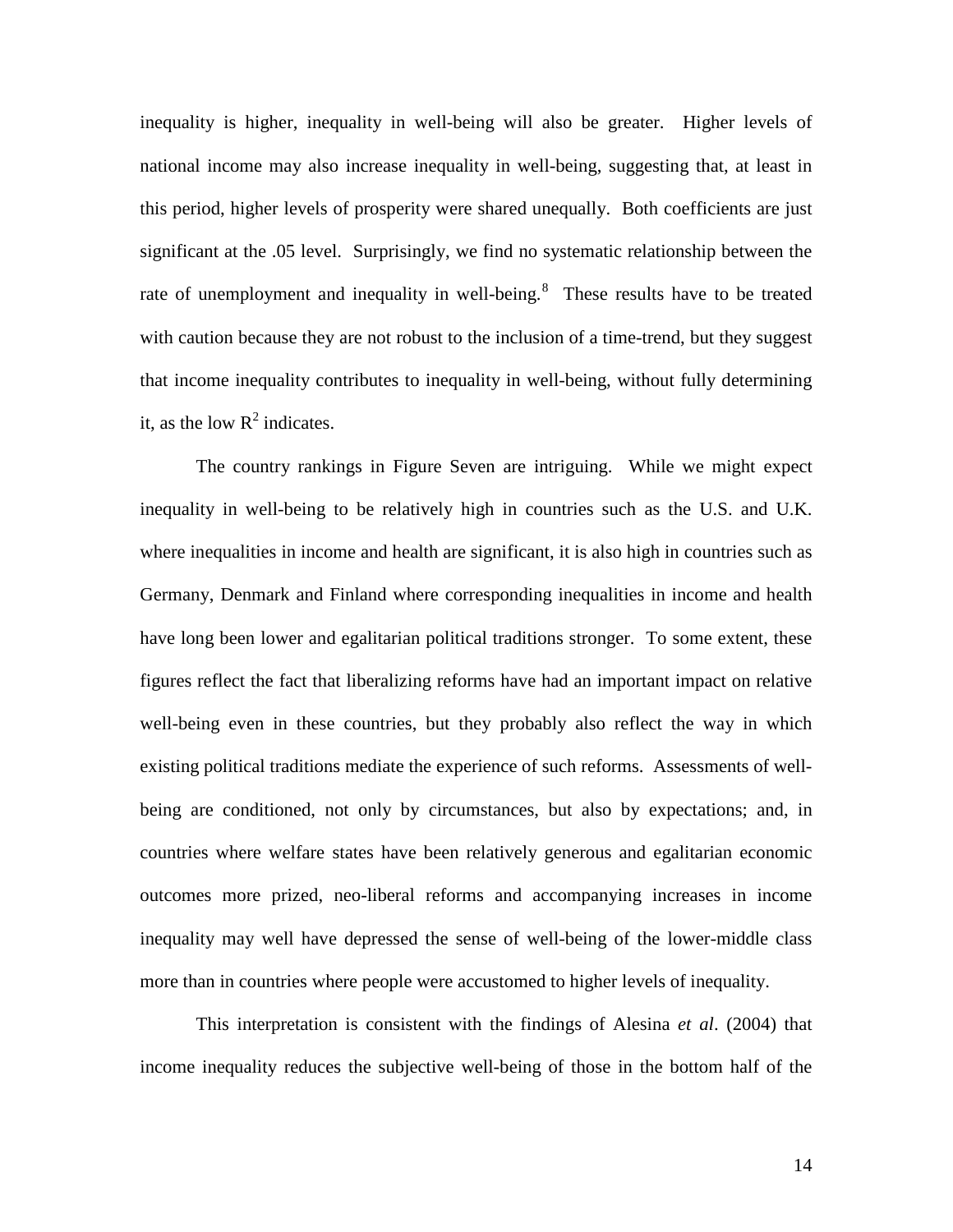income distribution more in Europe than in the United States, and it conforms to the fact that the coefficients on type of welfare state (in Table One) indicate that, at any given level of income inequality, members of the lower-middle class in countries with continental or social democratic welfare states are likely to feel less well-off relative to members of the upper middle class than their counterparts in the liberal market economies (Esping-Andersen 1990; Hall and Soskice 2001). Similar considerations may explain why inequality in well-being did not increase in Ireland and Spain (see Figure Eight). Both countries experienced economic transformations over this period whose fruits likely exceeded the expectations of many in the lower-middle class (McGraw forthcoming).

# **Sources of Social Resilience**

Many people faced challenges to their well-being during the 1980s and 1990s. Stylizing slightly, the intensification of market competition can be seen as an economic shock. The resulting dislocation put the well-being of the lower middle class at particular risk. However, the consequent levels of well-being are, not simply a function of the magnitude of the shock, but conditioned by the social resilience of those at risk. The core issue is: how is such resilience constituted? What are the sources of social resilience on which people facing more economic insecurity, potential unemployment and declining incomes might draw to preserve their well-being in the face of such developments? For approaches to this, we draw on two kinds of theoretical literatures.

Consider first the individual-level strategies that people can adopt. Multiple literatures suggest that, in challenging situations, individuals turn to other people for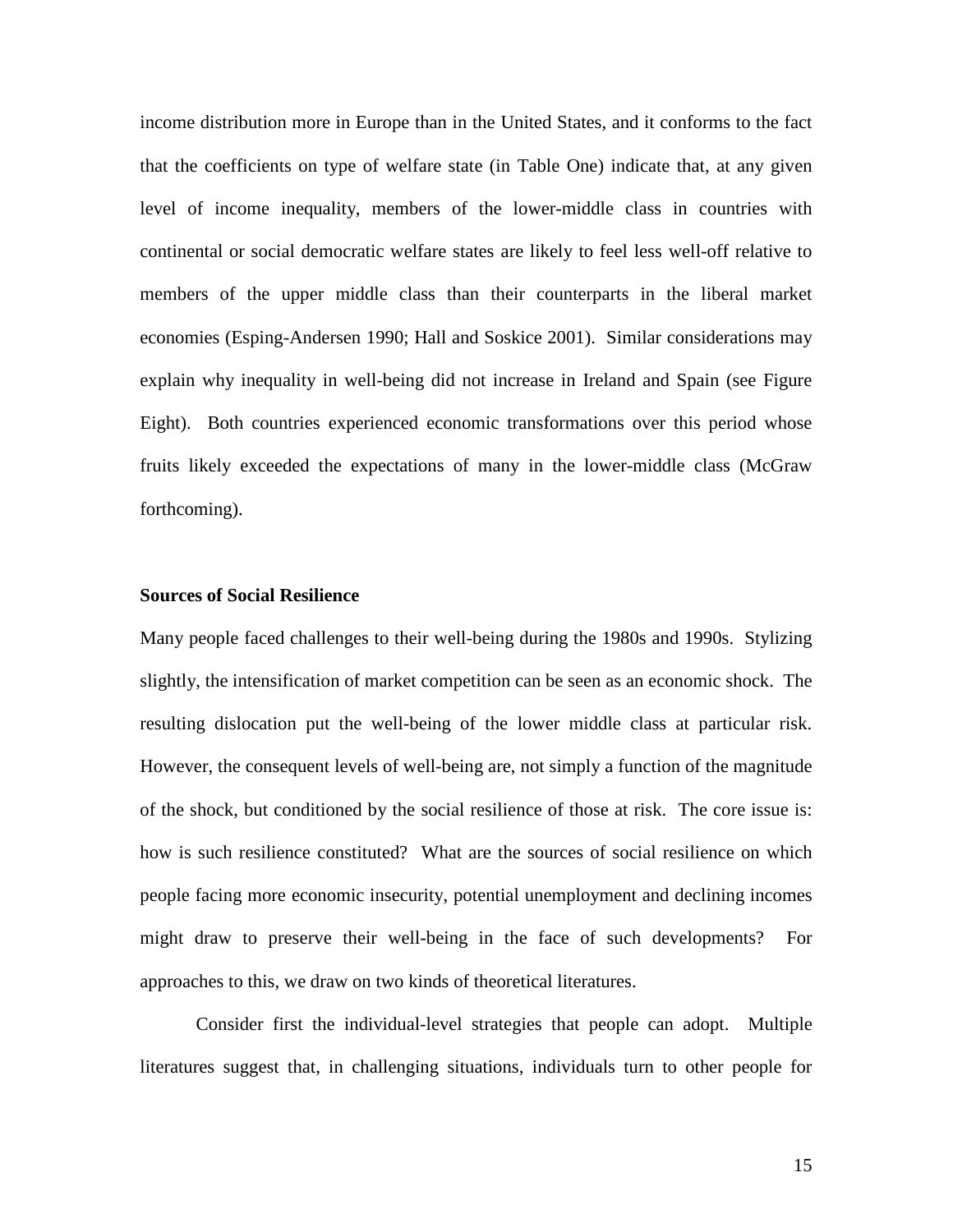support, whether informational, emotional or logistical, often to compensate for the material resources they lack. Studies of life under communism find that, when resources are scarce, people seek assistance from their relatives, friends, and colleagues – for help in securing goods, small services, and to navigate the bureaucracy (Wedel 1986; Hann 1993). Studies in population health find that people who become ill recover more quickly if they can rely on close friends or relatives, and people tied into social networks enjoy better general health than those who are not (Berkman and Glass 2000, Berkman et al. 2000). Building on Link and Phelan (1995), the contributors to *Successful Societies* (Hall and Lamont 2009) describe social connectedness as a 'social resource' on which people draw to enhance their capabilities for coping with life challenges. The inference is that social connectedness may be a buffer against increases in the 'wear and tear' that people experience when markets become more competitive.

In order to assess this possibility, we estimate the effect of social connections on well-being at the individual level for everyone in our sample between 1980 and 2005, using hierarchical linear models with cross-level interactions. Several kinds of social connectedness might matter, ranging from intimate ties to family members, social connections to friends, and the relationships that come with membership in voluntary associations. Therefore, we measure social connectedness on three dimensions, based on what respondents said about how important ties to family and friends were to them and the number of associations to which they belonged. The estimations contain a range of controls for the other factors that might matter to well-being, including income (measured by household income decile), type of occupation, employment status, years of education,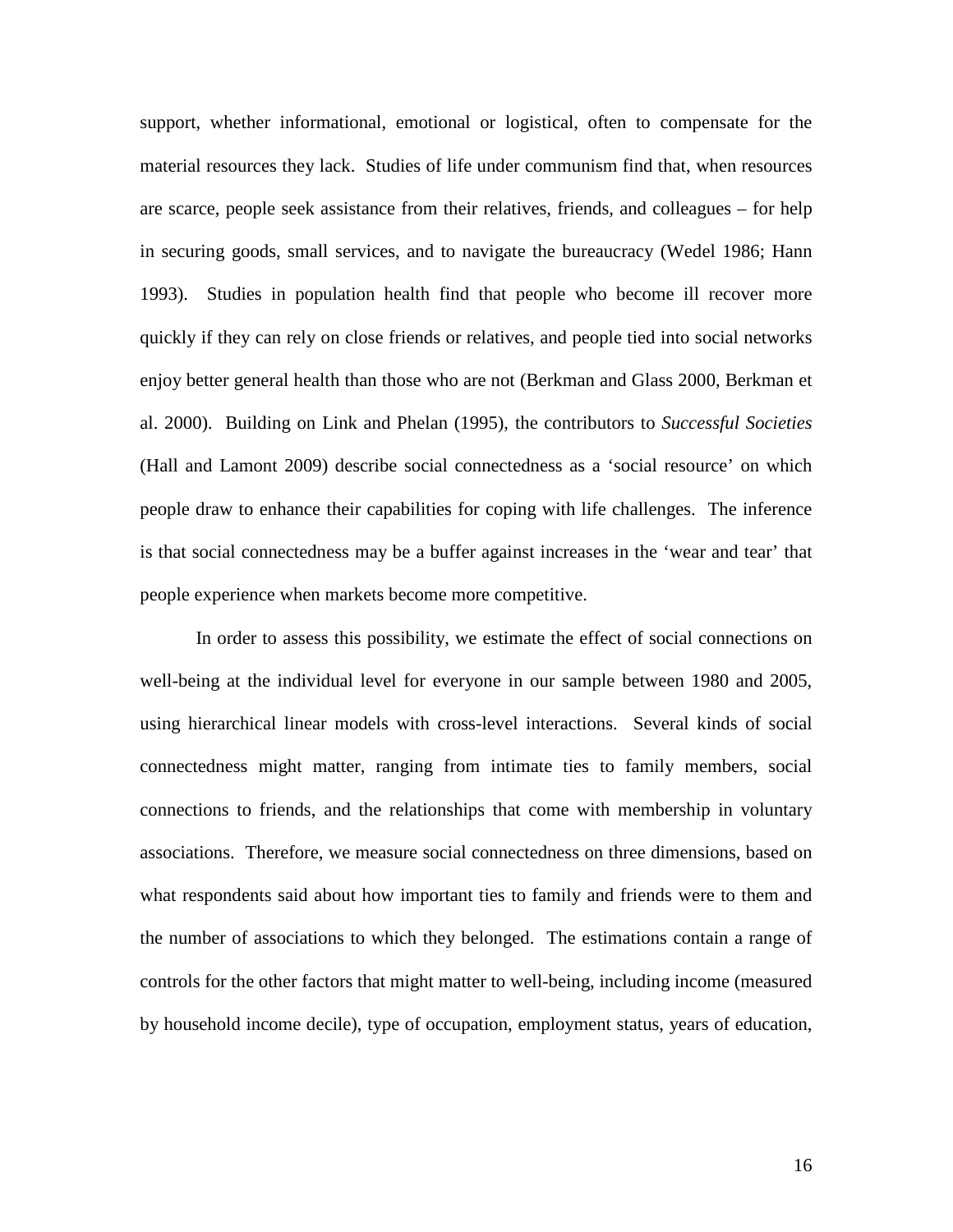age and gender. We include time and country fixed effects and look where appropriate for non-linear effects.

Table Two reports the results. The material determinants of well-being all have the expected effects. Well-being increases with income but it is lower among unskilled and semi-skilled manual workers relative to managers and professionals (not shown) and among the unemployed. With respect to age, well-being has a U-shaped relationship, lower among the middle aged than the young but rising again later in life. However, Model 2 shows that all three types of social connectedness also have a statisticallysignificant relationship to a person's well-being in this period. Ties to family are most closely associated with well-being, followed by ties to friends, while membership in associations had a smaller but significant effect. Strong ties to friends improve wellbeing as much as a movement up two income deciles would, and strong ties to family have an effect on well-being equivalent to a movement up five income deciles. The conclusion we draw is that social connectedness has been an important source of social resilience during the neo-liberal era.<sup>[9](#page-48-8)</sup>

However, there is a distributive dimension to these results: social connectedness matters more for the well-being of the lower-middle class than of the affluent. In model 3 of Table Two, we include a term that interacts income with membership in associations. The negative coefficient indicates that membership in associations improves well-being for people with low incomes more than for those with higher incomes.<sup>[10](#page-48-9)</sup> By the same token, the poor suffer greater losses in well-being from lower levels of social connectedness than do the affluent. Moreover, social connectedness can be seen as a feature of social structure and, just as the economic structure of capitalist societies

17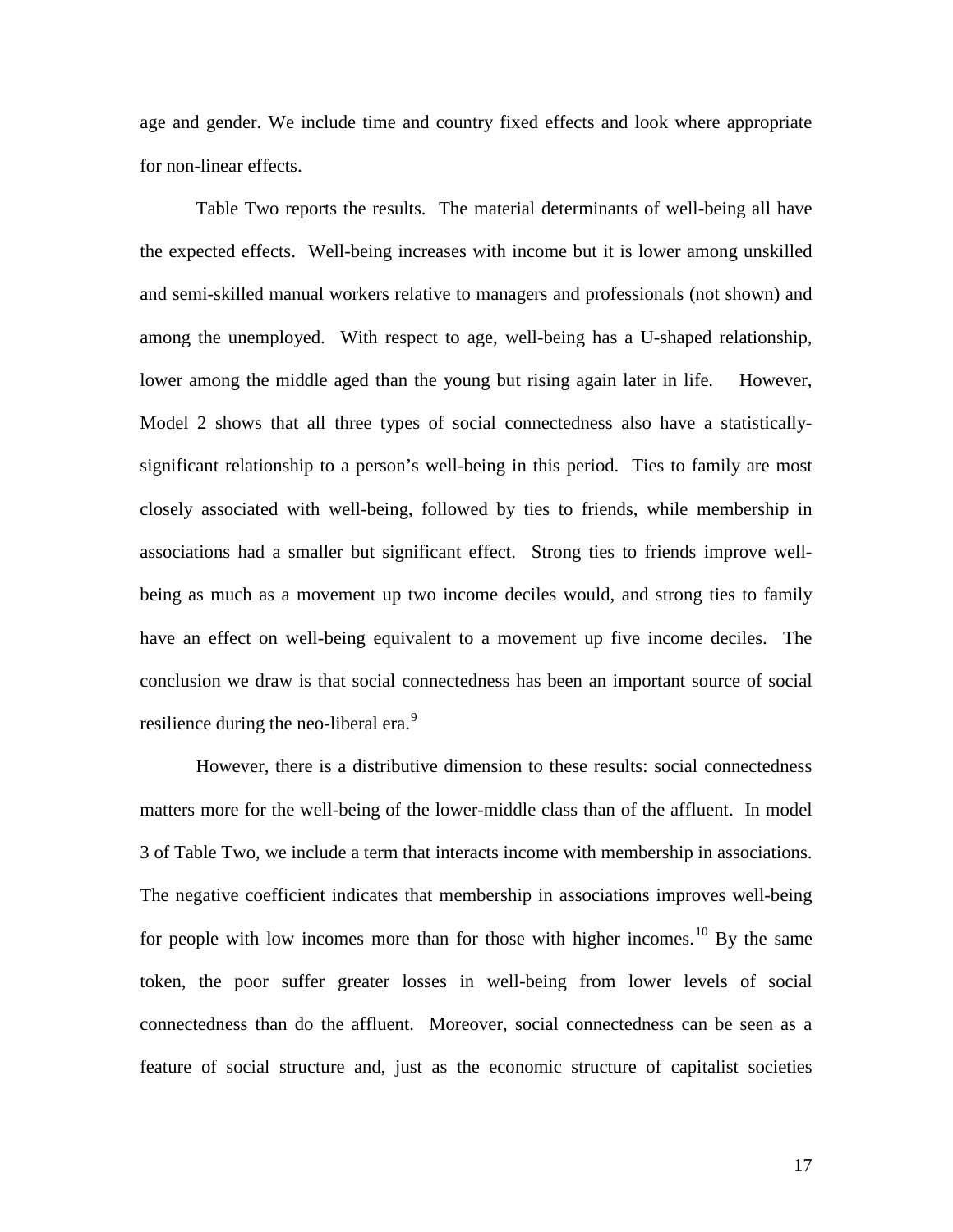distributes material resources unequally, the social structure of those societies tends to distribute social resources unevenly. Social connectedness is stratified by social class. As Table Three indicates, in virtually all OECD countries, people in higher social classes have denser networks of social connections than those in lower social classes. In sum, social connectedness is especially important to the well-being of people in the lowermiddle class but less available to them than to people in the upper-middle class.

As Putnam (2001) and others have observed, of course, people may benefit from the density of social networks in a community in ways that are independent of their own social connections (Schneepers et al. 2002; Sampson et al. 2002); and we find some confirmation for this in our multi-level estimations. The average level of associational memberships in a country has a statistically-significant impact on people's well-being independent of their own membership in such associations (model 3 in Table Two).

Broadly speaking, these results suggest that some important sources of social resilience are rooted in the structure of social relations. In some respects, however, they may reinforce, rather than even out, inequalities in well-being. If social connectedness is especially important to the well-being of people in the lower middle class, it is also usually less available to them than to members of the upper middle class; and more intense market competition can disrupt these connections, as it does, for instance, when people are forced to move to find new employment. We do not find any general decline in social connectedness over this period, but such issues deserve further investigation, as do the effects that might follow from cross-national variation in social structure (cf. Scheepers *et al*. 2002; Barnes et al. 2010). We find that, in countries with denser networks of social connections, average well-being is higher, but, where social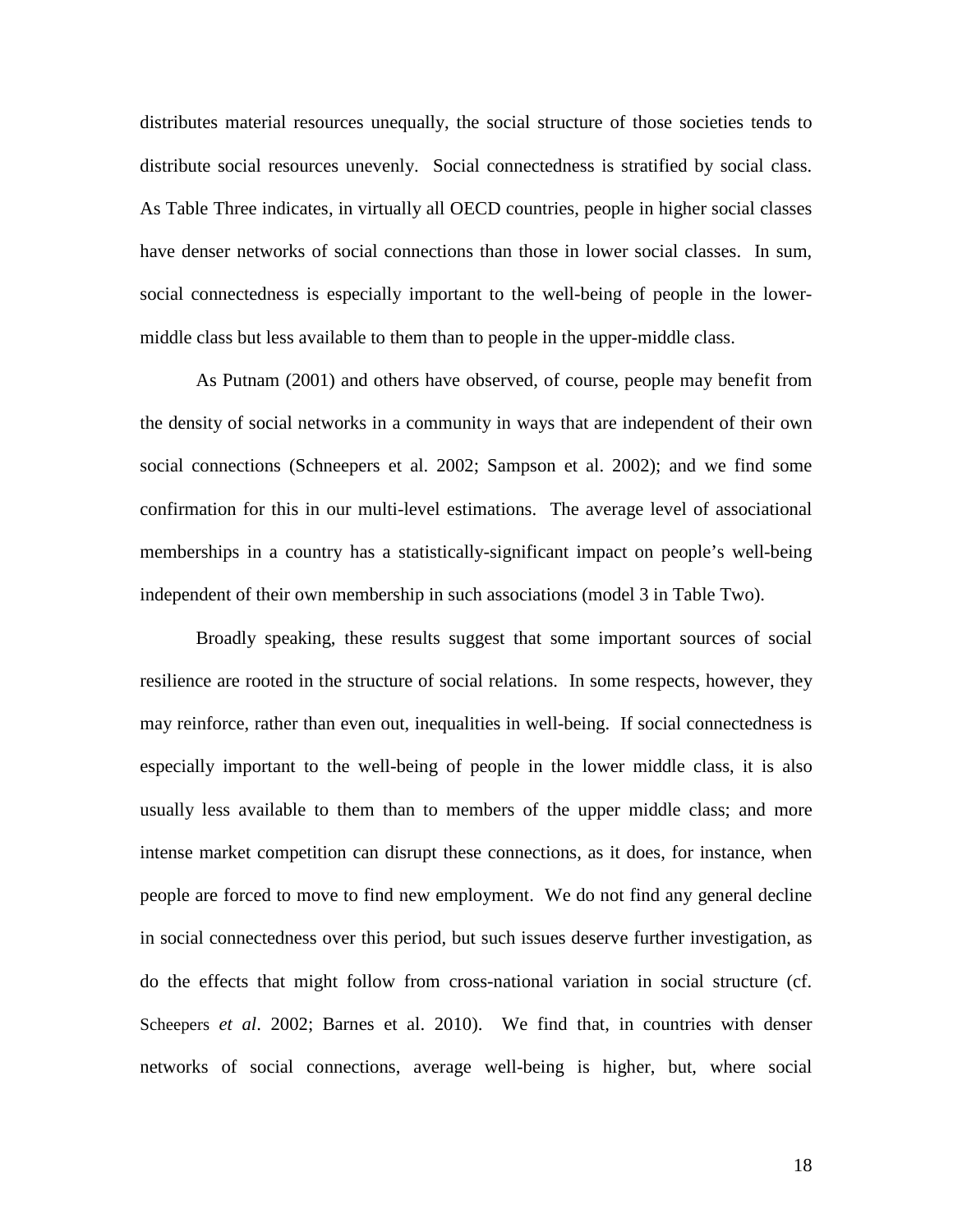connectedness is distributed more unequally across income groups, the relative wellbeing of the lower-middle class may suffer.

However, people do not rely solely on individual-level strategies to cope with challenges to their well-being. Those challenges can also be addressed through collective action. We consider two modes of collective action especially relevant to the challenges posed by neo-liberalism, namely those that operate through the trade union movement and those that democratic governance makes possible.

The effect of trade unions on well-being is of special interest during the neoliberal era, because unions were important sources of resistance to neo-liberal measures that would make employment less secure, wage competition more intense and social benefits more restrictive. A large literature suggests that trade unions can improve the well-being of their members and, as political actors, they often agitate for measures aimed at improving the well-being of the lower middle-class more generally (Freeman and Medoff 1984; Hall and Soskice 2001; Radcliff 2005; Flavin *et al*. 2010).

Democratic governments were also potentially important vehicles for collective response to the challenges of the neo-liberal era. Some classic views portray democratic governments as instruments that harnesses advancing knowledge to a popular will in pursuit of a wider social welfare (Beer 1974; Held 2006; Hall 2010). In the neo-liberal era, of course, governments were part of the problem as well as the solution: statesponsored initiatives to deregulate markets were central to intensifying market competition. However, as Polanyi (1944) observes, the governance of markets is ultimately a double-sided affair. Governments create markets, but they also offer protection from the worst effects of market competition. A failure to do so endangers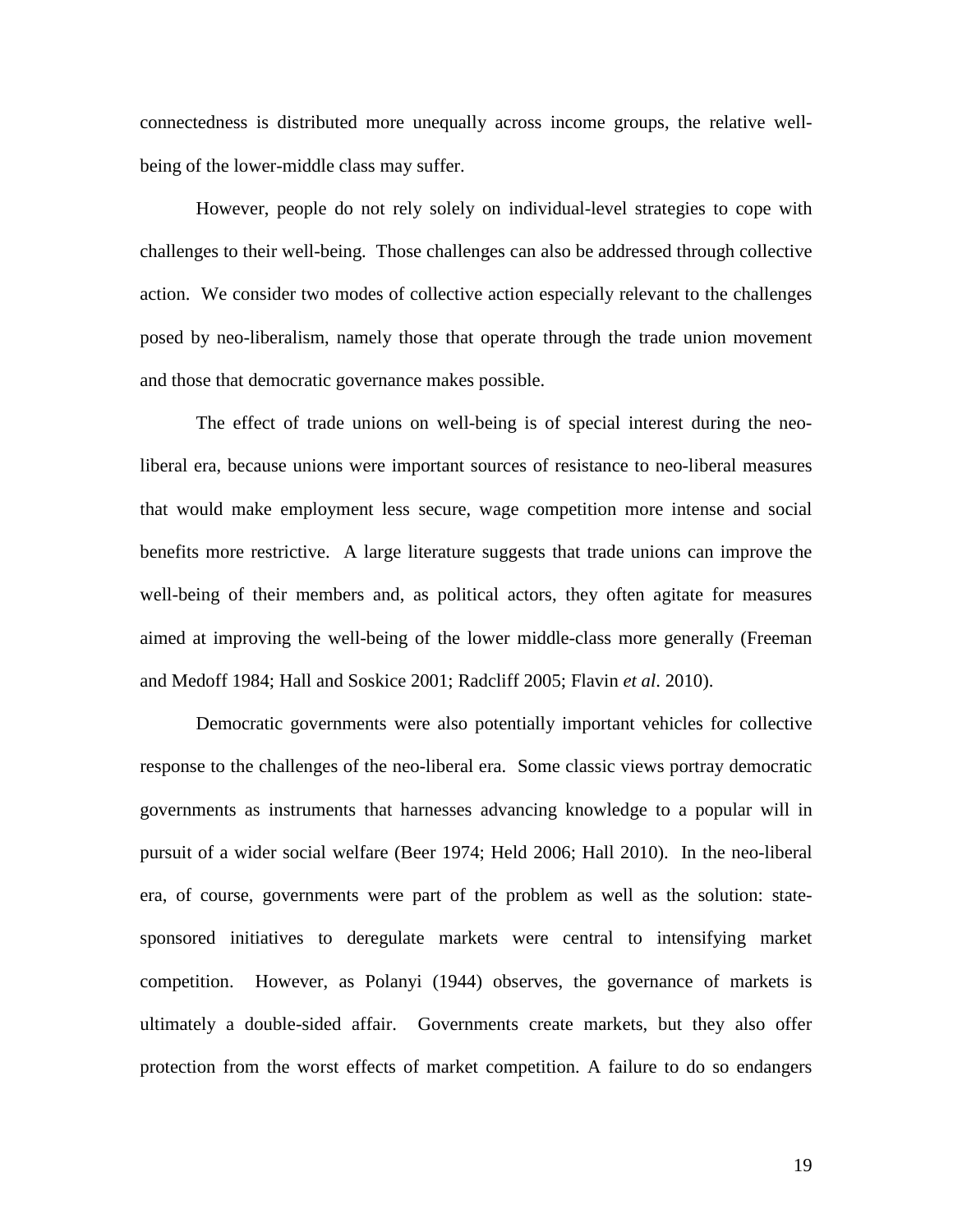their chances for reelection, if not the stability of the social order (Pacek and Radcliff 2008; Flavin *et al*. 2011).

Of course, both of these contentions are controversial. Few doubt that trade unions improved the living standards of the workforce in previous eras, but there is debate about their benefits during the neo-liberal era (Rueda 2007). A sizeable literature sees the efforts of trade unions to raise wage floors, resist lay-offs, and limit the reorganization of production as impediments to the well-being delivered by flexible markets (Hirsch 2003; Oswald 2005). Some analysts see democratic governments in similar terms, as sectarian agents more likely to deliver rents to their partisans than to serve the well-being of the populace as a whole (Bates 1981; Tanzi 2005; Hacker and Pierson 2010). Therefore, these issues deserve empirical scrutiny.

To assess the contention that trade unions preserved well-being in the face of the challenges of the neo-liberal era, we estimate a hierarchical linear model with intercepts that vary by country-wave and a wide range of controls for the determinants of wellbeing at the individual level. The results reported in model 4 of Table Two indicate that trade union density at the national level, i.e. the proportion of the national workforce belonging to unions, is positively associated with the well-being of individuals in these countries over this period and statistically-significant at almost the .01 level.<sup>[11](#page-49-0)</sup> Moreover, this effect is present even when we control for union membership at the individual level. In short, trade unions sustain the well-being of large portions of the populace, not simply of their own members (see also Flavn *et al*. 2010). They operate as factors of social resilience by virtue of how they defend social solidarity in the national political economy.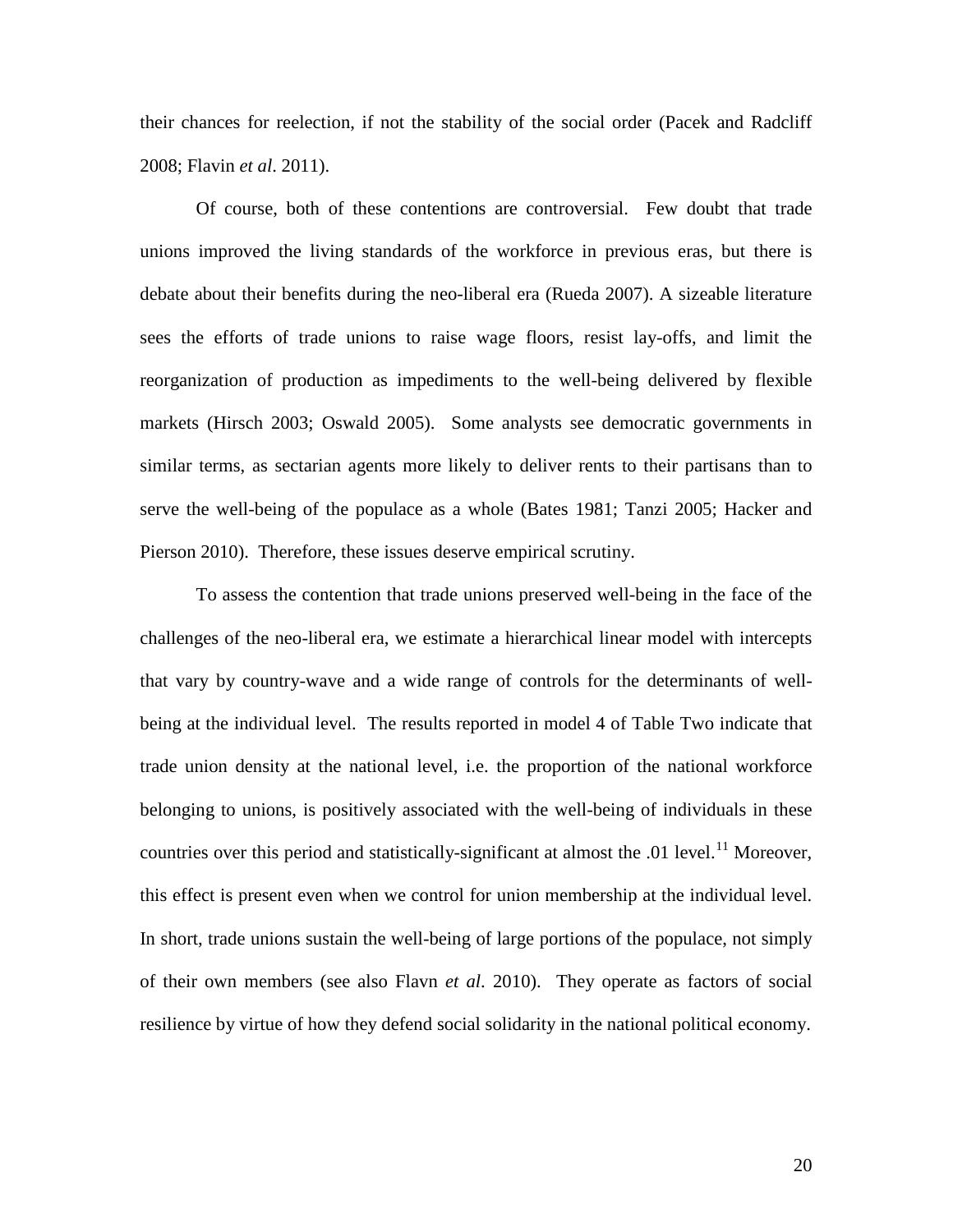Can democratic governments have similar effects? To examine this possibility, we estimate the impact of social spending (as a share of GDP) and of the redistributive efforts of governments on the index of inequality in well-being for each of our country periods. Our expectation is that social spending will have little effect on inequality in well-being. Although it increased on average in the OECD from 16 percent of GDP in 1980 to 21 percent in 2005, social spending is a blunt instrument for addressing inequalities in well-being because many of its beneficiaries are relatively affluent recipients of retirement and other benefits. By contrast, the government's redistributive effort is much more likely to reduce inequality in well-being because it entails the redistribution of income from upper to lower income earners through taxation and transfers. As an indicator for redistributive effort, we take the difference between the Gini coefficient for household market income (before taxes and transfers) and the Gini coefficient for disposable household income (after taxes and transfers) in each period.

The results are reported in Table One. As expected, aggregate social spending has no effect on inequality in well-being (model 3). However, model 4 indicates that a government's redistributive efforts reduce inequality in well-being by a substantial amount (statistically significant at the .03 level). We explore the issue further by incorporating a term for the government's redistributive effort into a multi-level model for determinants of individual well-being which controls for other factors. In Table Two (model 5), the relevant coefficient is positive and statistically-significant at the .05 level. Moving from the minimum to the maximum level of redistribution present in this sample increases average well-being by about as much as an increase of \$30,000 in average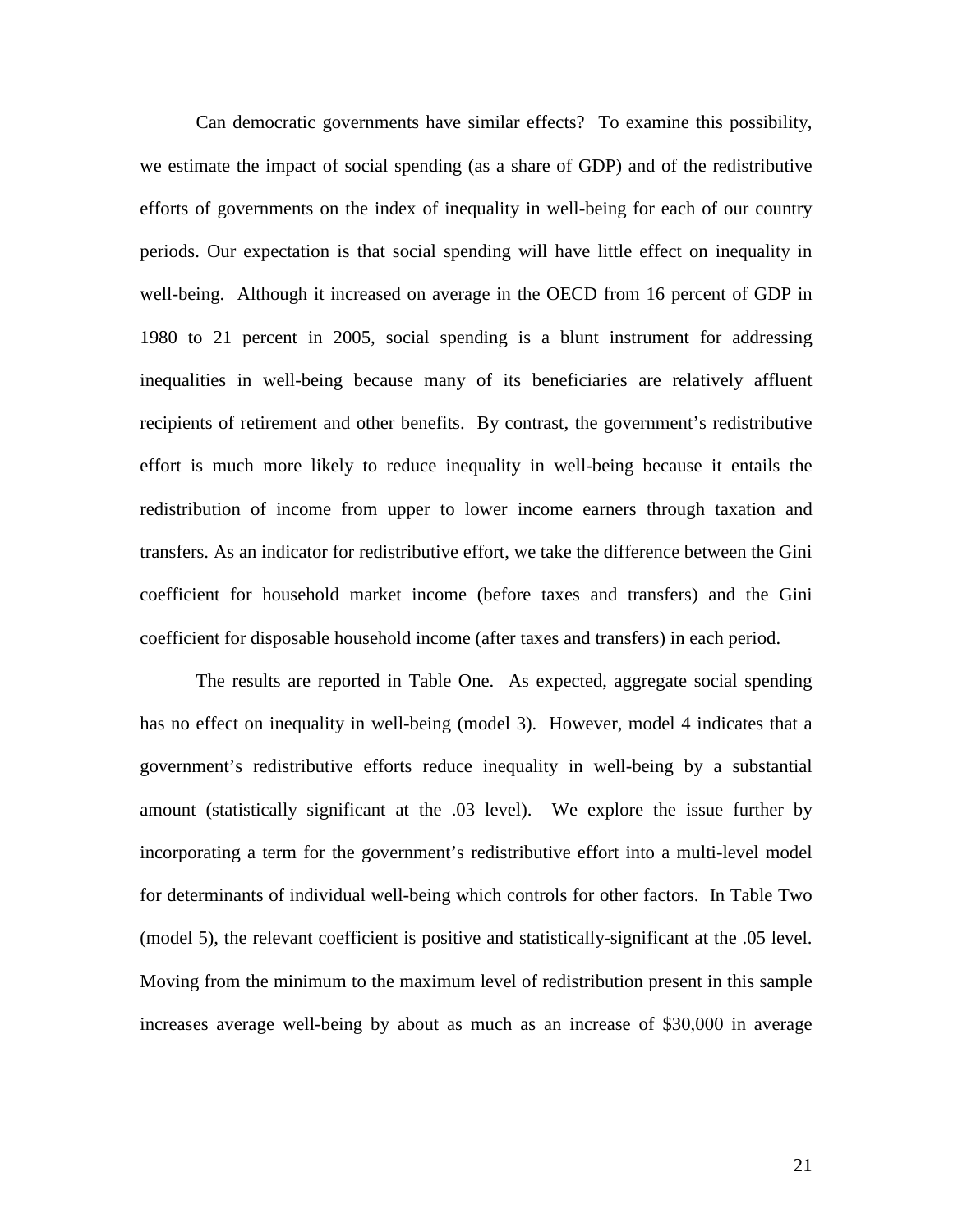income would. This suggests that the efforts of governments to redistribute resources during the neo-liberal era improved the well-being of large segments of the population.

In other words, democratic governments can also be important sources of social resilience for the populace, by virtue of their capacities to redistribute income. However, it should be noted that there is wide variation in the extent to which governments made such efforts and controversy over what drives them. Some attribute the success of redistributive coalitions to a country's electoral rules, others to its longstanding cleavage structures and political traditions, or to the organizational power of the political left (Huber and Stephens 2001; Swank 2002; Iversen and Soskice 2006; Pontusson and Rueda 2009, see also the chapter by Bouchard). Thus, there are second-order issues to this dimension of social resilience that are beyond the scope of this chapter to explore.

# **Conclusion**

The distribution of well-being has become markedly more unequal during the neo-liberal era. Although overall well-being in the developed democracies increased slightly during the 1980s, average well-being among the lower-middle class was only 88 percent of its level among the upper-middle class by 2005, down from 92 percent in the early 1980s; and in some countries it fell by as much as 17 percent.

From an egalitarian perspective, this development is cause for concern. After three decades in which democratic welfare states fulfilled their promise to improve wellbeing for all, they have presided over three decades in which well-being increased only for those in the most privileged strata of society. The fruits of post-industrial capitalism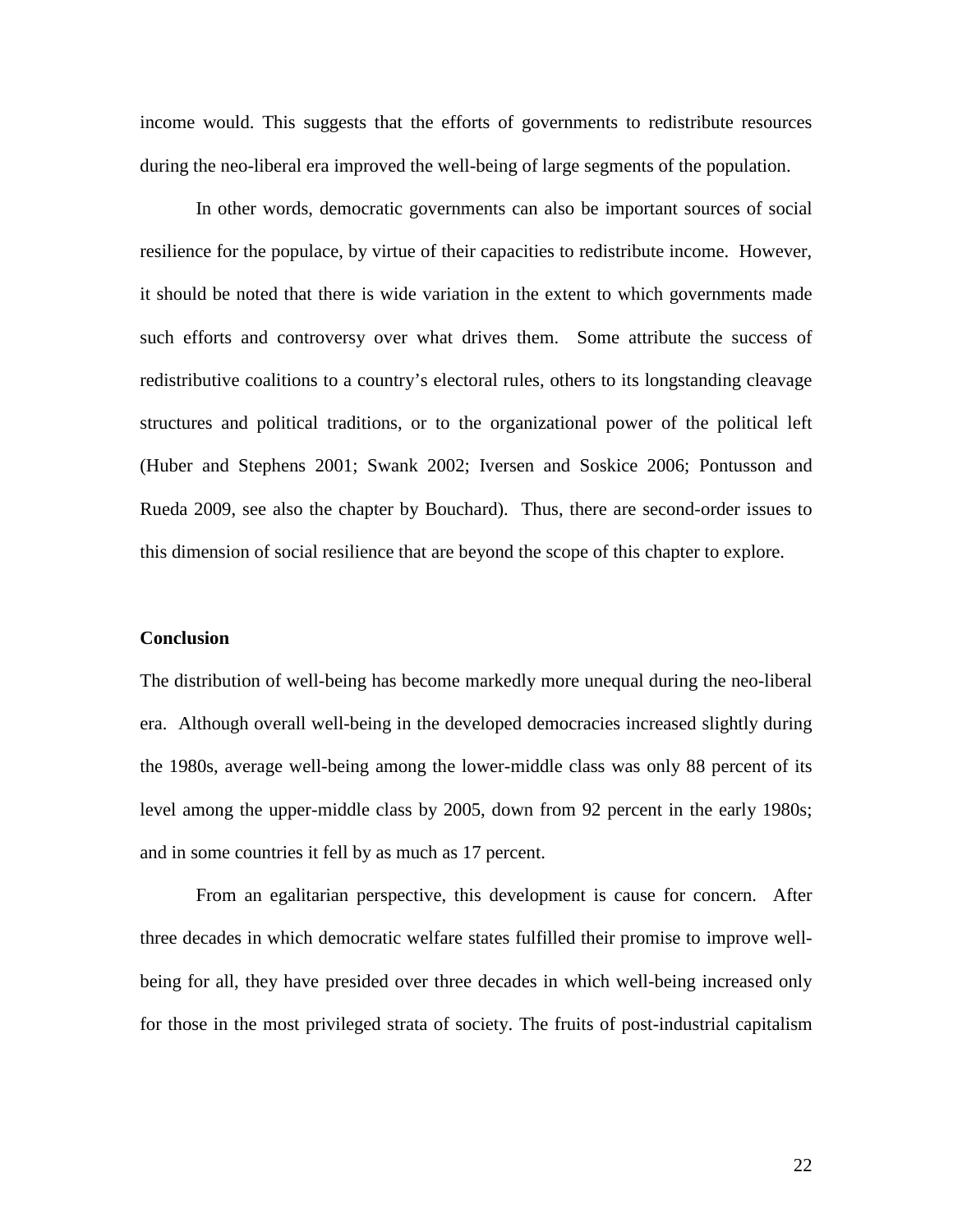are being distributed less equally today than they were thirty years ago, and the wear and tear of daily life has increased for many people.

However, these developments are troubling from other perspectives as well. In particular, they may be contributing to fissures that threaten intractable social conflict. One of the achievements of the post-war Keynesian welfare state was to displace class conflict from the political arena into the industrial arena, where regularized collective bargaining in the context of steady economic growth ultimately muted it (Lipset 1964; Offe 1983). Despite some resurgence in the late 1960s and 1970s, class conflict of the sort that dominated interwar politics has never returned (Crouch and Pizzorno 1978; Dalton et al. 1984). Rising in its stead, however, is increasingly bitter conflict over immigration and ethnicity. Across the developed democracies, the principal challenge to established political parties comes, not from a radically-egalitarian left, but from a radically-nationalist right, incensed to see people of different origins, ethnicities and religions take up places in society (Kitschelt 1997). The many political reflections of this movement include the French National Front, the Austrian Freedom Party, the Swedish Democrats and the American Tea Party movement.

This conflict is normally associated with the effects of globalization and its continental counterpart, the European Union, which have promoted increases in immigration. However, levels of immigration alone do not explain much of the variation in support for anti-immigrant parties (Lubbers and Scheepers 2000; Van der Brug et al. 2005; Swank and Betz 2002). Other factors are at work here. We suspect that one of those factors is the growing discrepancy in well-being between social classes. Those who fan the flames of ethnic division typically draw on the diffuse discontents people feel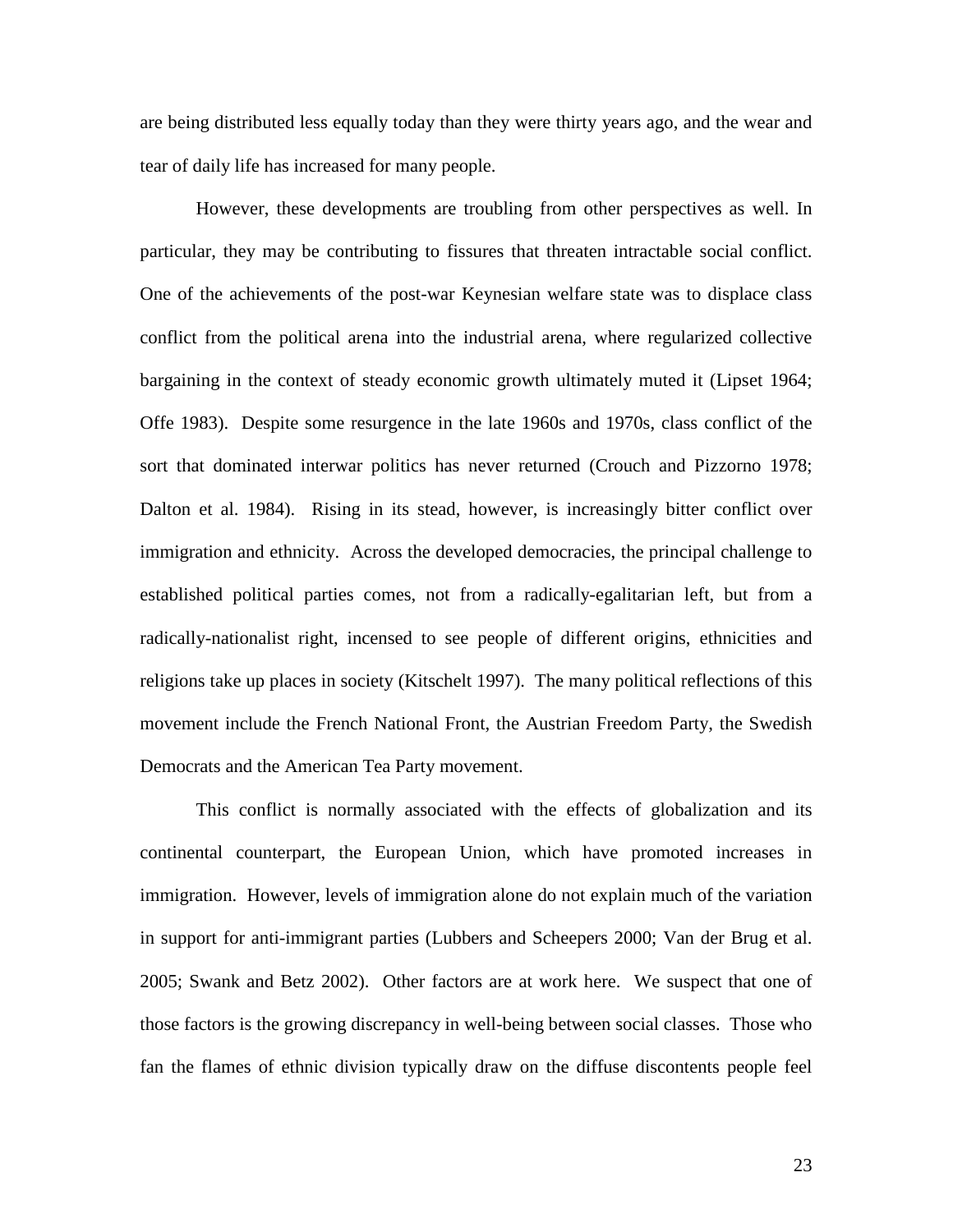about their lives, and, among the lower-middle class, twenty years of stagnating wellbeing has provided fuel for those flames.

There is some evidence for this proposition. Resentment of immigrants has increased in the developed democracies since 1980. While 8.5 percent of people in our sample said they would not like to have an immigrant as a neighbor in 1981, 12.2 percent said so in 2005, an increase of almost 50 percent. This trend is notably independent of broader changes in values over the period. Asked whether they would teach their children tolerance, in 2005, 83 percent of respondents said they would, compared with 52 percent in 1981. Even more telling are the estimations reported in Table Four in which we examine the impact of inequality in well-being at the national level on feelings of hostility to immigrants (measured by the percent of respondents who mention not wanting to have an immigrant or foreign worker as a neighbor) at five points in time between 1980 and 2005. Higher levels of inequality in well-being have a statistically significant effect (at about the .05 level) on hostility to immigrants. By contrast, generalized support for tolerance (measured by the percentage of people who say they would teach tolerance to their children) has no impact on attitudes to immigrants. Although many factors condition hostility to immigrants, including discourse in the public realm, where the gap in well-being between the lower- and upper-middle classes is larger, hostility to immigrants is likely be more prevalent (cf. Andersen and Fetner 2008).

In sum, rising inequality in well-being does not simply increase relative deprivation. It also threatens the social solidarity of societies in ways that portend growing social conflict. Support for measures to make incomes more equal, which is one indicator for social solidarity, has increased from 41 percent in favor in 1990 to 50

24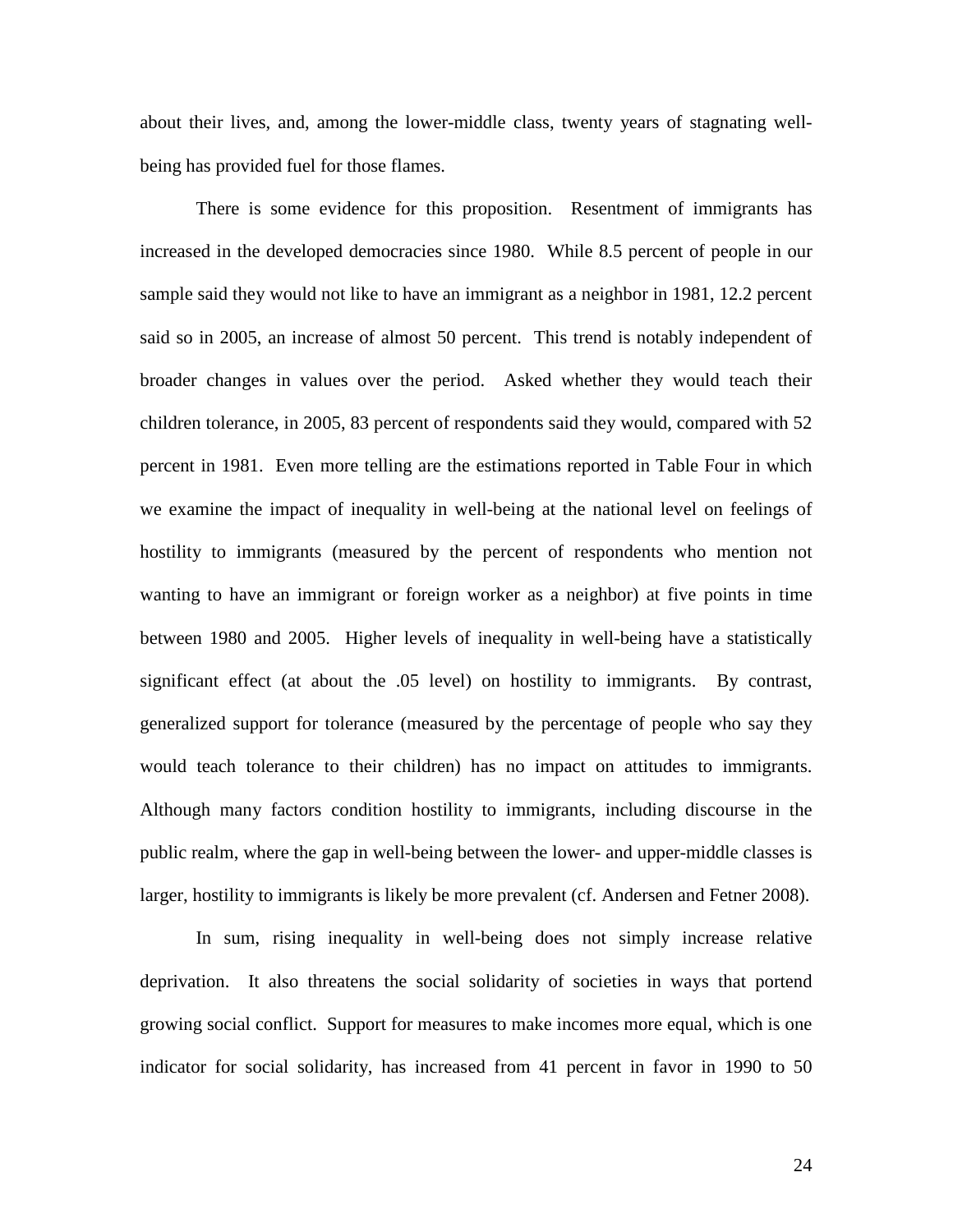percent in 2005; but hostility to immigrants is another indicator of the limits to social solidarity, and it has remained high since 1990.

The concept of social resilience has also been central to our concerns. In the social sciences, there are two quite different literatures on resilience. One in psychology analyzes resilience as an attribute of individuals, usually acquired in childhood or adolescence as a result of experience with a caring family or role models in the local community. From this perspective, personal capacities for resilience allow a person to retain emotional health and achieve goals, such as good educational results, in the face of adversity, such as the loss of a parent or a decline in family income (Schoon 2006, Ungar 2008). A second literature in ecology sees resilience as an attribute of a physical or human system based on features that allow that system to return to a favorable equilibrium in the face of shocks engendered by climate change, plague or other environmental developments (Adger 2000; Folke 2006).

By contrast, we construe social resilience as an attribute of social groups, whether understood as communities, nations or social classes, which reflects the ability of the group to sustain its well-being in the face of challenges. This formulation has implications for where we look for the sources of social resilience. It directs our attention to experiences the group has in common and to the institutional or cultural frameworks that structure them. We see the factors structuring relationships within and between groups as key mediators of their response to change.

Several dimensions of these institutional and cultural frameworks have the potential to confer resilience on a social group. These include some we have not examined here, such as the collective narratives that are constitutive elements of a

25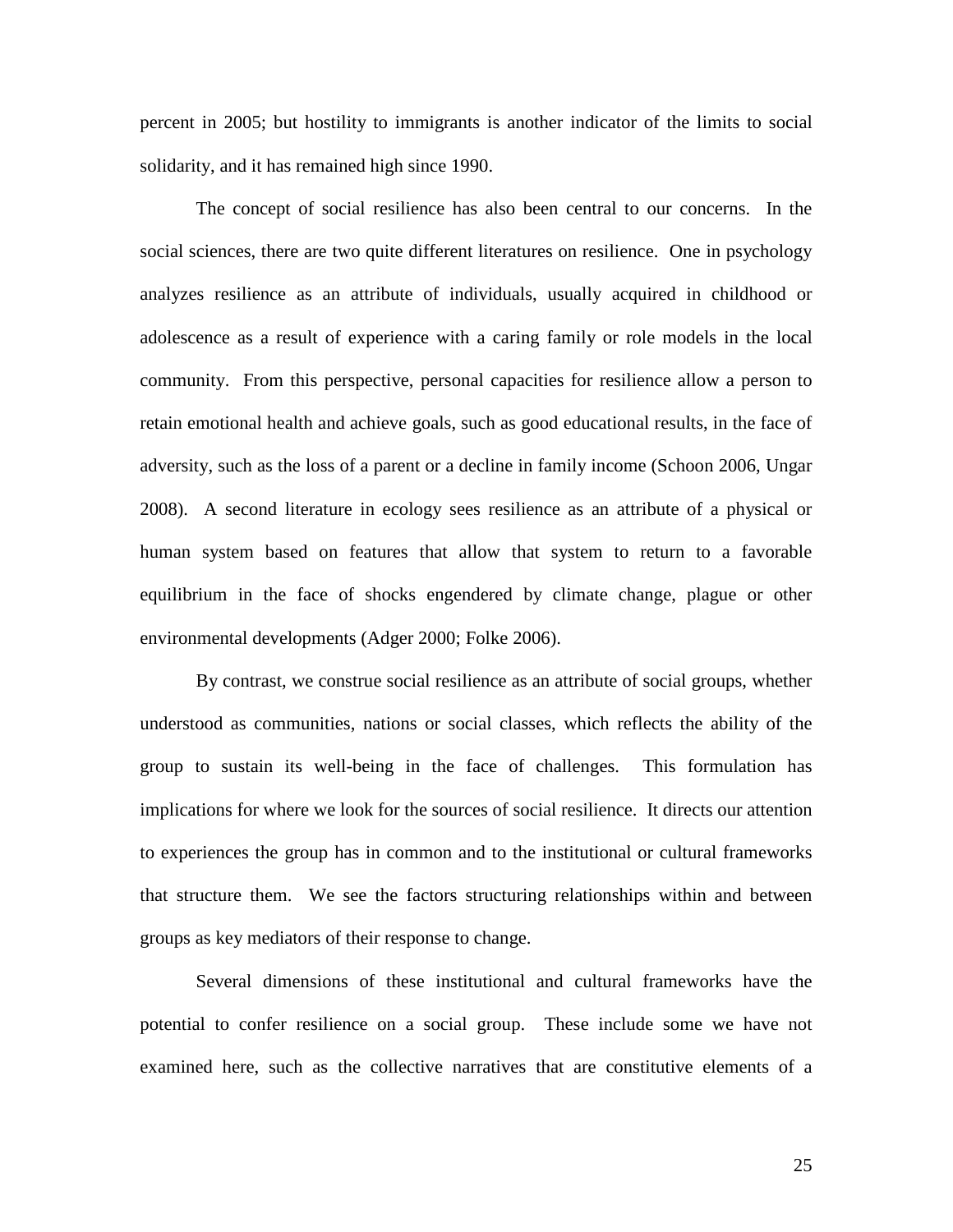group's identity, the shape of a society's status hierarchy, and various features of its collective organization that condition the potential for mobilization (Bouchard 2003; Lamont 2000; Cornell and Kalt 2000; Barnes et al. 2010; Putnam 2000). Because of the data available to us, we have put special emphasis on the dimensions of social structure associated with social connectedness. Social connectedness emerges here as a crucial social resource intimately linked to social resilience. Our findings suggest it has been especially important to the capacity of members of the lower-middle class to sustain their well-being during the neo-liberal era, and there would be real value in looking more closely at how it varies across countries and over time (Barnes et al. 2010).

We have also argued that trade unions and democratic governments can be significant factors of social resilience, namely, vehicles for collective response to socioeconomic challenges capable of sustaining the well-being of ordinary people. Our observations about trade unions are especially consequential in light of the dramatic losses in membership they have suffered during the neo-liberal era (Pinto and Beckfield 2011; Baccaro and Howell 2011). If our findings are correct, many societies are losing one of their most important sources of social resilience. In the same vein, this analysis carries implications for how we view democratic governance. As Beer (1974) observed some decades ago, in principle, democratic governments can be vehicles for the formulation and implementation of common purposes. In many instances, they are no more efficient at this than capitalist economies are at securing economic growth, but, from the standpoint of resilience, democratic governments provide a capacity for concerted response not present in other biological systems; and there is scope for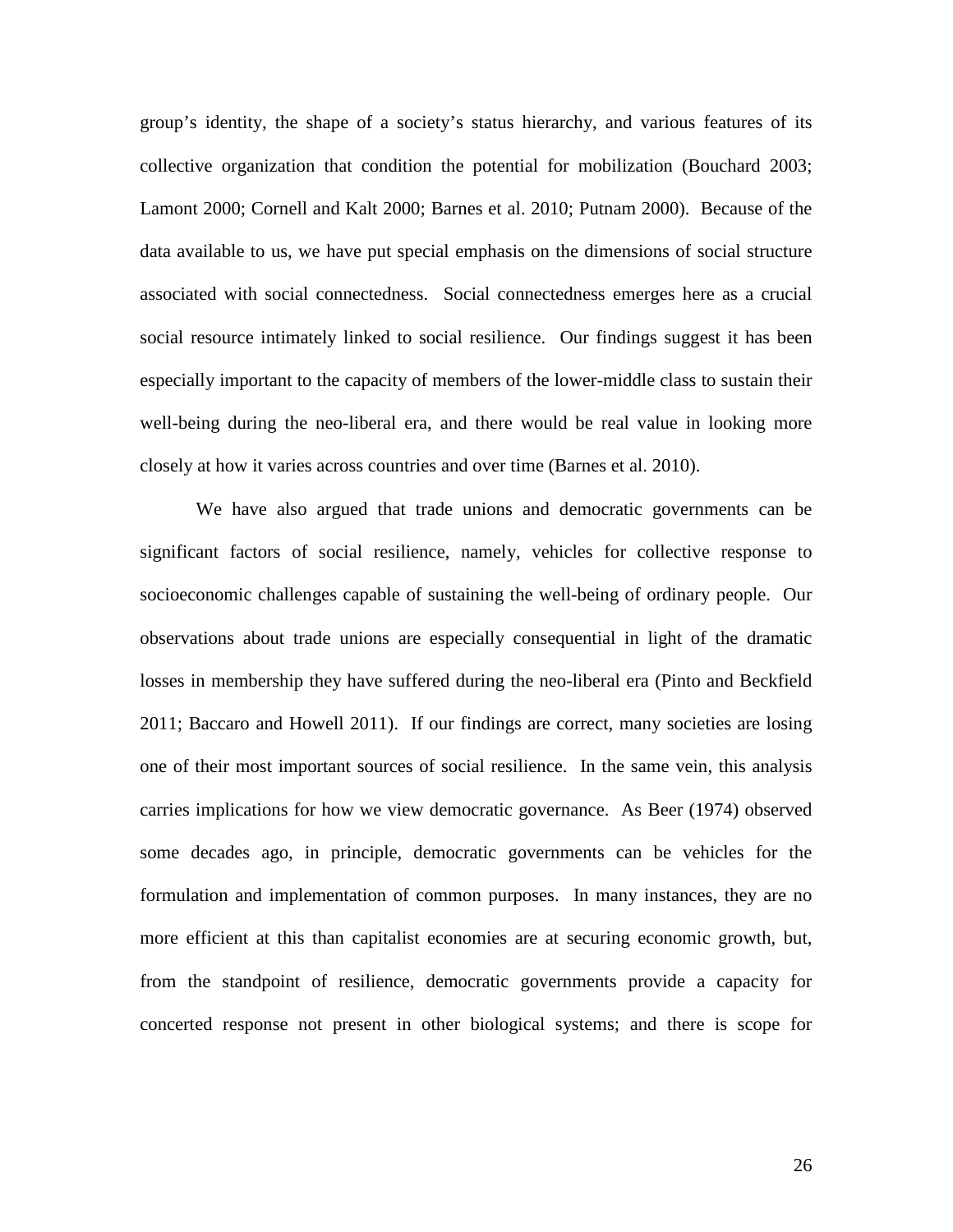exploring further the conditions under which they are indeed sources of social resilience (cf. Mayntz and Scharpf 1987).

Finally, our analysis points to the value of looking further into well-being, its distribution and determinants. Although many studies emphasize how the distribution of income changed during the neo-liberal era, its initiatives conditioned well-being in other important ways. Assessments of well-being raise inevitable measurement issues, but they hold the potential for developing a better understanding of the contribution that nonmaterial, as well as material, factors make to social welfare (Stiglitz *et al*. 2009). There are important research agendas here worth pursuing.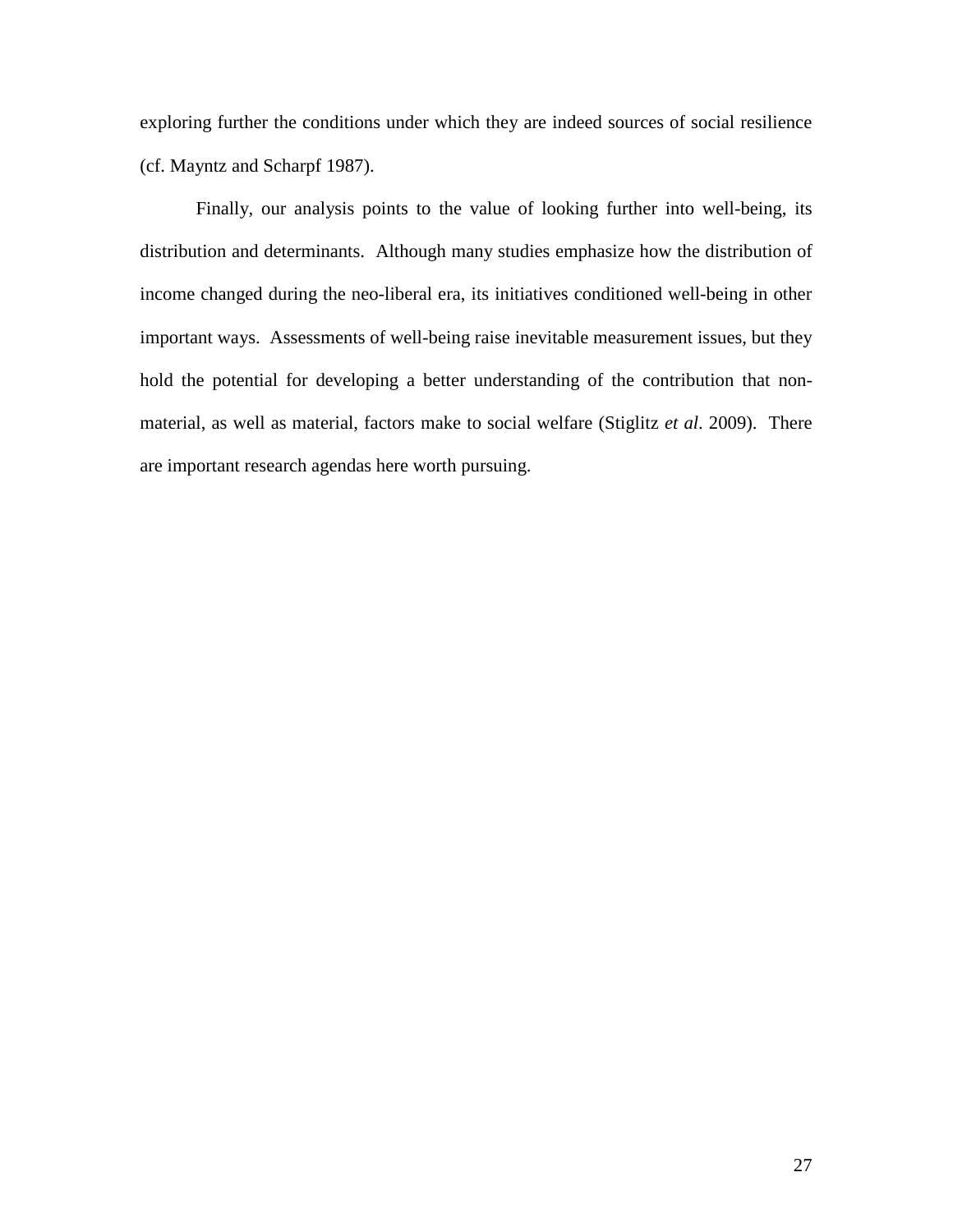**FIGURE ONE: Movement in indicators of liberalization, 1980-2010**



*Notes*: Indices are constructed from OECD measures for product market regulation, employment protection, percent of the labor force in trade unions, and exports and imports as a share of GDP.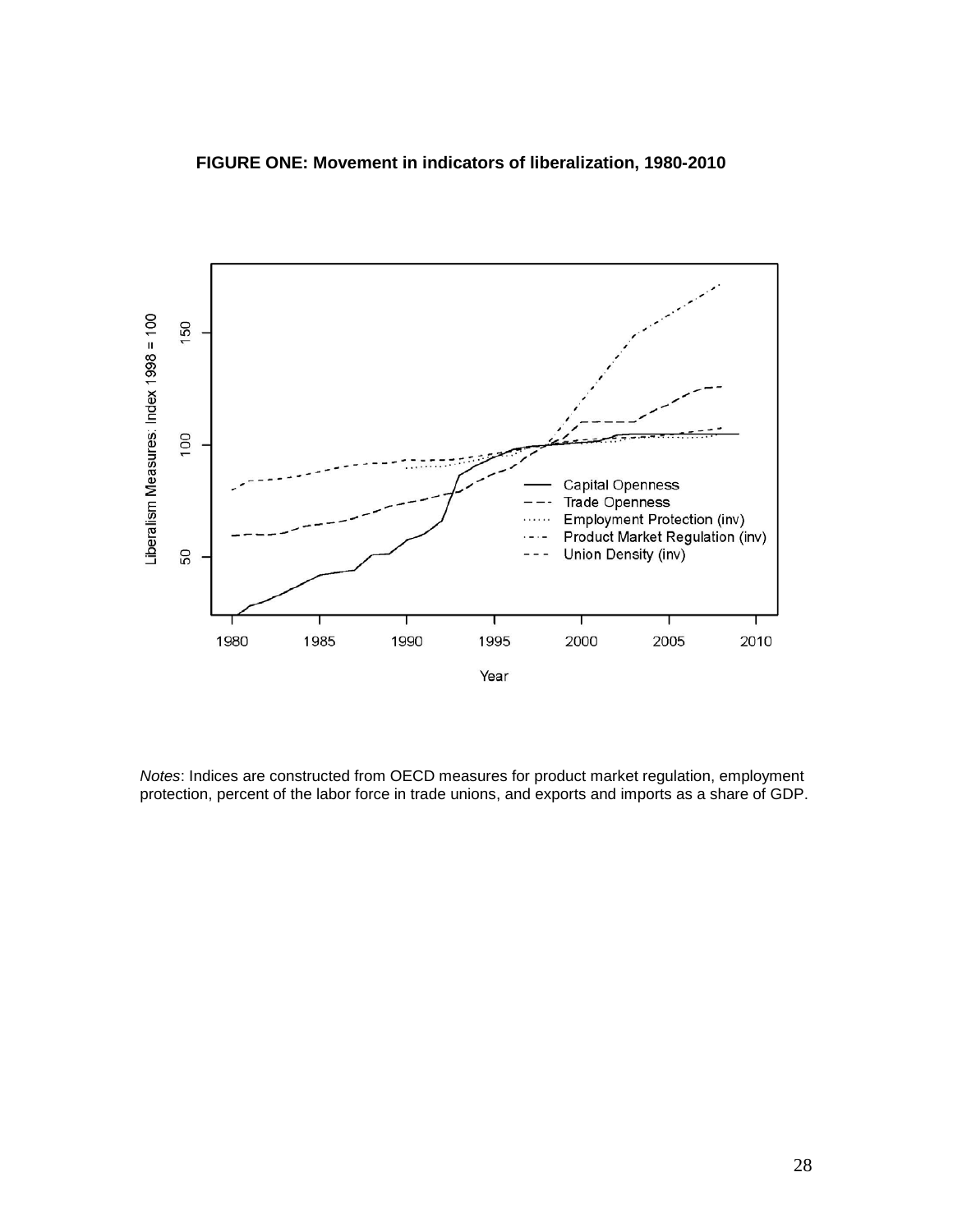

# **FIGURE TWO: Change in Party Positions on the Economic Ideology Index, 1945-2005**

*Notes*: The solid middle line indicates the mean position of legislators on an economic ideology index where higher values reflect more market-oriented policy positions.. The top and bottom lines indicate the mean position of parties on the right and left of the political spectrum on this index. The dotted line indicates the balance of seats in the legislatures held by parties classified by experts as being on the left and right of the political spectrum.

*Source*: Data provided by Torben Iversen. See also Iversen 2006.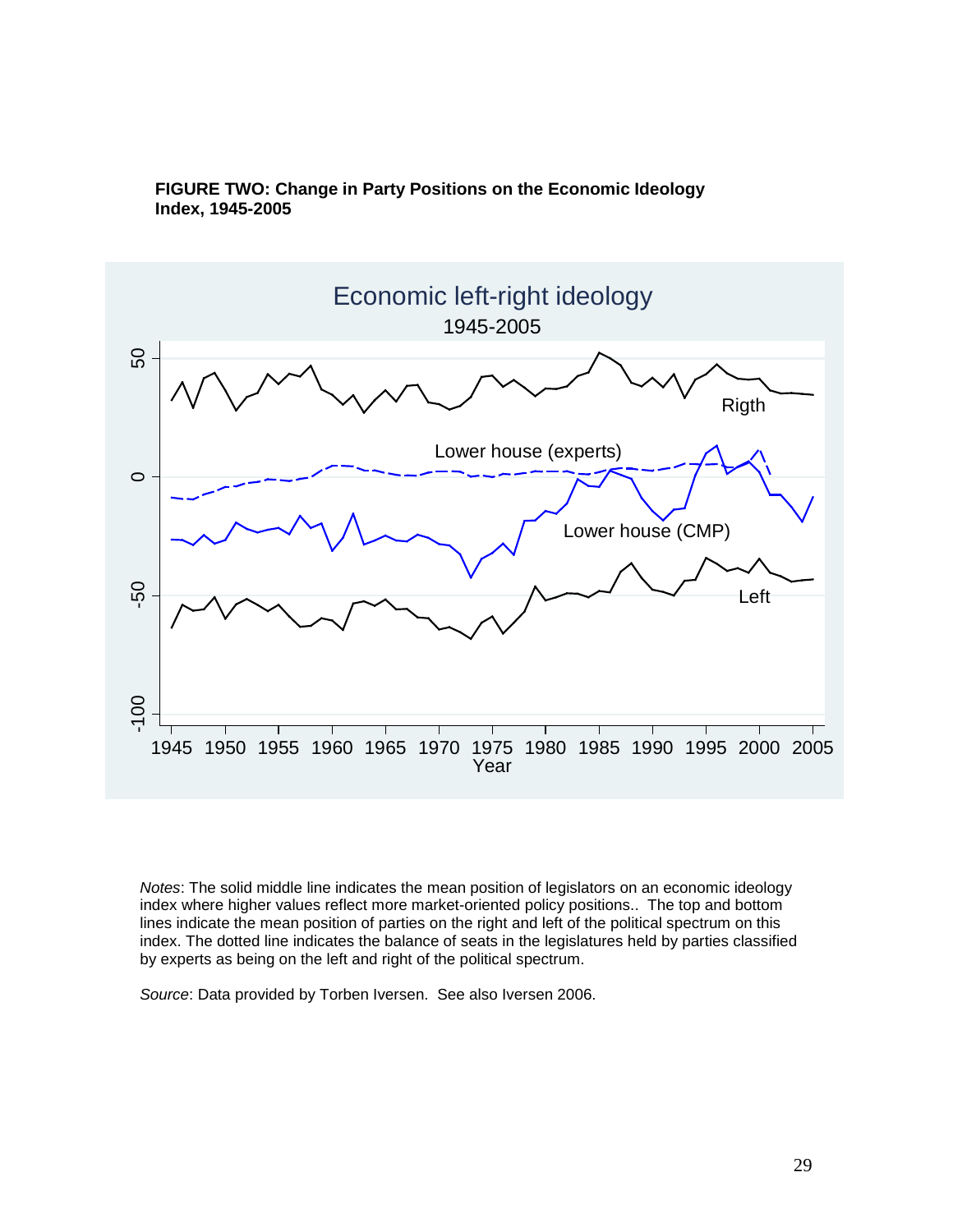

**FIGURE THREE: Views about whether competition is good or harmful across three income groups**

*Note*: Values on the Y axis indicate the mean score on a scale of 1 to 10 where 'harmful' Is 1 and 'good' is 10.

*Source*: World Values Survey.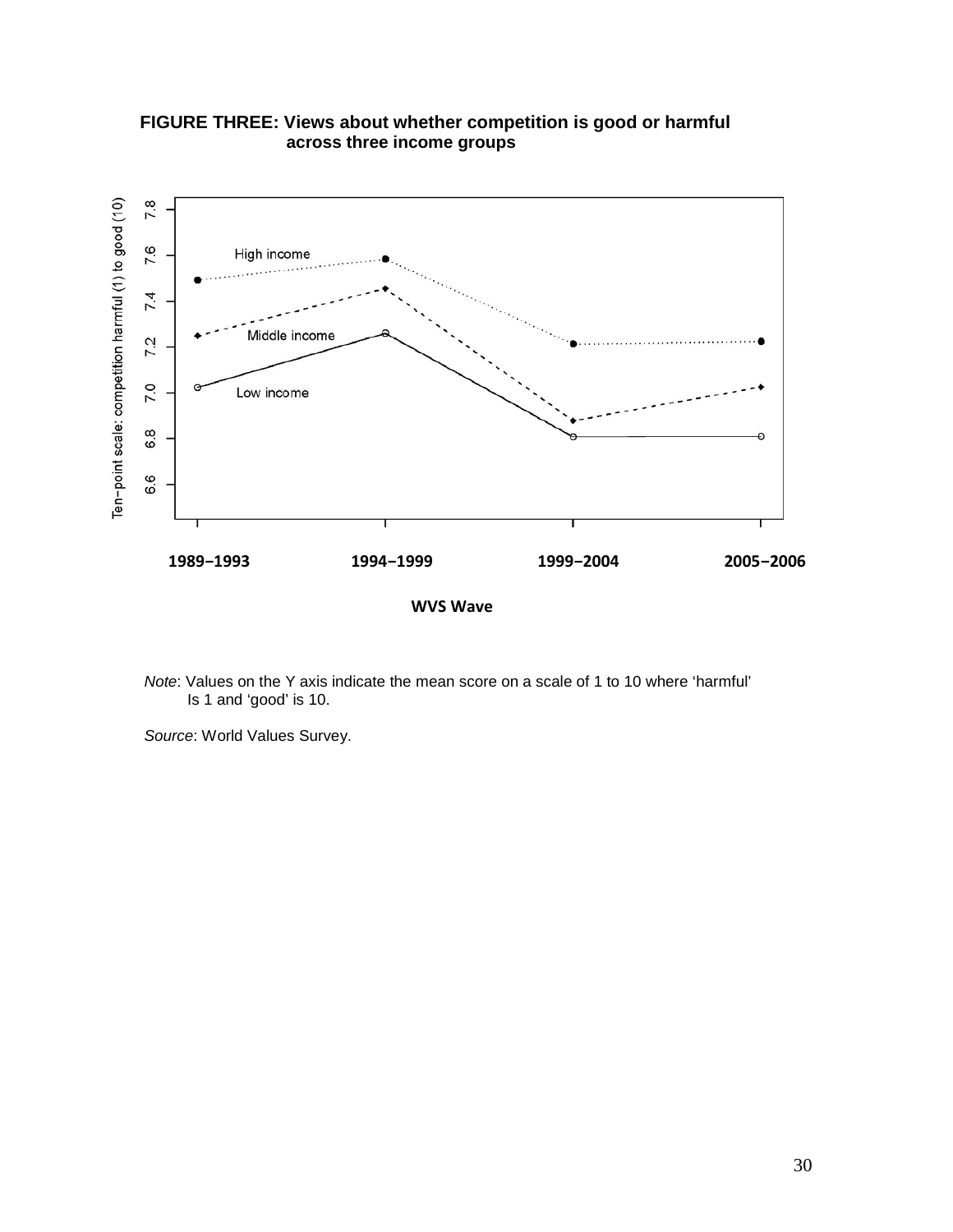



 **WVS Wave**

*Note:* Figures on the Y axis are percent who think it is fair to give more to pay to those who perform better rather than offer the same pay for the same job.

*Source*: World Values Survey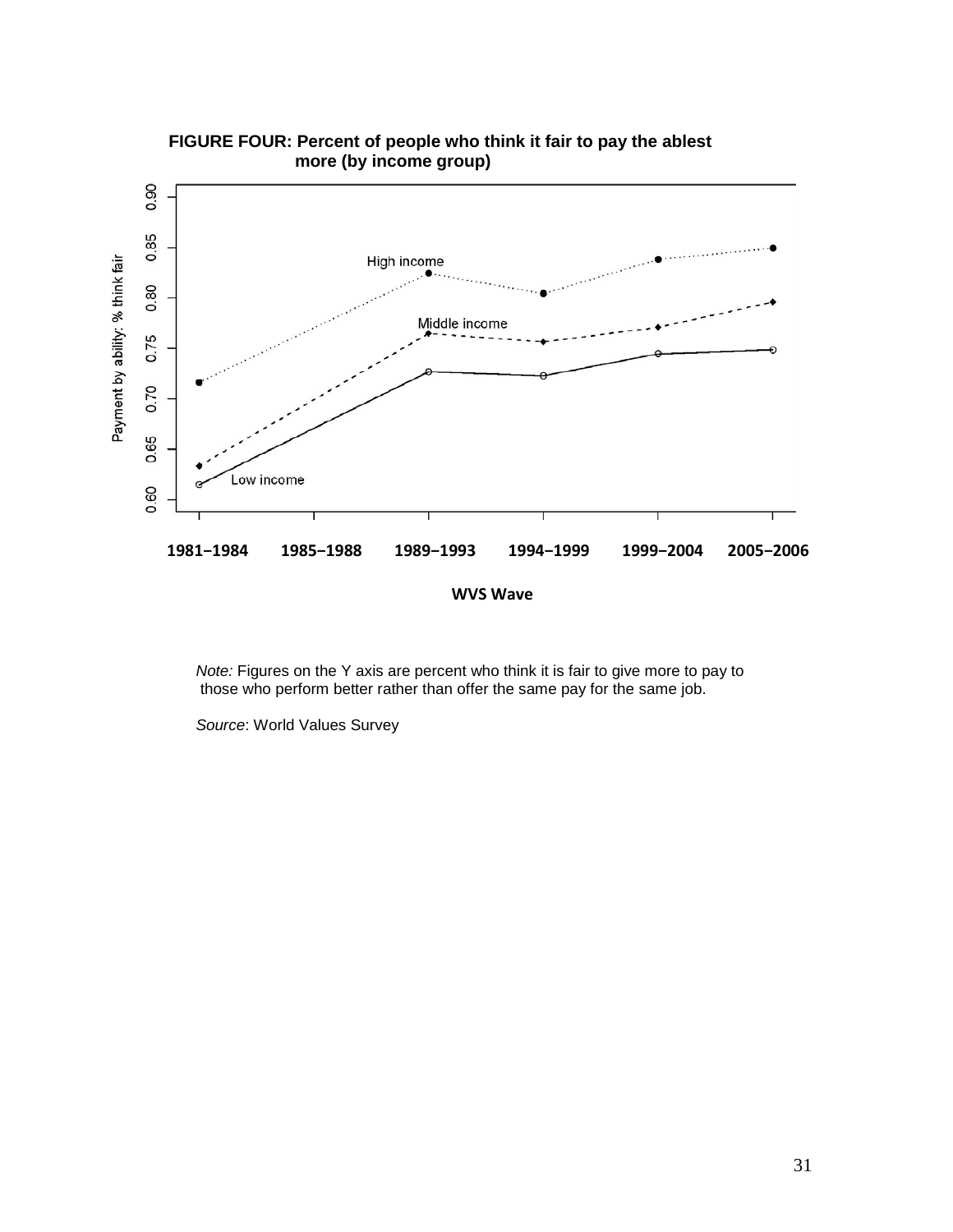**FIGURE FIVE: Views about the responsibilities of the state and income equality by income decile** 



*The state should take more responsibility for ensuring everyone is provided for (10) v. individuals should take more responsibility for providing for themselves (1) – average on a scale of 1 to 10*



*Incomes should be more equal (1) v. there should be greater incentives for individual effort (10) – average on a scale of 1 to 10*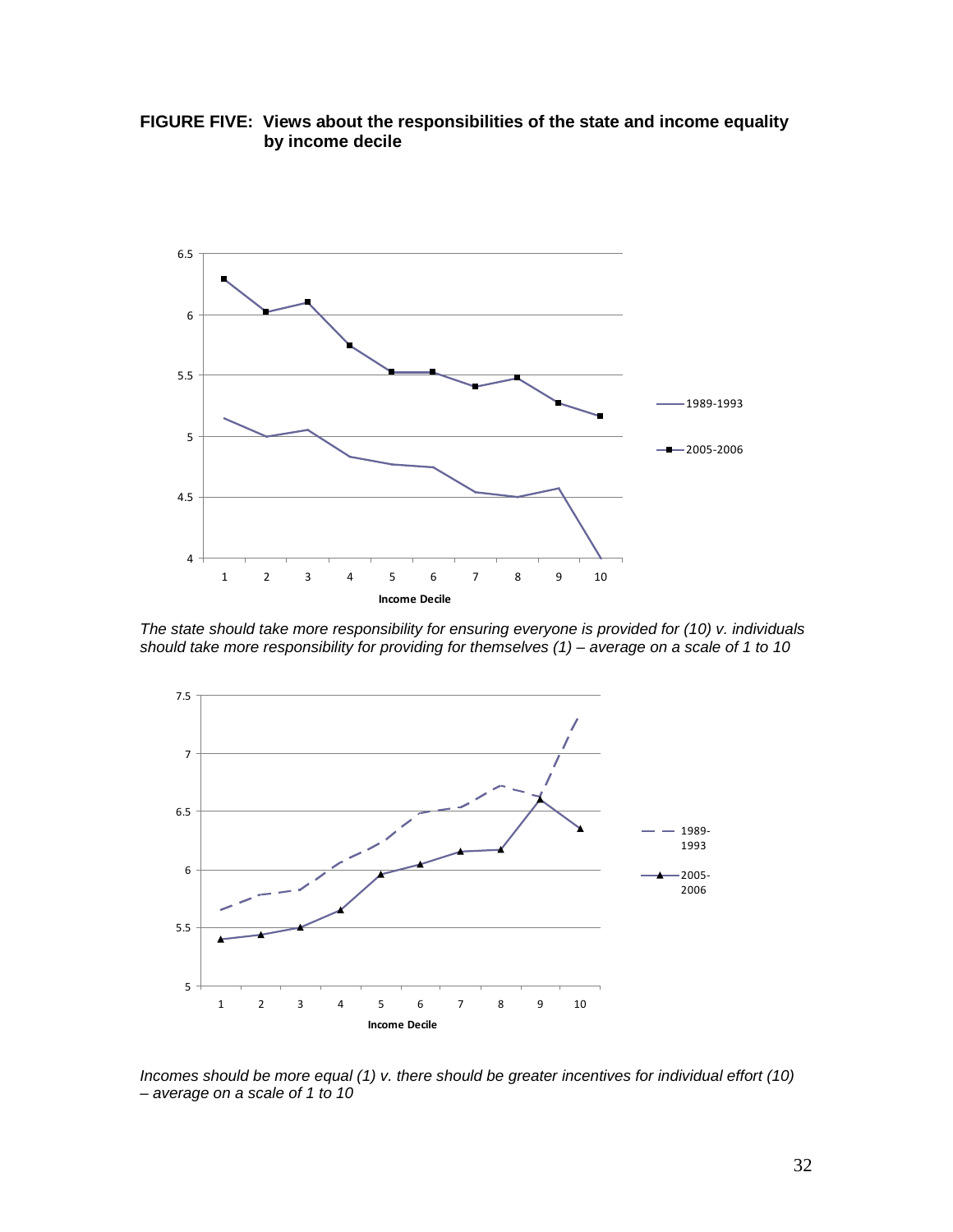



*Source*: Authors' calculations, World Values Survey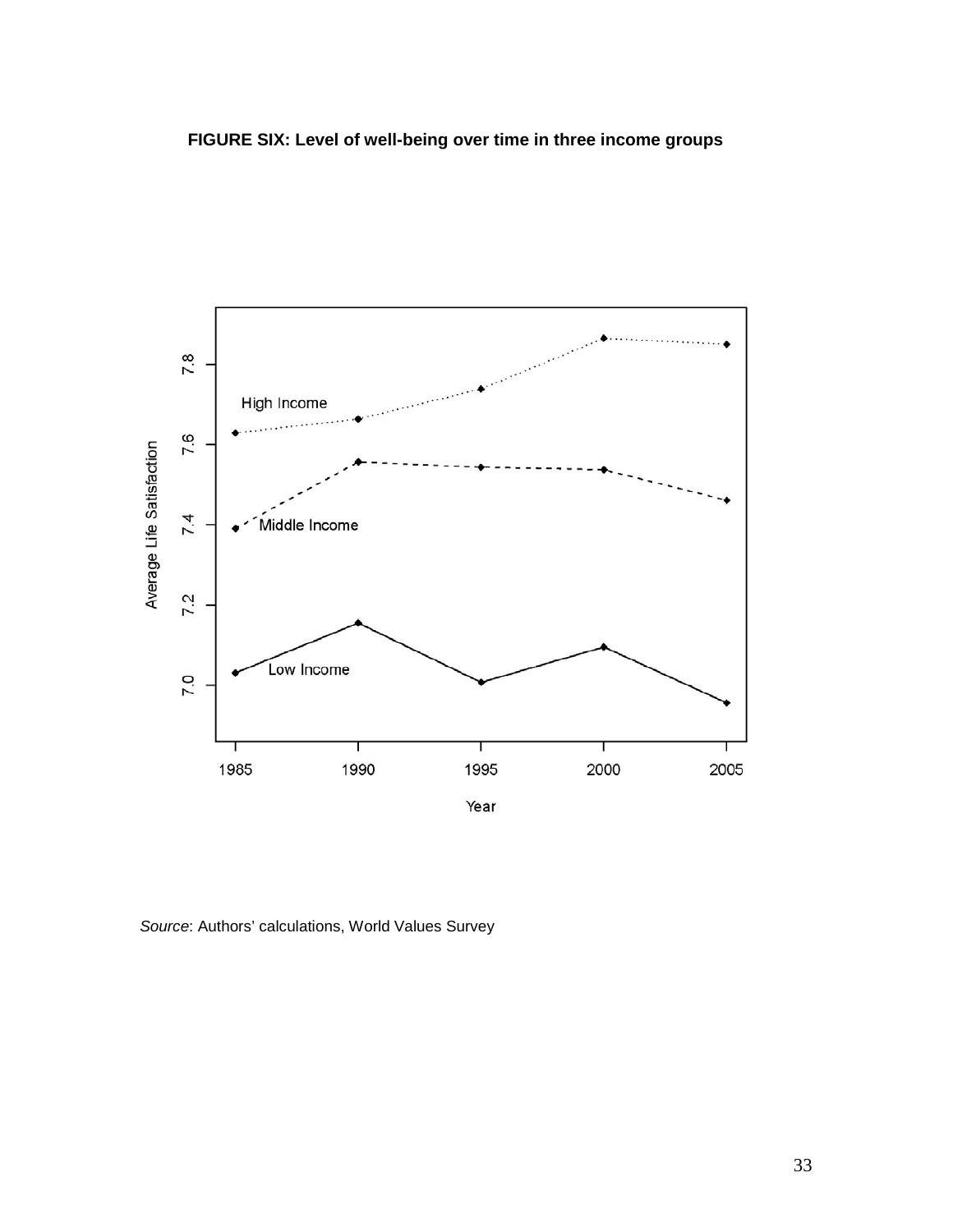# **FIGURE SEVEN: Inequality in well-being between the upper-middle class and lower-middle class in 2005**



Inequality in Well-Being (p70/p30)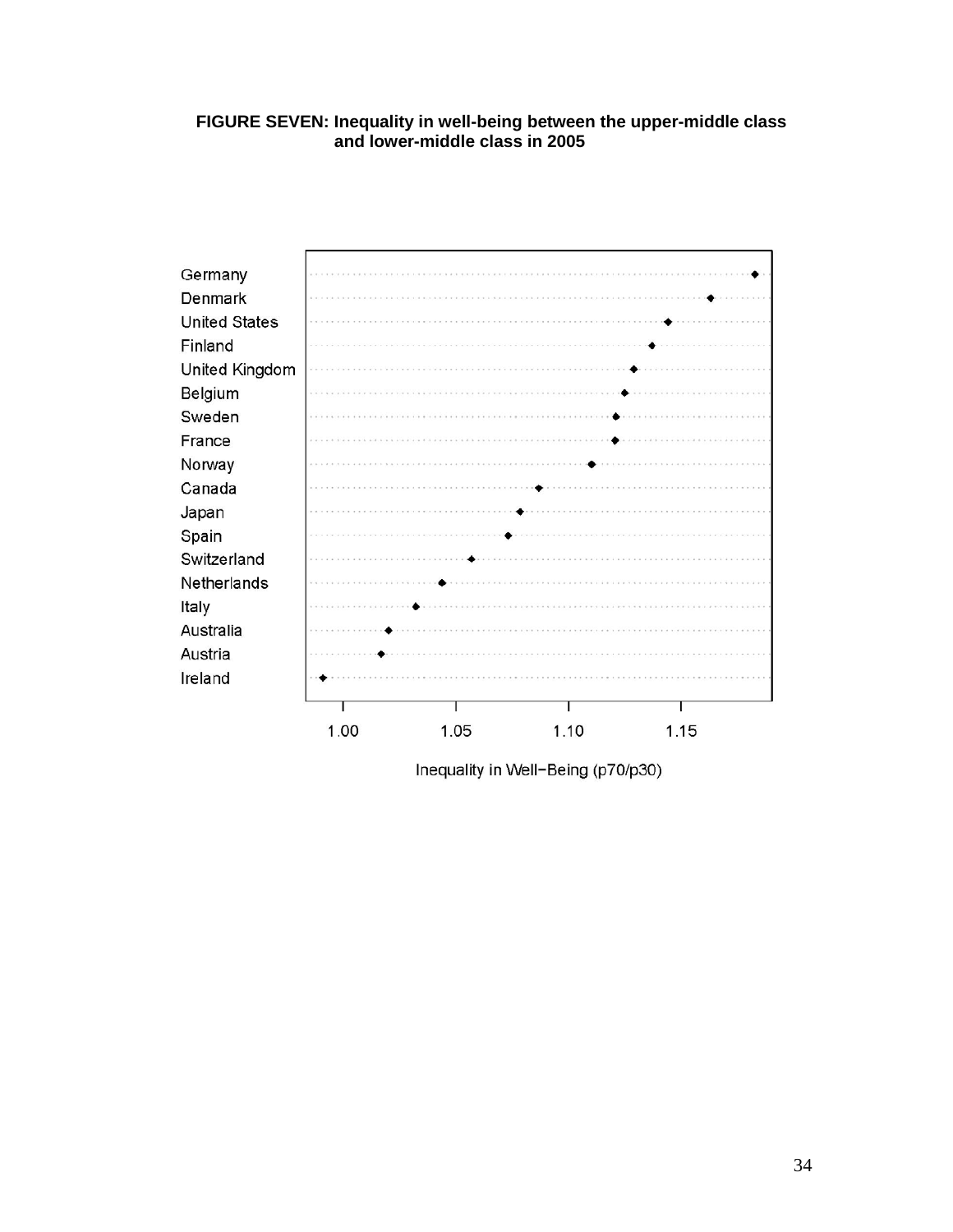**FIGURE EIGHT: Average annual change in inequality in well-being, 1985-2005**

| Finland              |                                                 |
|----------------------|-------------------------------------------------|
| Germany              |                                                 |
| Belgium              |                                                 |
| Denmark              |                                                 |
| Sweden               |                                                 |
| Canada               |                                                 |
| <b>United States</b> |                                                 |
| Japan                |                                                 |
| France               |                                                 |
| United Kingdom       |                                                 |
| Switzerland          |                                                 |
| Norway               |                                                 |
| Italy                |                                                 |
| Austria              |                                                 |
| Australia            |                                                 |
| Netherlands          |                                                 |
| Spain                |                                                 |
| Ireland              |                                                 |
|                      |                                                 |
|                      |                                                 |
|                      | 0.010<br>$-0.010$<br>$-0.005$<br>0.000<br>0.005 |

Annual Change Inequality in Well-Being (p70/p30)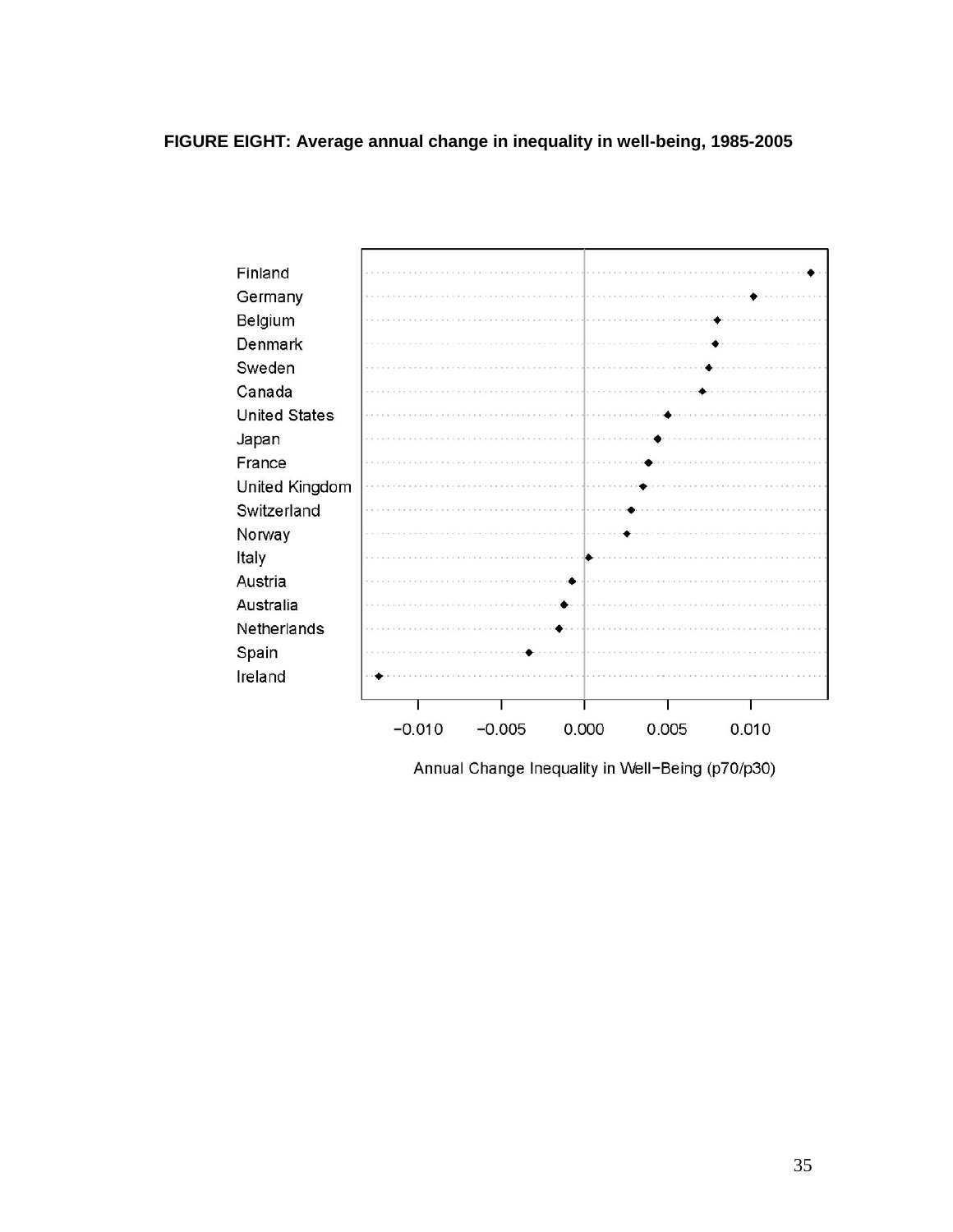![](_page_36_Figure_0.jpeg)

![](_page_36_Figure_1.jpeg)

Country-Waves

*Notes*: The Y axis indicates the magnitude of change in well-being from the previous period. Figures above the line are positive and below the line negative changes. The solid diamonds indicate change in well-being of people with incomes at p70 and above. The circles indicate changes in well-being of people with incomes at p30 and below over the same period. Each line indicates changes in one country over one time period.

*Source*: World Values Survey.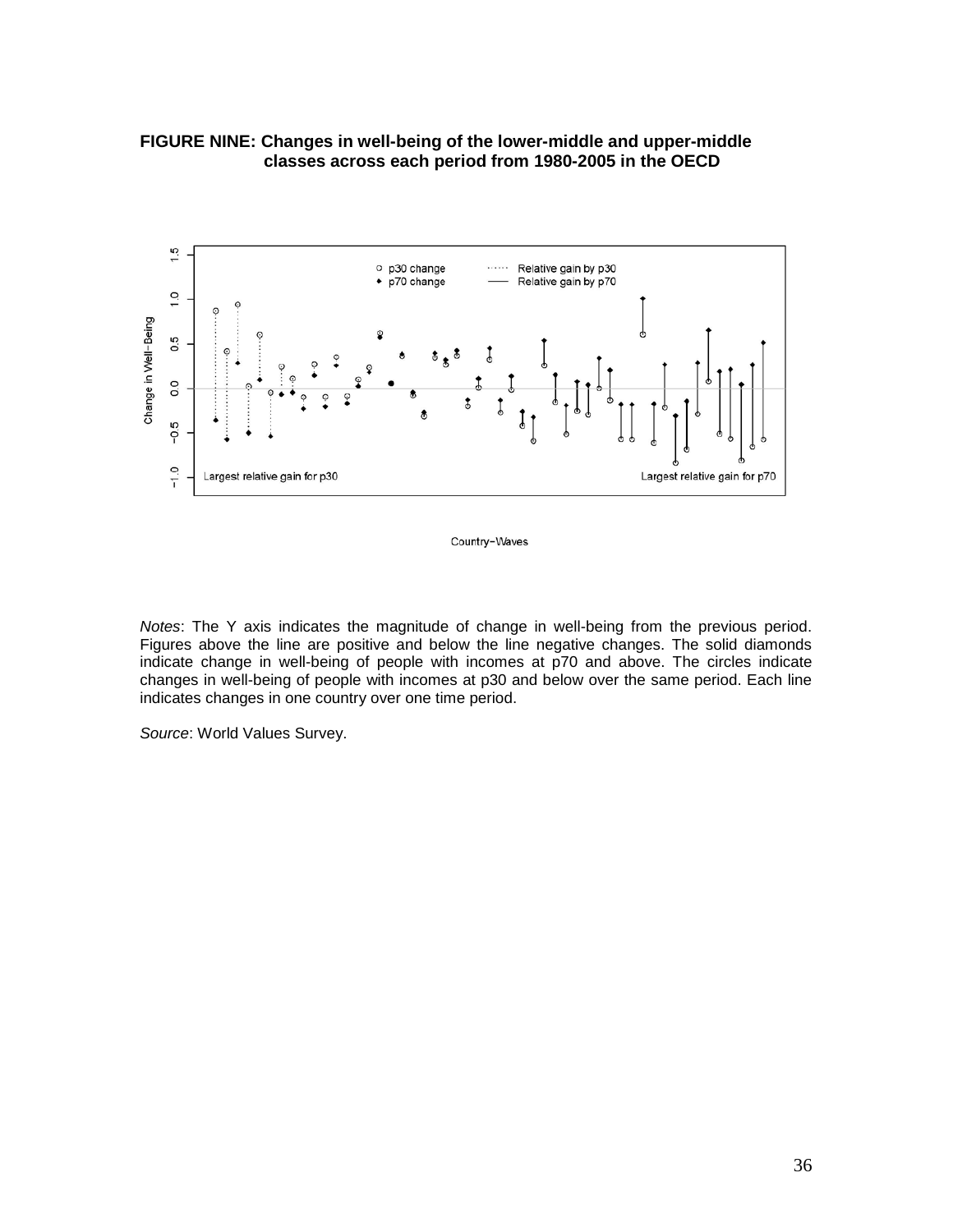|                              | Model 1          | Model 2          | Model 3           | Model 4          |
|------------------------------|------------------|------------------|-------------------|------------------|
| (Intercept)                  | $0.90*$<br>0.08  | $0.82 *$<br>0.07 | $0.81*$<br>0.09   | $0.58*$<br>0.09  |
| GDP/capita<br>(00000s)       | 0.14<br>0.1      | $0.23*$<br>0.11  | 0.22<br>0.13      | 0.12<br>0.09     |
| Unemployment<br>Rate         | 0.11<br>0.04     | 0.27<br>0.39     |                   |                  |
| Inequality<br>(Prefisc gini) | $0.37 *$<br>0.15 | $0.43*$<br>0.17  | $0.52*$<br>0.21   | $1.31*$<br>0.24  |
| Social spending<br>(00000s)  |                  |                  | $-0.27$<br>(0.79) |                  |
| Redistributive<br>Effort     |                  |                  |                   | $-0.93*$<br>0.23 |
| Mediterranean                |                  | $-0.01$<br>0.02  | $-0.02$<br>0.02   | $-0.01$<br>0.02  |
| Social<br>Democratic         |                  | 0.03<br>0.02     | 0.04<br>0.03      | $0.12*$<br>0.03  |
| Continental                  |                  | $0.05*$<br>0.02  | $0.05*$<br>0.02   | $0.09*$<br>0.02  |
| ${\bf N}$                    | 52               | 52               | 52                | 52               |
| $R^2$                        | 0.14             | 0.35             | 0.35              | 0.53             |
| adj. $R^2$                   | 0.09             | 0.27             | 0.26              | 0.46             |
| Resid. sd                    | 0.05             | 0.04             | 0.04              | 0.04             |

**TABLE ONE: The material determinants of inequality in well-being in OECD countries**

*Note*: Standard errors in italics below the coefficient. Levels of statistical significance indicated as follows:  $* = .10, ** = .05, ** = .001$ . The omitted type of welfare state is Liberal.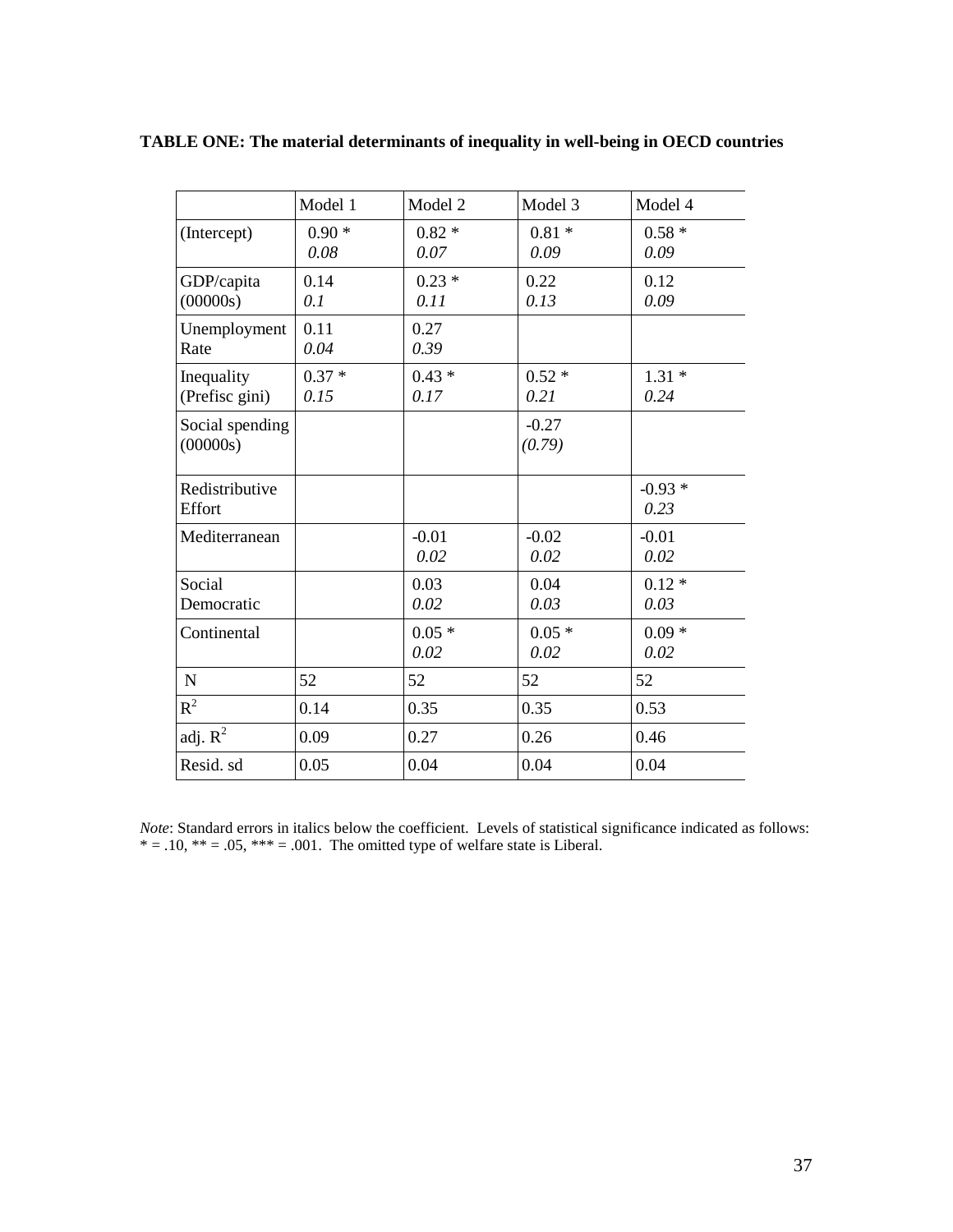|                                           | Model 1                          | Model 2               | Model 3                      | Model 4               | Model 5                  |
|-------------------------------------------|----------------------------------|-----------------------|------------------------------|-----------------------|--------------------------|
| Country-Level Variables                   |                                  |                       |                              |                       |                          |
| Rate of<br>Unemplmt                       | 7.97**<br>3.34                   |                       |                              | 2.63<br>3.71          |                          |
| GDP/capita (000s)                         | $0.02**$<br>0.01                 |                       |                              | 0.02<br>0.01          |                          |
| Income<br>Inequality                      | $-5.04**$<br>1.65                |                       |                              | $-3.21*$<br>1.79      | $-4.28**$<br>1.71        |
| Redistributive<br>Effort                  |                                  |                       |                              |                       | $1.53*$<br>0.68          |
| Level of<br>Assoc Mbrshp                  |                                  |                       | $0.19*$<br>0.08              |                       |                          |
| <b>Trade Union</b><br>Density             |                                  |                       |                              | $0.99*$<br>0.41       |                          |
| Individual-Level Variables                |                                  |                       |                              |                       |                          |
| (Intercept)                               | $8.21**$<br>0.79                 | $7.13**$<br>0.15      | $7.27**$<br>0.18             | $7.77**$<br>0.78      | $8.65**$<br>0.74         |
| Association<br>Membership                 | $0.17**$<br>0.02                 | $0.07**$<br>0.01      | $0.15**$<br>0.01             |                       | $0.17**$<br>0.02         |
| <b>Ties</b><br>to Family                  |                                  | $0.5**$<br>0.03       |                              |                       |                          |
| Ties to Friends                           |                                  | $0.22**$<br>0.02      |                              |                       |                          |
| AM: Income<br>Interaction                 | $-0.01**$<br>$\overline{0}$      |                       | $-0.01**$<br>$\theta$        |                       | $-0.01**$<br>0           |
| <b>Years of Education</b>                 | 0.01<br>0.02                     | $-0.01$<br>0.01       | $-0.01$<br>0.01              | 0.01<br>0.01          | 0.01<br>0.01             |
| Years of. education<br>$^{\prime\prime}2$ | $\boldsymbol{0}$<br>$\mathbf{0}$ | $\boldsymbol{0}$      | $\boldsymbol{0}$<br>$\theta$ | $\boldsymbol{0}$<br>0 | $\mathbf{0}$<br>$\theta$ |
| Unemployed                                | $-0.73**$<br>0.06                | $-0.78**$<br>0.05     | $-0.79**$<br>0.05            | $-0.82**$<br>0.05     | $-0.77**$<br>0.05        |
| Income                                    | $0.14**$<br>0.01                 | $0.1**$<br>0          | $0.12**$<br>$\theta$         | $0.12**$<br>0         | $0.13**$<br>0.01         |
| Female                                    | $0.02**$<br>0.02                 | $-0.03$<br>0.02       | 0.01<br>0.02                 | 0.03<br>0.02          | 0.01<br>0.02             |
| Age                                       | $-0.03**$<br>0.0                 | $-0.03**$<br>$\theta$ | $-0.03**$<br>$\theta$        | $-0.03**$<br>0        | $-0.03$<br>$\theta$      |
| Age^2                                     | $0**$<br>0                       | $0**$<br>0            | $0**$<br>0                   | $0**$<br>0            | $0**$<br>0               |
|                                           |                                  |                       |                              |                       |                          |
| N obs                                     | 26966                            | 38411                 | 38874                        | 31964                 | 29044                    |
| N groups                                  | 40                               | 54                    | 55                           | 48                    | 41                       |
| $\rm AIC$                                 | 107479                           | 152724                | 155279                       | 127882                | 116107                   |
| <b>BIC</b>                                | 107684                           | 152920                | 155476                       | 128083                | 116306                   |

# **TABLE TWO: Individual-level and country-level determinants of individual well-being. Hierarchical linear models**

*Notes*: Intercepts vary by country-wave. Standard errors are in italics below the coefficient. Statistical significance indicated as follows:  $* = .05, ** = .01$ .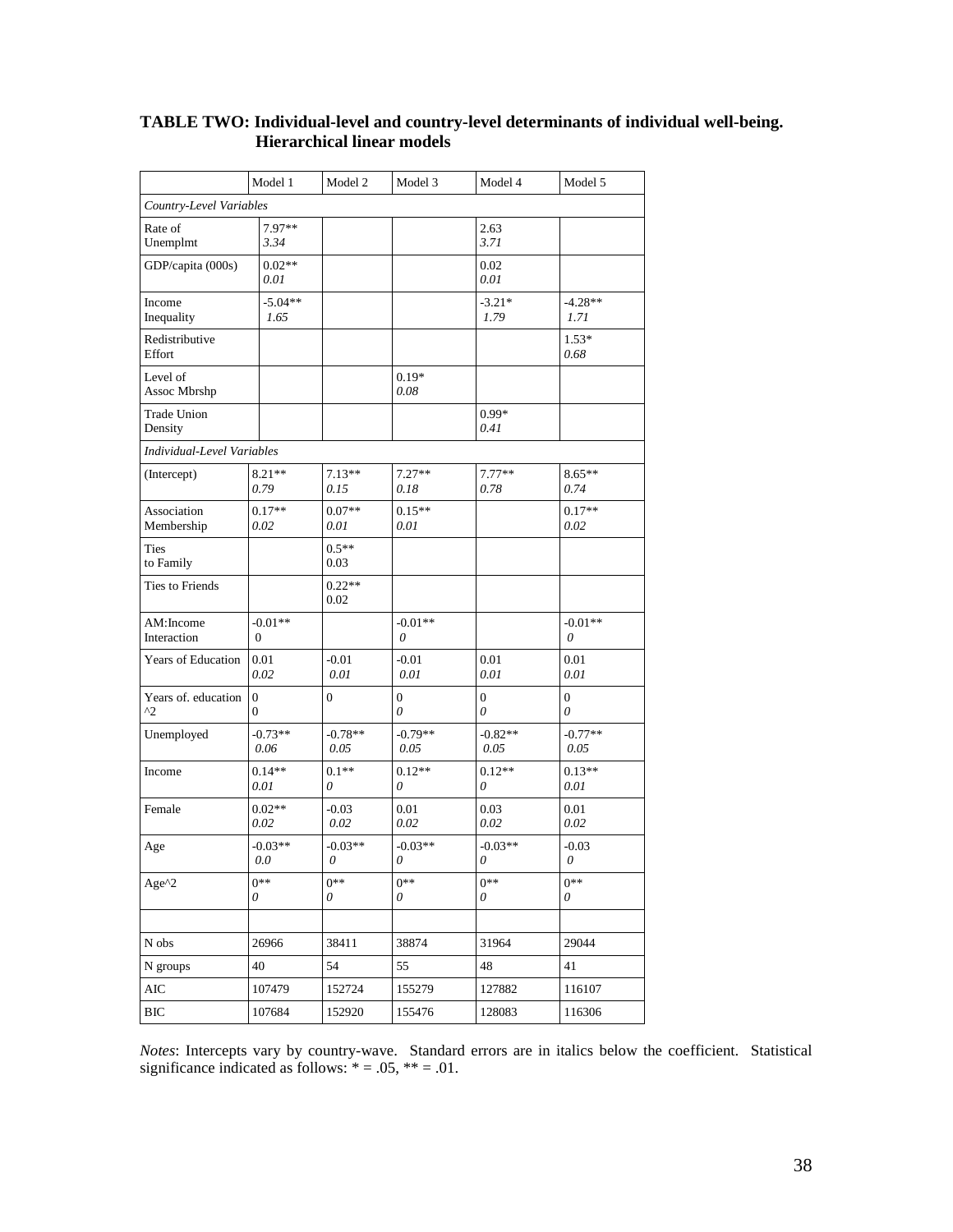#### **TABLE THREE: The relationship between social class and social connectedness**

|                                                      | <b>Ties to</b><br><b>Friends/Family</b> | <b>Membership in</b><br><b>Associations</b> | <b>Ever Feel</b><br>Lonely   | <b>Spend Time</b><br><b>Socially</b> |
|------------------------------------------------------|-----------------------------------------|---------------------------------------------|------------------------------|--------------------------------------|
|                                                      | (Waves $2 \& 5$ )                       | (Waves $2 \& 5$ )                           | (Wave 1)                     | (Wave 4)                             |
| <b>Social Class</b>                                  | <b>Index Score</b>                      | Mean Number                                 | % Frequently<br>or Sometimes | % Not at All                         |
| <b>Professional-Managerial</b>                       | 5.33                                    | 2.2                                         | 28                           | 31                                   |
| <b>White Collar Office</b><br>Workers (C1)           | 5.25                                    | 2.09                                        | 35                           | 32                                   |
| <b>Skilled Manual</b><br>Workers (C2)                | 5.16                                    | 1.8                                         | 33                           | 41                                   |
| <b>Unskilled, Semi-Skilled</b><br><b>Manual</b> (DE) | 5.09                                    | 1.61                                        | 42                           | 58                                   |

 *Source:* World Values Survey.

 *Notes*: Higher values on the family/friends index indicate ties to family/friends are more important to the person; for details see Barnes *et al*. 2010. The indicator 'spend time socially' averages responses from each class to questions asking if respondents ever spend time with colleagues from work or with people at sport, cultural or communal organizations.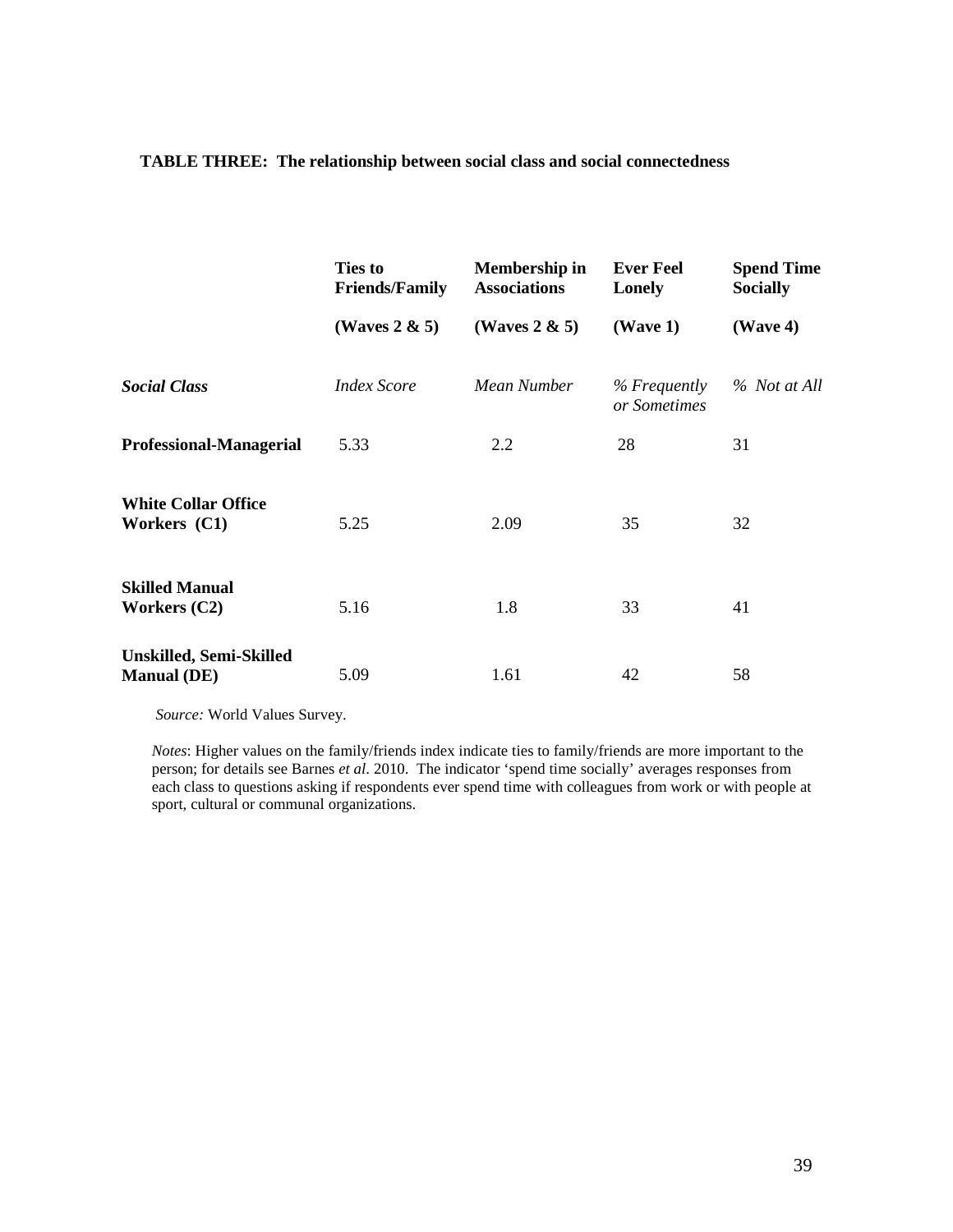# **TABLE FOUR: The impact of inequality in well-being on hostility to immigrants**

|                             | Model 1          | Model 2          | Model 3          |
|-----------------------------|------------------|------------------|------------------|
| (Intercept)                 | $-0.23$<br>0.15  | $-0.21$<br>0.15  | $-0.21$<br>0.15  |
| GDP per Capita<br>(00000s)  | $-0.06$<br>0.10  | $-0.01$<br>0.01  | $-0.01$<br>0.01  |
| Inequality in<br>Well-Being | $-0.32*$<br>0.14 | $-0.27*$<br>0.13 | $-0.27*$<br>0.13 |
| Value of<br>Tolerance       |                  |                  | $-0.00$<br>0.05  |
| Mediterranean               |                  | 0.00<br>(0.02)   | 0.00<br>0.02     |
| Social<br>Democratic        |                  | 0.00<br>0.02     | 0.00<br>0.02     |
| Continental                 |                  | 0.03<br>0.02     | 0.03<br>0.02     |
| $\mathbf N$                 | 66               | 66               | 66               |
| $R^2$                       | .08              | .15              | .15              |

 *Notes*: Standard errors in parentheses. Levels of statistical significance indicated as follows:  $* = .10, ** = .05$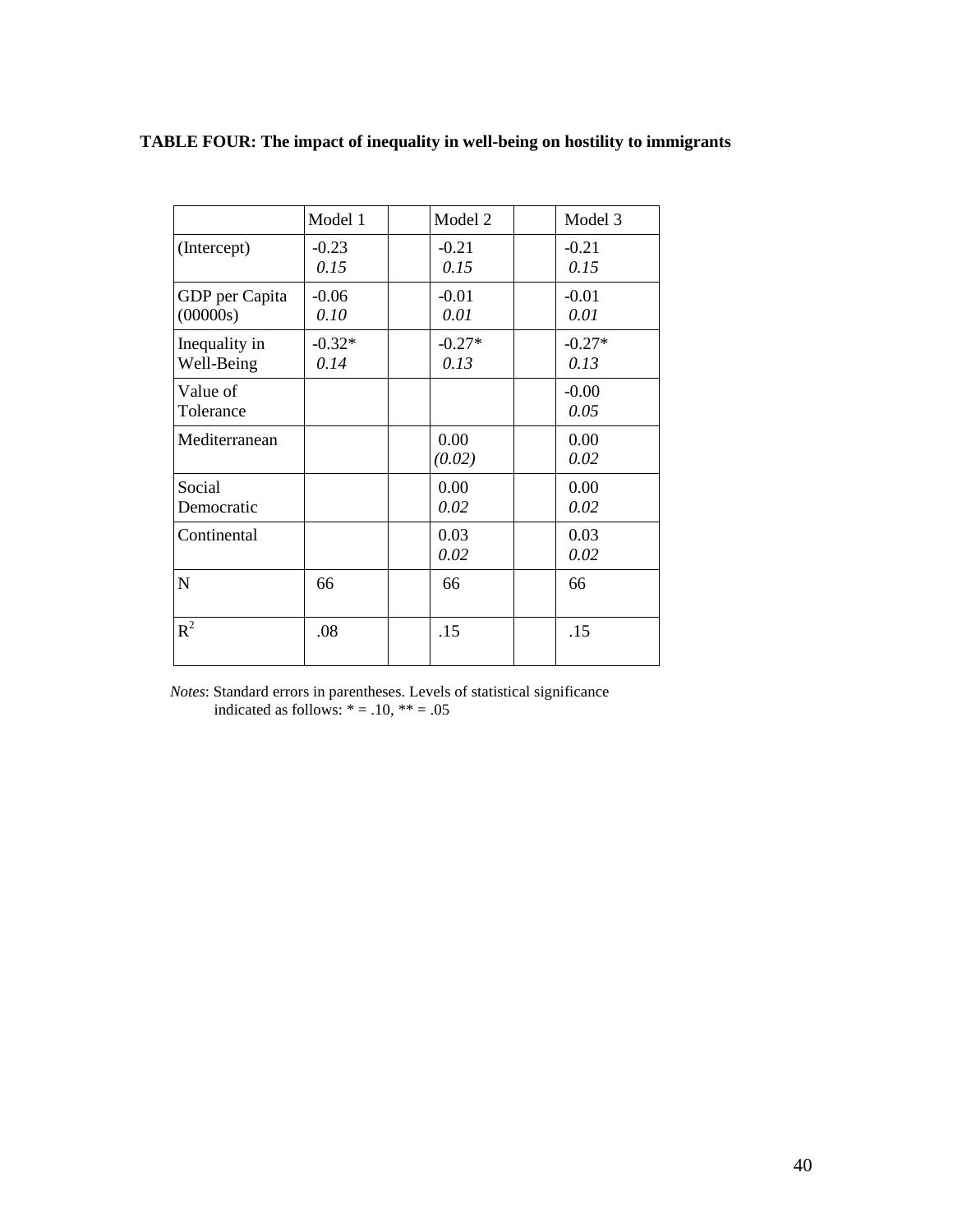#### **References**

Adger, W. Neil. 2000. "Social and Ecological Resilience: Are they Related?" *Progress in Human Geography* 24(3): 347-64/

Alesina, Alberto, Rafael DiTella and Robert MacCulloch. 2004. "Inequality and Happiness: Are Europeans and Americans Different?" *Journal of Public Economics* 88(9-10): 2009-42.

Andersen, Robert and Tina Fetner. 2008. "Economic Inequality and Intolerance: Attitudes toward Homosexuality in 35 Democracies," *American Journal of Political Science* 52,4: 942-58.

Antràs, Pol, Luis Garicano and Esteban Rossi-Hansberg. 2006. "Offsoring in a Knowledge Economy," *Quarterly Journal of Economics*.

Autor, D., L. Katz and M. Kearny. 2005. "Trends in U.S. Wage Inequality: Re-Assessing the Revisionists." Working Paper No. 11627. Cambridge, MA.: National Bureau of Economic Research.

Baccaro, Lucio and Chris Howell. 2011. "A Common Neoliberal Trajectory: The Transformation of Industrial Relations in Advanced Capitalism," *Politics and Society* 39(4): 521-63.

Barnes, Lucy, Peter A. Hall and Rosemary CR Taylor. 2010. "The Social Sources of the Health Gradient: A Cross-National Analysis." Manuscript.

Bates, Robert. H. 1981. *States and Markets in Tropical Africa: The Political Basis of Agricultural Policy*. Berkeley: University of California Press.

Beer, Samuel H. 1974. *Patterns of Government*. New York: Random House.

Beer, Samuel H. 1982. *Britain Against Itself*. New York : Norton.

Berkman, Lisa and Thomas Glass. 2000. "Social Integration, Social Networks, Social Support and Health." In. 2000 *Social Epidemiology* edited by Lisa Berkman and Ichiro Kawachi. New York: Oxford University Press: 137-74.

Berkman, Lisa, Thomas Glass, Ian Brissett and Teresa E. Seeman. 2000. "From Social Integration to Health: Durkheim in the New Millenium," *Social Science and Medicine* 51: 843- 57.

Blanchflower, David G. and Andrew J. Oswald. 2004. "Well-Being Over Time in Britain and the USA," *Journal of Public Economics* 88: 1359-1386.

Blyth, Mark M.. 2002. *Great Transformations: Economic Ideas and Political Change in the Twentieth Century*. New York: Cambridge University Press.

Boltanski, Luc and Eve Chiapello. 1999. *Le Nouvel Esprit du Capitalisme*. Paris : Gallimard.

Bouchard, Gérard. 2003. *Raison et Contradiction : Le Mythe au Secours de la Pensée*. Québec : Éditions Nota bene/Cefan.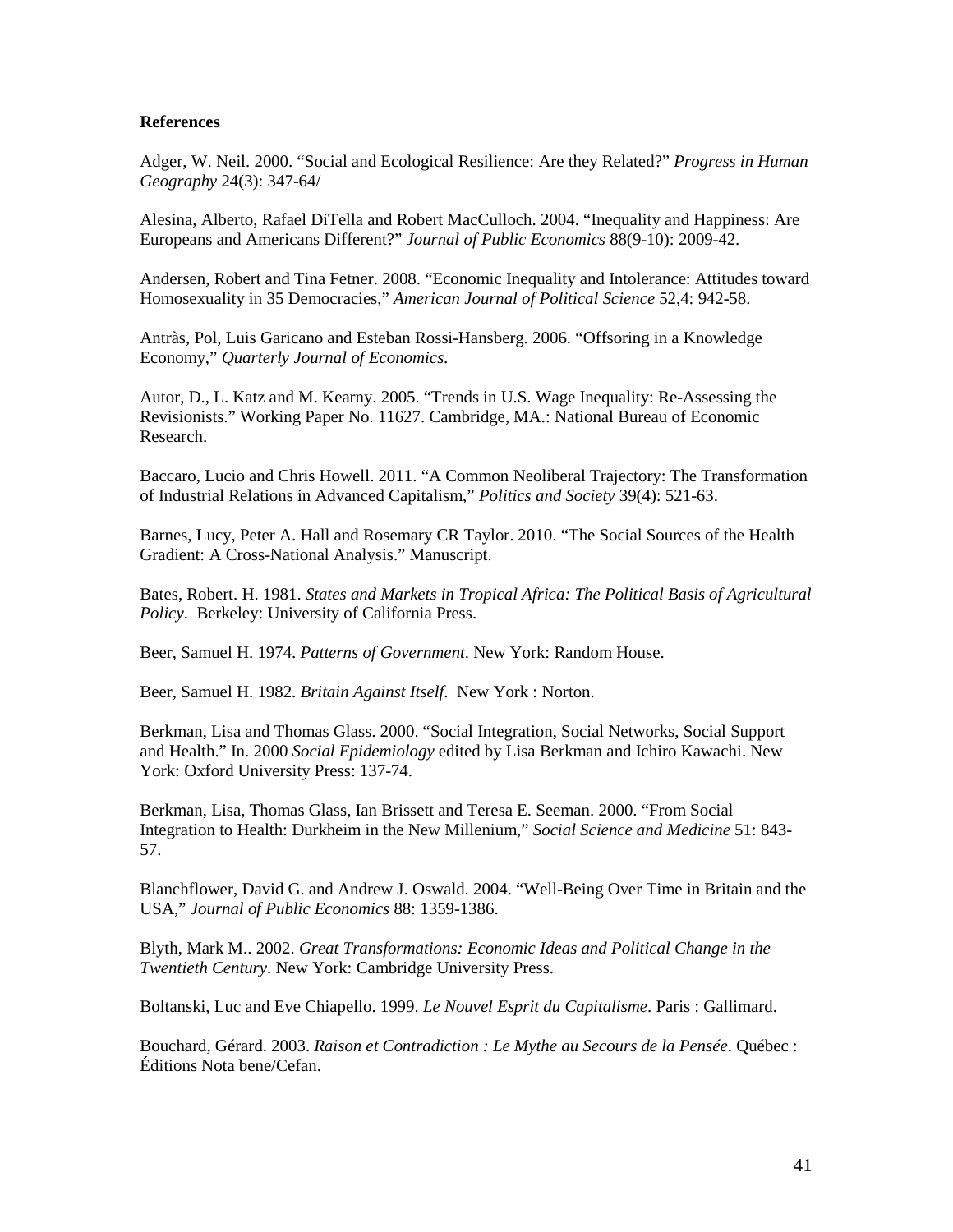Card, D. and J. Di Nardo. 2002. "Skill-Biased Technological Change and Rising Wage Inequality: Some Problems and Puzzles," *Journal of Labor Economics* 20(4): 733-83.

Cornell, Stephen and Joseph P. Kalt. 2000. "Where's the Glue? Institutional and Cultural Foundations of American Indian Economic Development," *Journal of Socio-Economics* 29: 443- 70.

Crouch, Colin and Alessandro Pizzorno, eds. 1978. *The Resurgence of Class Conflict in Western Europe*. London: Macmillan.

Crystal, Alec. 1979. *Controversies in British Macroeconomics*. London: Philip Alan.

Cusack, Thomas and Lutz Englehardt. 2002. The PGL File Collection: Computer File. Berlin: Wissenschaftszentrum Berlin für Sozialforschung.

Cuthbertson, Keith. 2000. *Macroeconomic Policy: New Cambridge, Keynesian and Monetarist Controversies*. London: Halsted Press.

Dalton, Russell, Scott Flanagan and Paul Beck, eds. 1984. *Electoral Change in Advanced Industrial Democracies*. Princeton: Princeton University Press.

Diener, E., E.M. Suh, R.E. Lucas and H.E. Smith. 1999. "Subjective Well-Being: Three Decades of Progress," *Psychological Bulletin* 125: 276-302.

Di Tella, Rafael, John Haisken-De-New and Robert MacCulloch 2010. "Happiness Adapatation to Income and to Status in an Individual Panel," *Journal of Economic Behavior and Organization* 76: 834.-52.

Easterlin, Robert. 1974. "Does Economic Growth Improve the Human Lot?" In *Nations and Households in Economic Growth: Essays in Honor of Moses Abramovitz*, edited by Paul A. David and Melvin W. Reder. New York: Academic Press, pp. 89-125.

Easterlin, Robert. 1995. "Will Raising the Incomes of All Increase the Happiness of All?" *Journal of Economic Behavior and Organization* 27: 35-47.

Eichengreen, Barry. 2007. *The European Economy since 1945: Coordinated Capitalism and Beyond*. Princeton: Princeton University Press.

Esping-Andersen, Gösta. 1990. *Three Worlds of Welfare Capitalism*. Princeton: Princeton University Press.

Esping-Andersen, Gösta. 1999. *Social Foundations of Post-Industrial Economies*. Oxford: Oxford University Press.

Flavin, Patrick, Alexander C. Pacek and Benjamin Radcliff. 2010. "Labor Unions and Life Satisfaction: Evidence from New Data," *Social Indicators Research* 98(3): 435-49.

Flavin, Patrick, Alexander C. Pacek and Benjamin Radcliff. 2011. "State Intervention and Subjective Well-Being in Advanced Industrial Democracies," *Politics & Policy* 39(2): 251-69.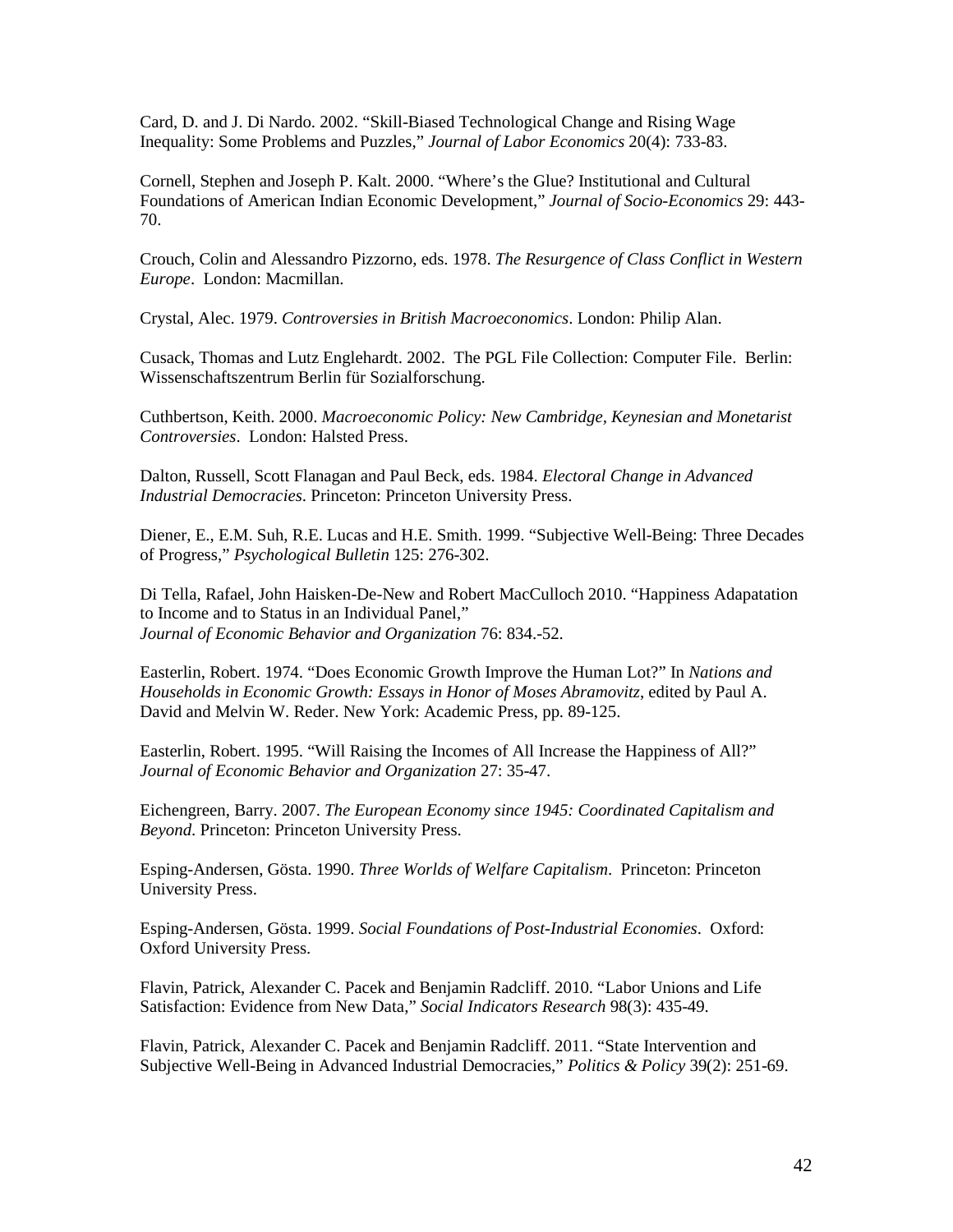Folke, Carl. 2006. "Resilience: The Emergence of a Perspective for Socioal-Ecological Systems Analyses," *Global Environmental Change* 16: 253-67.

Freeman, Richard and James B. Medoff. 1984. *What Do Unions Do?* New York: Basic Books.

Gamble, Andrew. 1988. *The Free Economy and the Strong State: The Politics of Thatcherism*. Basingstoke: Palgrave-Macmillan.

Glyn, Andrew. 2006. *Capitalism Unleashed: Finance, Globalization and Welfare*. Oxford: Oxford University Press.

Goldstein, Judith and Robert Keohane. 1993. "Ideas and Foreign Policy: An Analytical Framework" in *Ideas and Foreign Policy*, edited by Judith Goldstein and Robert Keohane. Ithaca: Cornell University Press: 3-30.

Gottschalk, Peter and Tim Smeeding. 1997. "Cross-National Comparisons of Earnings and Income Inequality," *Journal of Economic Literature* 35(6): 633-87.

Habermas, Jürgen. 1985. *The Theory of Communicative Action*. Boston: Beacon.

Hacker, Jacob S. 2004. "Privatizing Risk Without Privatizing the Welfare State: The Hidden Politics of Social Policy Retrenchment in the United States," *American Political Science Review* 98(2): 243-60

Hacker, Jacob S., Gregory A. Huber, Philipp Rehm, Mark Schlesinger and Rob Valletta. 2010. *Economic Security at Risk: Finding from the Economic Security Index*. New York: Rockefeller Foundation.

Hacker, Jacob and Paul Pierson. 2010. *Winner Take-All Politics: How Washington Made the Rich Richer and Turned its Back on the Middle Class*. New York: Simon and Schuster.

Hall, Peter A. 1986. *Governing the Economy: The Politics of State Intervention in Britain and France*. Oxford: Polity Press.

Hall, Peter A. 1989. ed. *The Political Power of Economic Ideas: Keynesianism across Nations*. Princeton: Princeton University Press.

Hall, Peter A. 1993. "Policy Paradigms, Social Learning and the State: The Case of Economic Policy-Making in Britain," *Comparative Politics* (April): 275-96.

Hall, Peter A. 2010. "Samuel H. Beer and the Possibilities of Politics," *British Politics*

Hall, Peter A. and Michèle Lamont, eds. 2009. *Successful Societies: How Institutions and Culture Affect Health*. New York: Cambridge University Press.

Hall, Peter A. and David Soskice. 2001. *Varieties of Capitalism: The Institutional Foundations of Comparative Advantage*. Oxford: Oxford University Press.

Hall, Peter A. and Kathleen Thelen. 2009. "Institutional Change in Varieties of Capitalism," *Socio-Economic Review* 7(1): 7-34.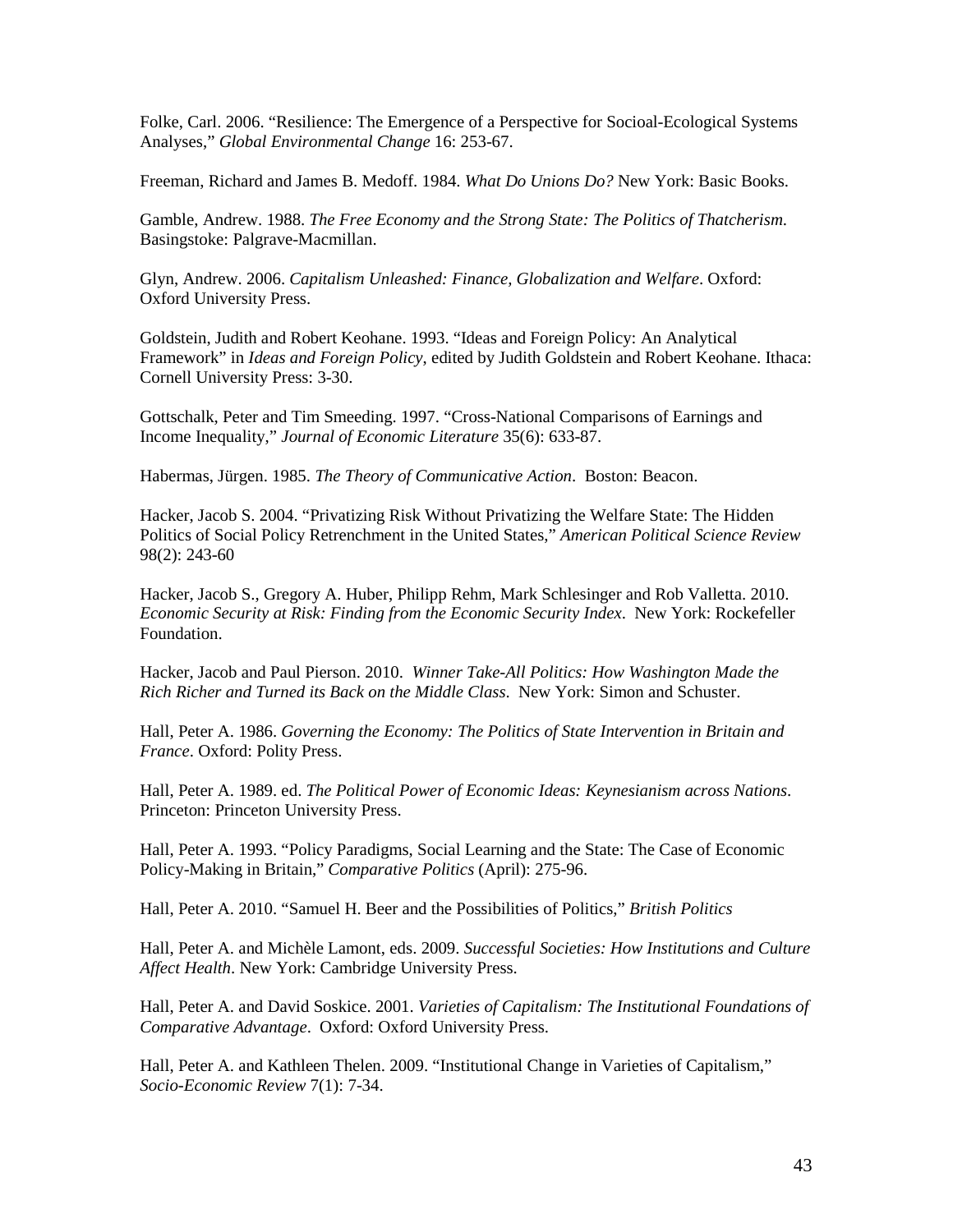Hann, Chris. 1993, ed. *Socialism: Ideals, Ideologies and Local Practics*. London: Routledge.

Harjes, Thomas. 2007. "Globalization and Income Inequality: A European Perspective." IMF Working Paper. 07/160. Washington: International Monetary Fund.

Held, David. 2006. *Models of Democracy*: Cambridge: Polity.

Helliwell, John. 2008. "Life Satisfaction and Quality of Development." Working Paper 14507. National Bureau of Economic Research, Cambridge MA.

Helliwell, John and Christopher P. Barrington-Leigh. 2010. "Measuring and Understanding Subjective Well-Being." Working Paper 15887. National Bureau of Economic Research, Cambridge MA.

Helliwell, John, Haifang Huang and Anthony Harris. 2010. "International Differences in the Determinants of Life Satisfaction." Mss.

Hirsch, Barry T. 2003. What Do Unions Do for Economic Performance? Discussion Paper No. 892. Bonn: IZA.

Hochschild, Arlie Russell. 2003. *The Commercialization of Intimate Life: Notes from Home and Work*. Berkeley: University of California Press.

Hochschild, Jennifer. 1981. *What's Fair: American Beliefs about Distributive Justice*. Cambridge, MA: Harvard University Press.

Huber, Evelyne and John D. Stephens. 2001. *Development and Crisis of the Welfare State*. Chicago: University of Chicago Press.

Inglehart, Ronald. 1990. *Culture Shift in Advanced Industrial Society.* Princeton: Princeton University Press.

International Social Survey Program, Consolidated Role of Government Surveys I to IV.

Iversen, Torben. 2006. "Class Politics is Dead! Long Live Class Politics! A Political Economy Perspective on the New Partisan Politics," *APSA-CP Newsletter* 17(20): 1-6.

Iversen, Torben and Thomas Cusack. 2000. "The Causes of Welfare State Expansion: Deindustrialization or Globalization," *World Politics*, 52: 313-49.

Iversen, Torben and David Soskice. 2006. "Electoral Institutions and the Politics of Coalitions: Why Some Democracies Redistribute More than Others," *American Political Science Review* 100 (2): 165-181.

Kenworthy, Lane and Jonas Pontusson. 2005. "Rising Inequality and the Politics of Redistribution in Affluent Countries," *Perspectives on Politics* 3, 3 (September): 449-471.

King, Desmond. 1987. *The New Right: Politics, Markets and Citizenship*. Basingstoke: Palgrave-Macmillan.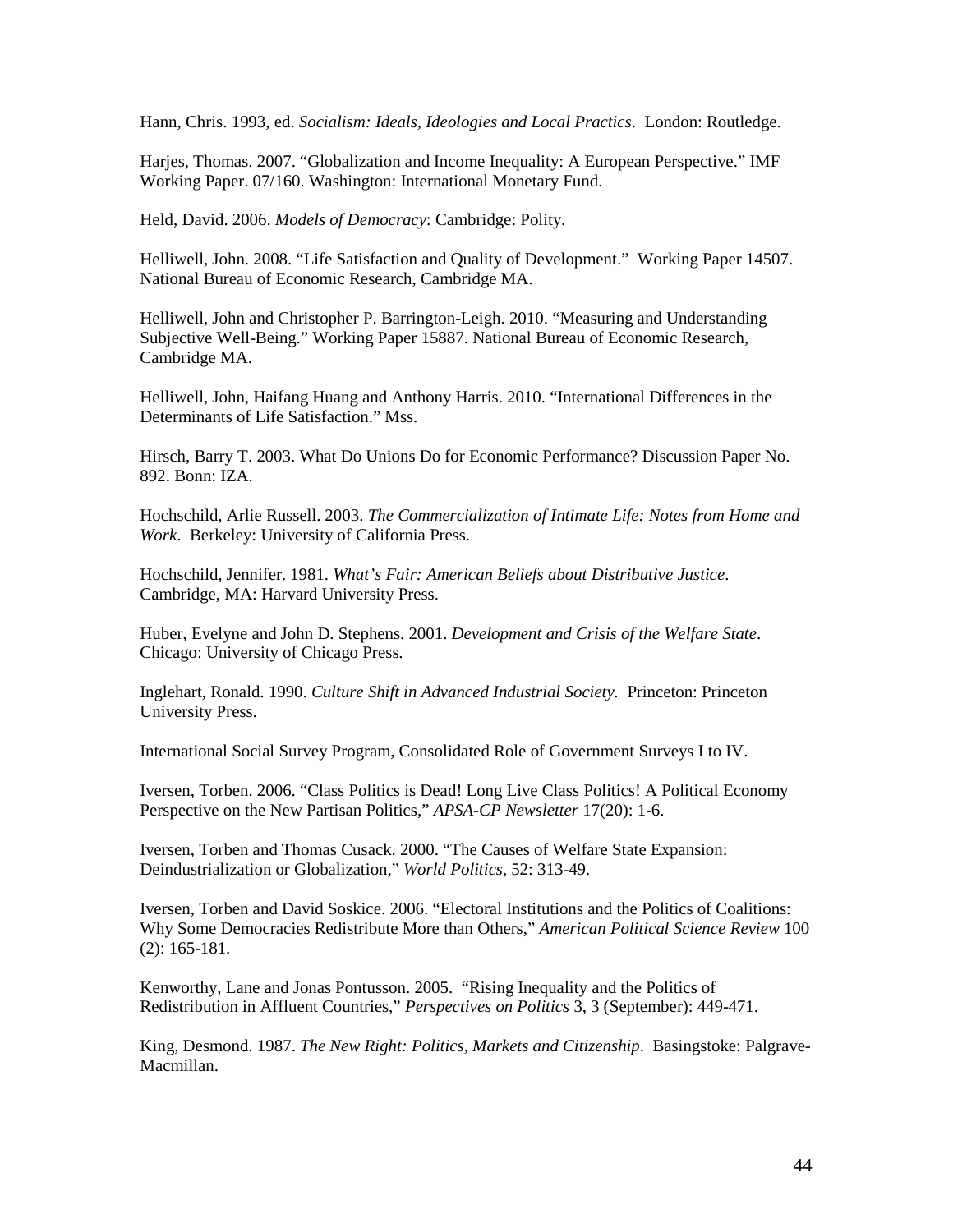Kitschelt, Herbert. 1997. *The Radical Right in Western Europe*. Ann Arbor: University of Michigan Press.

Krieger, Joel. 1986. *Reagan, Thatcher and the Politics of Decline*. New York: Oxford University Press.

Lamont, Michèle. 2000. *The Dignity of Working Men: Morality and the Boundaries of Race, Class and Immigration*. Cambridge, MA: Harvard University Press.

Lane, Robert E. 1972. *Political Man*. New York: Basic Books..

Leamer, Edward. 1996. "Wage Inequality from International Competition and Technological Change: Theory and Country Experience," *American Economic Review* 86(2): 309-14.

Levey, Hilary. 2010. "Raising Middle Class Children in the Competitive Culture of the United States: Parenting and Competitive Children's Activities." Forthcoming in *Dilemmas of the Middle Class around the World*, edited by Katherine S. Newman.

Link Bruce G. and Jo C. Phelan. 1995. "Social conditions as fundamental causes of disease." *Journal of Health and Social Behavior*: 80–94.

Lipset, Seymour Martin. 1964. "The Changing Class Structure and Contemporary European Politics," *Daedalus* 93(1) (Winter): 271-303.

Lubbers, M. and P. Scheepers. 2000. "Individual and Contextual Characteristics of the German extreme right vote in the 1990s." *European Journal of Political Research* 38 (1): 63-94.

Mayntz, Renate and Fritz Scharpf. 1987 "Politische Steuerung und gesellschaftliche Steuerungsprobleme. Anmerkungen zu einem theoretischen Paradigma." In *Jahrbuch zur Staatsund Verwaltungswissenschaft*, edited by T. Ellwein, J.J. Hesse, R. Mayntz, and F.W. Scharpf. Baden-Baden: Nomos, 89-110

McGraw, Sean. Forthcoming. *Democracy's Choices:: Irish Political Parties and the Constraining of the Political Arena*. New York: Cambridge University Press.

McNamara, Kathleen. 1998. *The Currency of Ideas*. Ithaca: Cornell University Press.

Nussbaum, Martha. 2001. *Women and Human Development: The Capabilities Approach*. Cambridge: Cambridge University Press.

Offe, Claus. 1983. "Competitive Party Democracy and the Keynesian Welfare State: Factors of Sability and Disorganization," *Policy Sciences*, 15: 225-46.

OECD. 2008. *Growing Unequal? Income Distribution and Poverty in OECD Countries*. Paris: OECD.

OECD. 2009. *Society at a Glance: Social Indicators*. Paris: OECD.

Oswald, Andrew J. 1985. "The Economic Theory of Trade Unions," *Scandinavian Journal of Economics* 87(2): 160-93.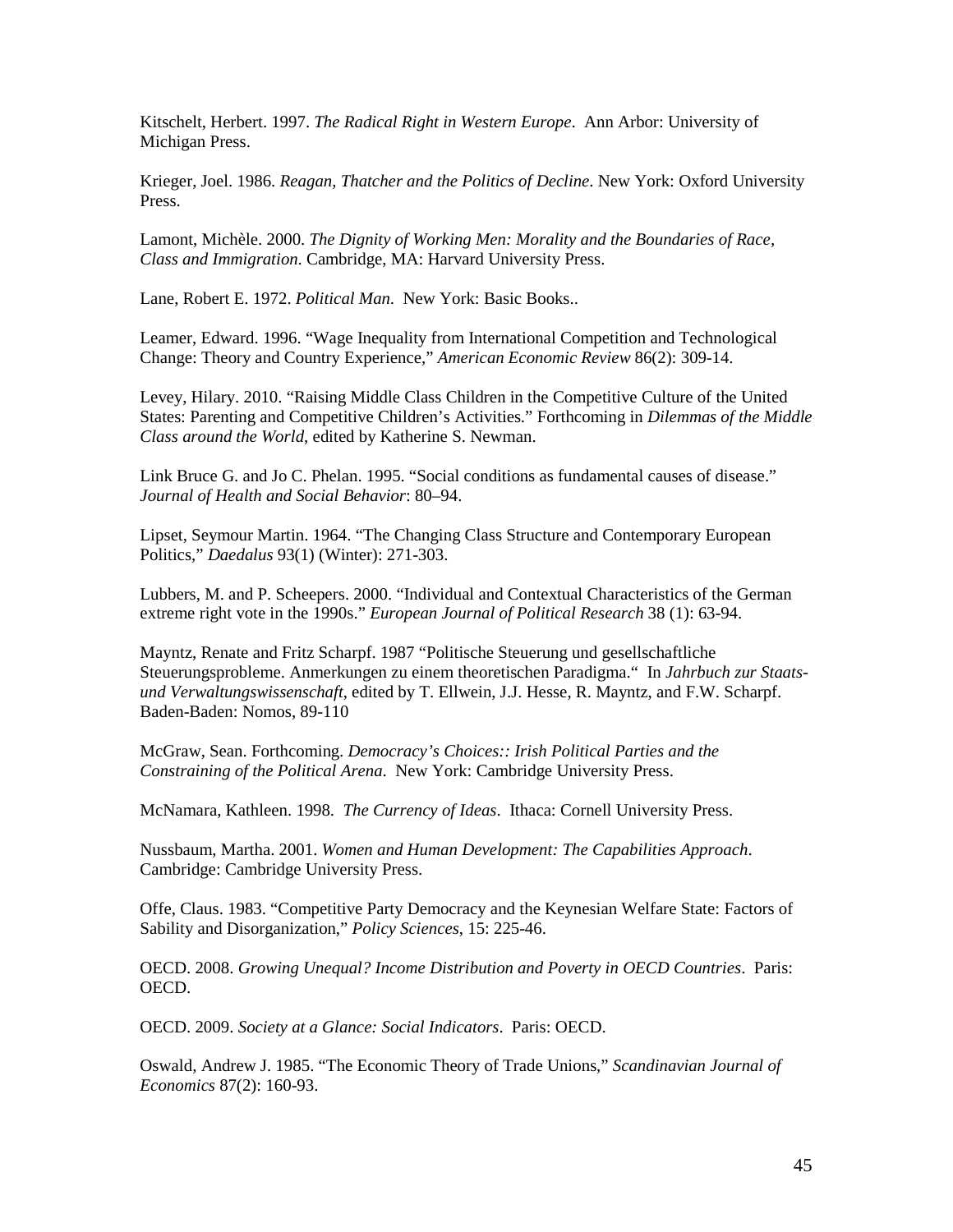Pacek, Alexander and Benjamin Radcliff. 2008. "Assessing the Welfare State: The Politics of Happiness," *Perspectives on Politics* 6(2): 267-77.

Pinto, Sanjay and Jason Beckfield. 2011. "Organized Labor in Europe 1960-2006: Common Decline, Continuing Differences," *Research in the Sociology of Work* 22: 153-79.

Polanyi, Karl. 1944. *The Great Transformation: Political and Economic Origins of our Time*. Boston: Beacon Press.

Pontusson, Jonas. 2005. *Inequality and Prosperity: Social Europe versus Liberal America*. New York: Cornell University Press.

Pontusson, Jonas and David Rueda. 2009. "The Politics of Inequality: Voter Mobilization and Left Parties in Advanced Industrial States," *Comparative Political Studies*.

Prasad, Monica. 2006. *The Politics of Free Markets: The Rise of Neoliberal Economic Policies in Britain, France, Germany and the United States*. Chicago: University of Chicago Press.

Putnam, Robert. 2001. *Bowling Alone: The Collapse and Revival of American Community*. New York: Simon and Schuster.

Radcliff, Benjamin. 2005. "Class Organization and Subjective Well-Being: A Cross-National Analysis," *Social Forces* 84(1): 513-30.

Rueda. David. 2007. *Social Democracy Inside Out: Government Partisanship, Insiders, and Outsiders in Industrialized Democracies*. Oxford: Oxford University Press.

Sampson, Robert J., Jeffrey D. Morenoff, and Thomas Gannon-Rowley. 2002. ["Assessing](http://www.wjh.harvard.edu/soc/faculty/sampson/2002.3.pdf)  [Neighborhood Effects: Social Processes and New Directions in Research"](http://www.wjh.harvard.edu/soc/faculty/sampson/2002.3.pdf). *Annual Review of Sociology* 28:443-478.

Sauder, Michael and Wendy Espeland. 2009. "The Discipline of Rankings: Tight Coupling and Organizational Change," *American Journal of Sociology* 74(1):

Scheepers, Peer, Manfred Te Grotenhuis and John Gelissen. 2002. "Welfare States and Dimensions of Social Capital: Cross-National Comparisons of Social Contacts in European Countries," *European Societies* 4(2): 185-207.

Schoon, Ingrid. 2006. *Risk and Resilience: Adaptations in Changing Times*. Cambridge: Cambridge University Press.

Sen, Amartya. 1999. *Development as Freedom*. New York: Alfred A. Knopf.

Sennett, Richard. 2006. *The Culture of the New Capitalism*. New Haven: Yale University Press.

Stevenson, Betsey and Justin Wolfers. 2009. "The Paradox of Declining Female Unhappiness," *American Economic Journal: Economic Policy* 1,2: 190-225.

Stiglitz, Joseph P., Amartya Sen and Jean-Paul Fitoussi. 2009. *Report of the Commission on the Measurement of Economic Performance and Social Progress*. Paris.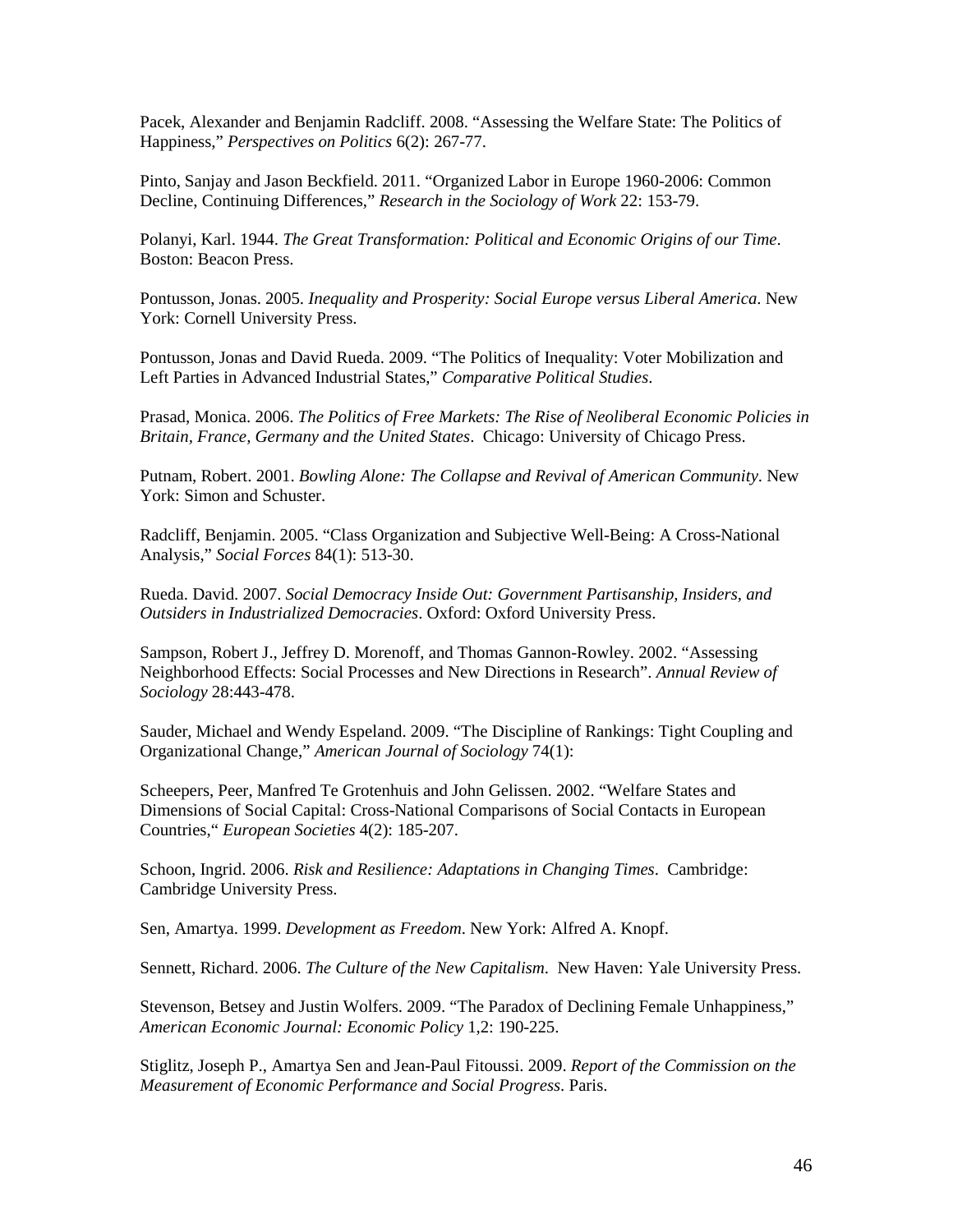Streeck, Wolfgang. 2009. *Re-Forming Capitalism: Institutional Change in the German Political Economy* Oxford: Oxford University Press.

Suh, Eunkook, Ed Diener and Frank Fujita. 1996. "Events and Subjective Well-Being: Only Recent Events Matter," *Journal of Personality and Social Psychology* 70(5): 1091-1102.

Swank, Duane. 2002. *Global Capital, Political Institutions and Policy Change in Developed Welfare States*. New York: Cambridge University Press.

Swank, Duane and Hans-Georg Betz. 2002. "Globalization, the Welfare State and Right-Wing Populism in Western Europe," *Socio-Economic Review* 1(2): 215-45.

Tanzi, Vito. 2005. "The Economic Role of the State in the 21<sup>st</sup> Century," *Cato Journal* 25(3): 617-38.

Taylor-Gooby, Peter, ed, 2004. *New Risks, New Welfare: The Transformation of the European Welfare State*. Oxford: Oxford University Press.

Ungar, Michael. 2008. "Resilience across Cultures," *British Journal of Social Work* 38: 218-35.

Van der Brug, Wouter, Meindert Fennema and Jean Tille. 2005. "Why Some Anti-Immigrant Parties Fail and Others Succeed: A Two-Step Model of Aggregate Electoral Support," *Comparative Political Studies* 38(5): 537-73.

Veenhoven, Ruut. 1996. "Developments in Satisfaction Research," *Social Indicators Research* 37: 1-46.

Vogel, Steven. K. 1998. *Freer Markets, More Rules: Regulatory Reform in Advanced Industrial Welfare States*. Ithaca: Cornell University Press.

Wedel, Jan. 1986. *The Private Poland: An Anthropologist's Look at Everyday Life*. Warsaw: Facts on File.

Wood, Adrian. 1994. *North-South Trade, Employment and Inequality: Changing Fortunes in a Skill-Driven World*. Oxford: Oxford University Press.

Wood, Stewart. 2001. "Employer Preferences, State Power and Labor Market Policy and Germany and Britain" in *Varieties of Capitalism*, edited by Peter A. Hall and David Soskice. Oxford: Oxford University Press: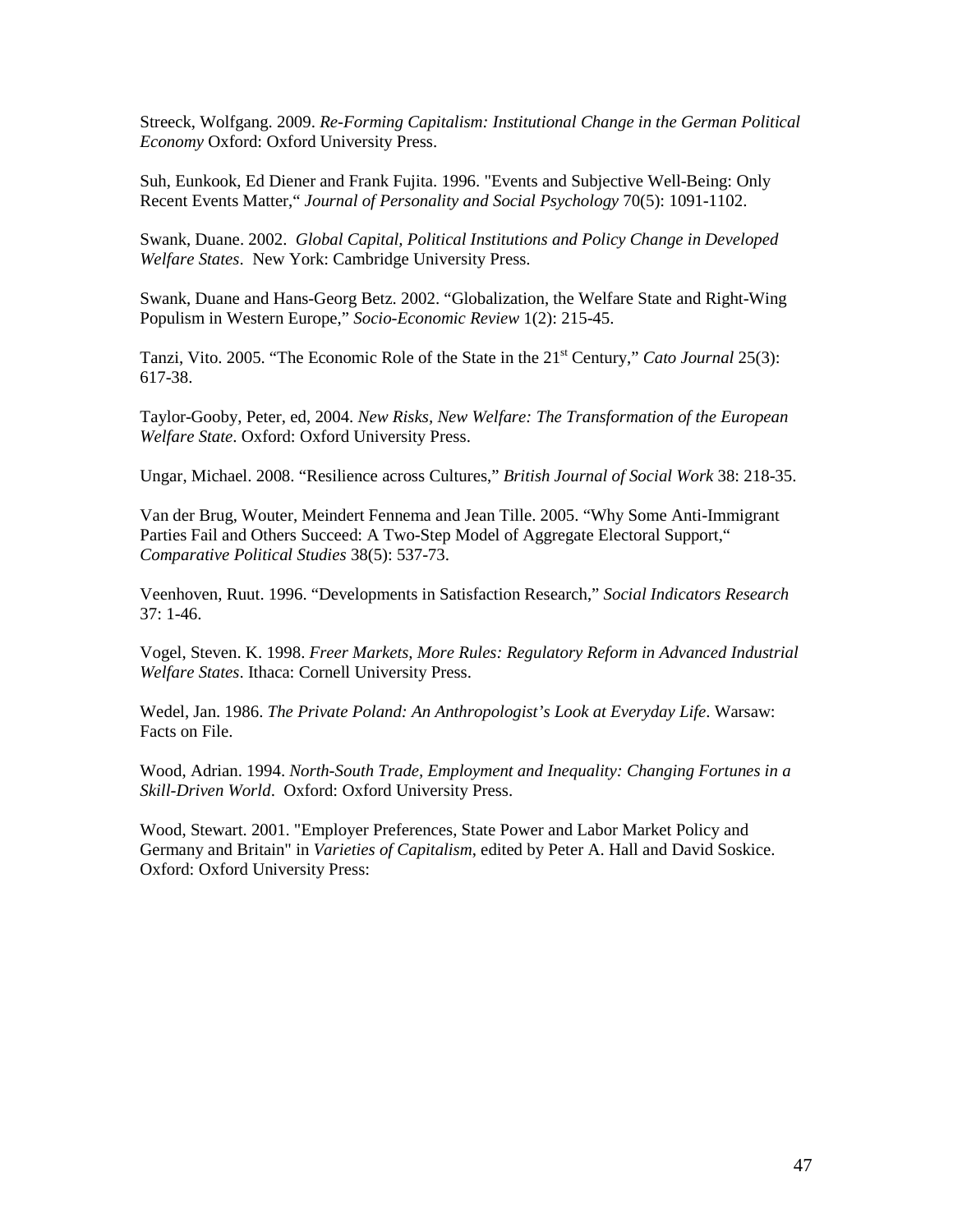#### **Notes**

We are grateful to Peter Gourevitch for inspiration for this chapter and to Jason Beckfield, Jim Ennis, Robert Fishman, John Helliwell, Lane Kenworthy, Will Kymlicka, Martin Schröder, Rosemary Taylor and colleagues in the Successful Societies Program for helpful comments. Roberto Foa provided research assistance.

<span id="page-48-0"></span><sup>1</sup> The dotted line shows the relative balance in these legislatures between parties on the political left and right as classified by experts. We are grateful to Torben Iversen for sharing this data.

<span id="page-48-1"></span><sup>2</sup> The high income group is people with incomes at the  $70<sup>th</sup>$  percentile and above; low income is at the  $30<sup>th</sup>$  percentile and below, and the middle income group is those in between.

<span id="page-48-2"></span><sup>3</sup> It remains an open question how profound or pervasive this shift in views has been. There has been no analogous increase, for instance, in the numbers deeming it justifiable to cheat on their taxes.

<span id="page-48-3"></span><sup>4</sup> The countries included in the statistics given in Figure Five include: Argentina, Australia, Brazil, Bulgaria, Canada, Chile, China, Finland, Germany, India, Italy, Japan, South Korea, Mexico, the Netherlands, Poland, Romania, Russia, Slovenia, Sweden, the UK and the US.

<span id="page-48-4"></span><sup>5</sup> The relevant question asks 'All things considered, how satisfied are you with your life as a whole these days?' to which a response is given ranging from 1 (completely dissatisfied) to 10 (completely satisfied).

<span id="page-48-5"></span><sup>6</sup> To secure comparability with our calculations for the change in average well-being, for this figure, GDP per capita is averaged across countries unweighted for the size of their population.

<span id="page-48-6"></span> $<sup>7</sup>$  This time-series data presents the usual problems for causal inference. For instance, inequality in</sup> the UK in 2005 is not independent of inequality in 2000. Because we have a small panel, we cannot isolate statistically significant effects when a lagged-dependent variable is included, although the point estimates retain the signs indicated in Table One. Thus, the coefficients should be interpreted with caution. Using panel-corrected standard errors to allow for panel heteroskedasticity, however, tends to reduce the standard errors and leave all substantive interpretations intact.

<span id="page-48-7"></span><sup>8</sup> Note, however, that higher levels of unemployment depress *average* levels of well-being, as indicated in the results of estimations of a hierarchical linear model reported in model 1 of Table Two. Higher levels of income inequality also have a large effect on average well-being. The movement from the highest to the lowest levels of income inequality in our sample is associated with an improvement in average well-being equivalent to that obtained by increasing per capita income by about \$50,000.

<span id="page-48-8"></span><sup>9</sup> An important literature in psychology argues that subjective well-being is also mediated by various features of personality. Longitudinal studies from this perspective find that subjective well-being is conditioned for some time by life events such as unemployment (Suh et al. 1996; Clark et al. 2008). Personality is unlikely to explain the variations in well-being across time in the large social groups in which we are interested. However, to control for it, in estimations not reported here, we have included a variable measuring 'self-mastery', widely-seen as a dimension of personality linked to well-being. We find that self-mastery has a statistically-significant effect on well-being at the individual level and including it attenuates the size of our point estimates on ties to family, friends and associational memberships, but the latter continue to have a statistically-significant impact on well-being in terms substantively similar to those reported here.

<span id="page-48-9"></span><sup>10</sup> Conversely, low income has more damaging effects on the well-being of people with few social connections than on those who are well-connected.